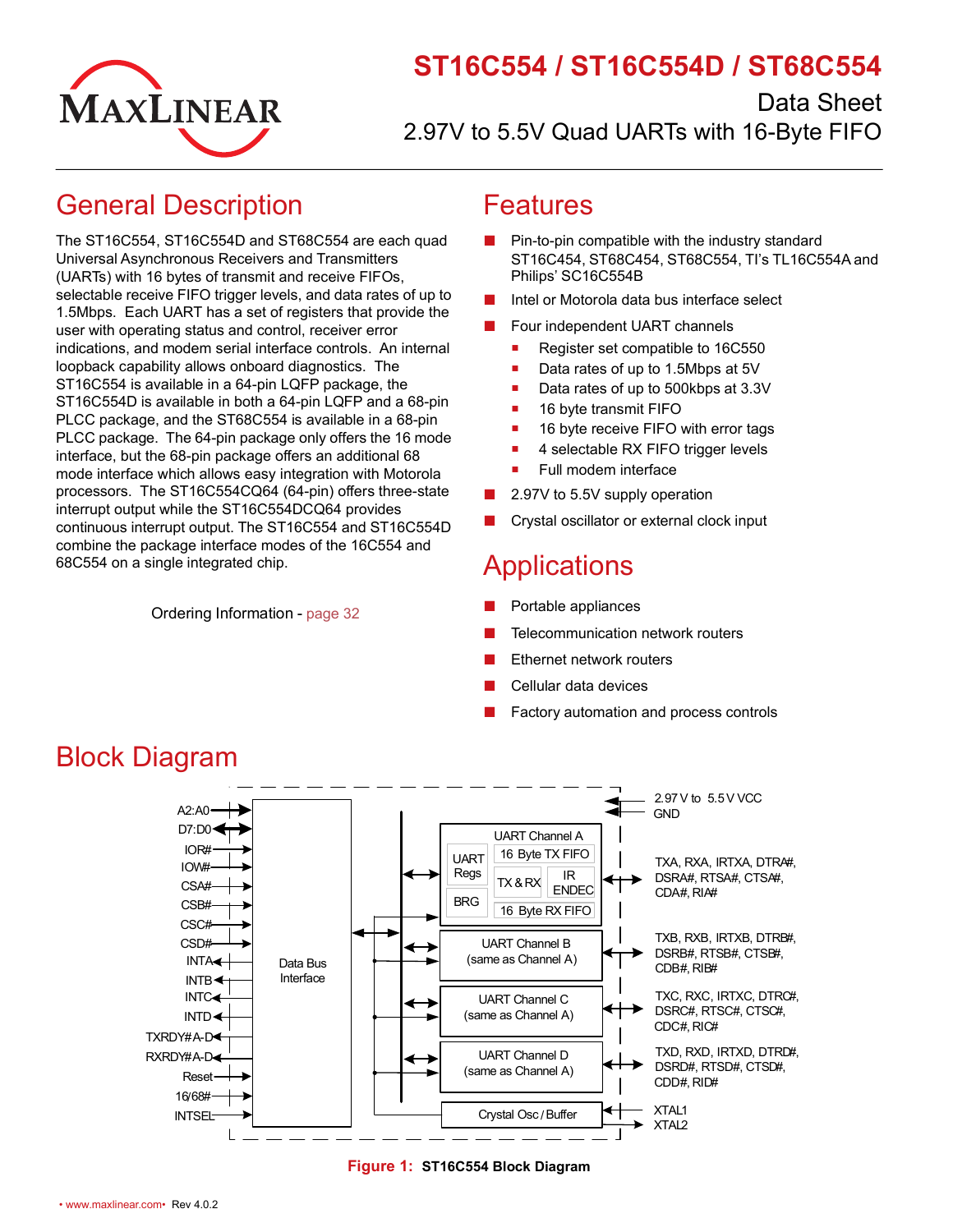# Revision History

| Document No. | <b>Release Date</b> | <b>Change Description</b>                                                                                                                                       |
|--------------|---------------------|-----------------------------------------------------------------------------------------------------------------------------------------------------------------|
| 3.3.0        | August 2004         | Added Revision History and Device Status.                                                                                                                       |
| 3.3.1        | August 2005         | Updated the 1.4mm-thick Quad Flat Pack package description from "TQFP" to "LQFP" to be<br>consistent with JEDEC and Industry norms.                             |
| 4.0.0        | April 2006          | New datasheet format. Changed active low signal designator from "-" in front of signal name<br>to "#" after signal name. Updated AC Electrical Characteristics. |
| 4.0.1        | June 2006           | Corrected Part Numbers in Ordering Information.                                                                                                                 |
| 4.0.2        | 9/4/19              | Update to MaxLinear format. Update Ordering Information and moved to end. Correct pin<br>configuration with selectable 16/68# pin from ST16C554 to ST16C554D.   |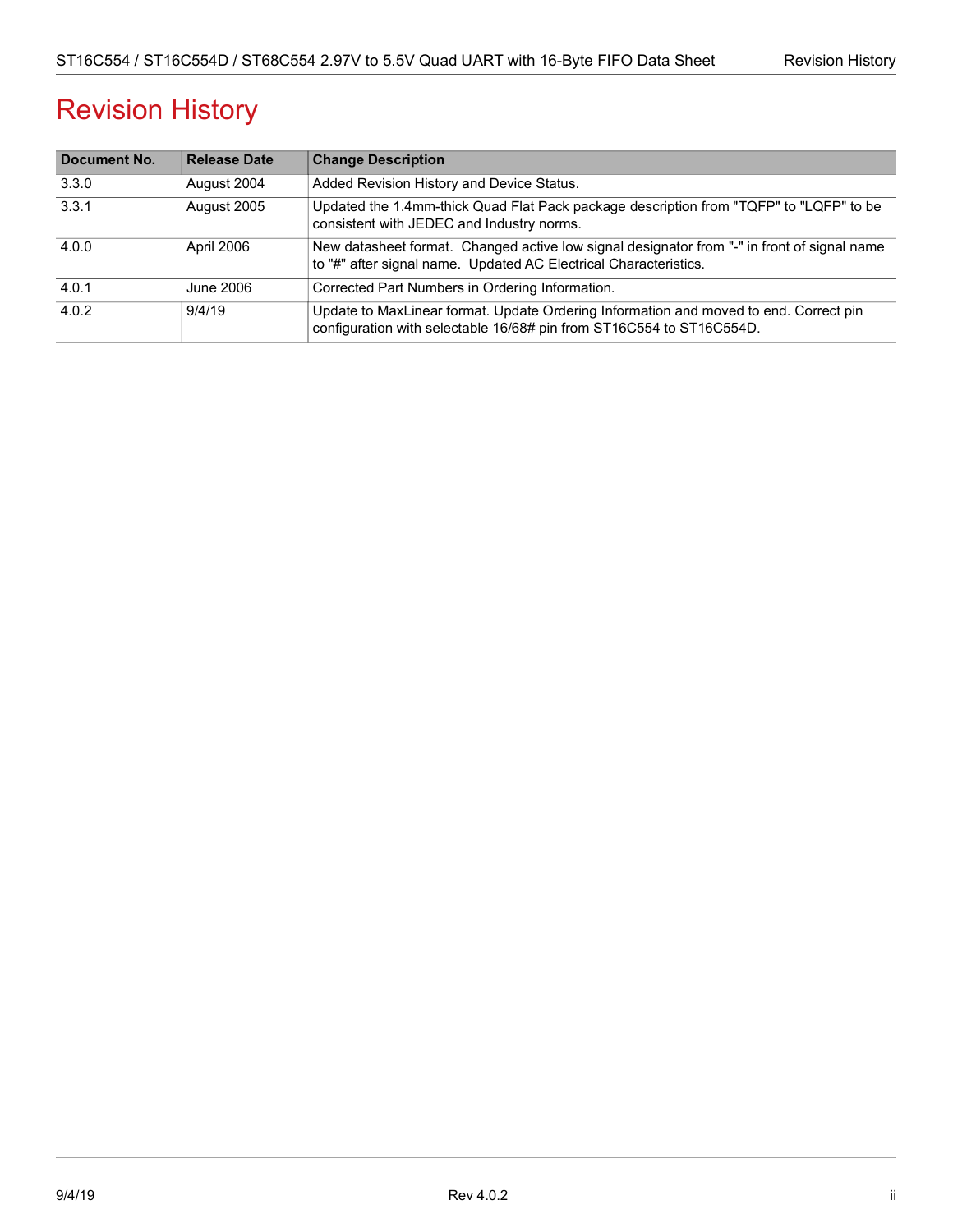# **Table of Contents**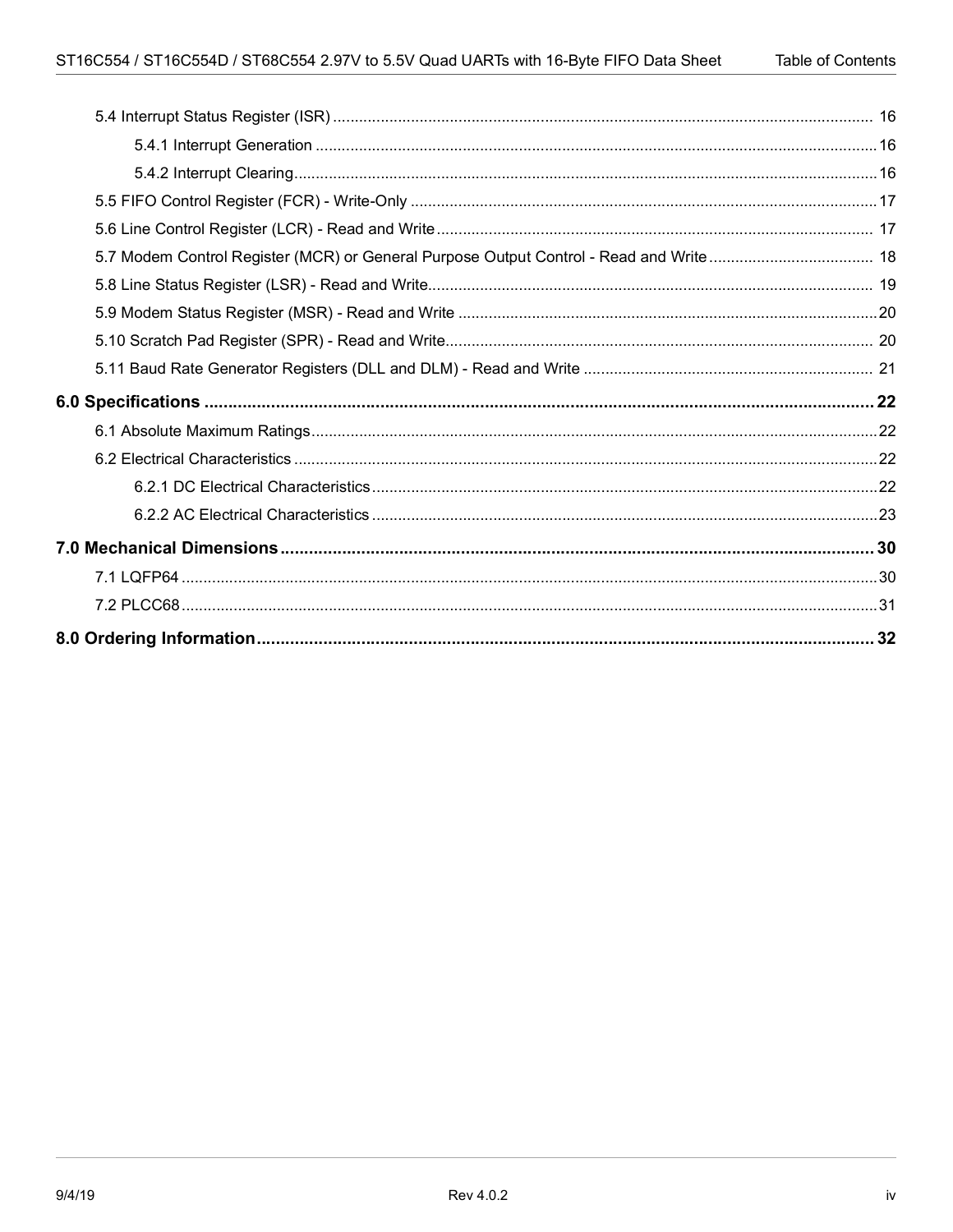# List of Figures

| Figure 22: Receive Ready and Interrupt Timing (FIFO Mode, DMA Disabled) for Channels A - D28   |  |
|------------------------------------------------------------------------------------------------|--|
| Figure 23: Receive Ready and Interrupt Timing (FIFO Mode, DMA Enabled) for Channels A - D28    |  |
| Figure 24: Transmit Ready and Interrupt Timing (FIFO Mode, DMA Disabled) for Channels A - D 29 |  |
| Figure 25: Transmit Ready and Interrupt Timing (FIFO Mode, DMA Enabled) for Channels A - D29   |  |
| Figure 26: Mechanical Dimension, LQFP64 (10 x 10 x 1.4mm Low-Profile Quad Flat Pack) 30        |  |
|                                                                                                |  |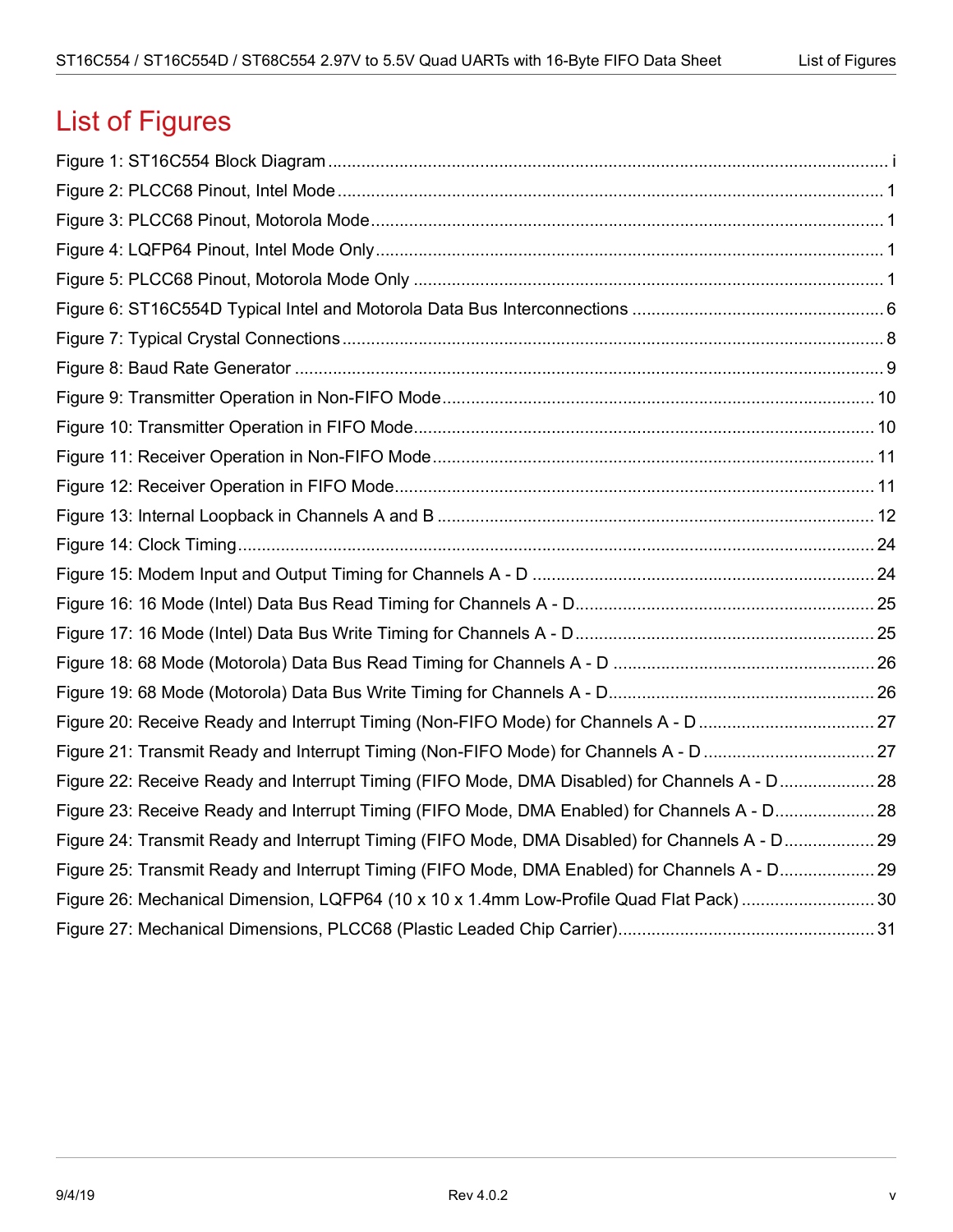# **List of Tables**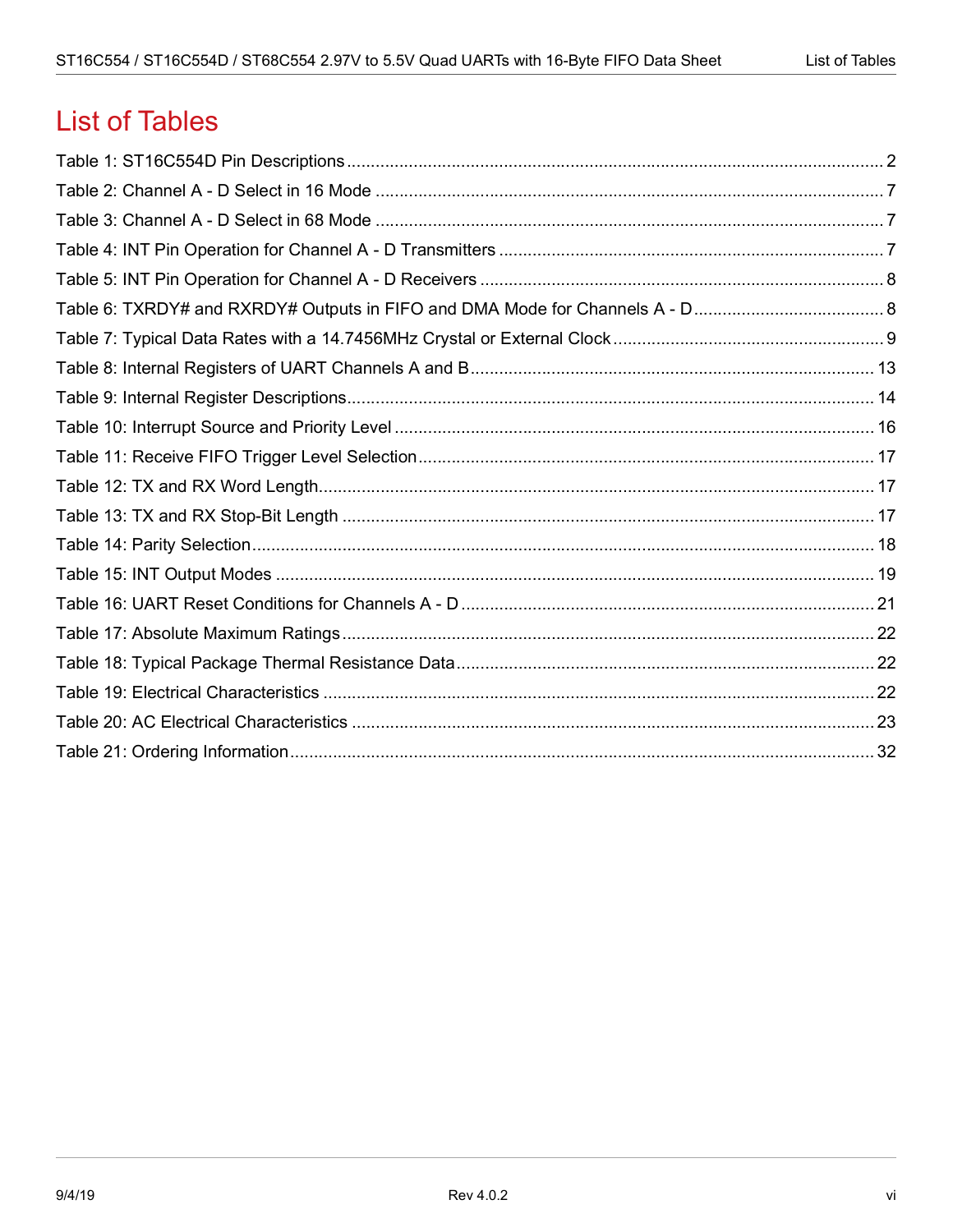# <span id="page-6-0"></span>1.0 Pin Information

# <span id="page-6-2"></span>1.1 Pin Configurations

<span id="page-6-4"></span><span id="page-6-3"></span><span id="page-6-1"></span>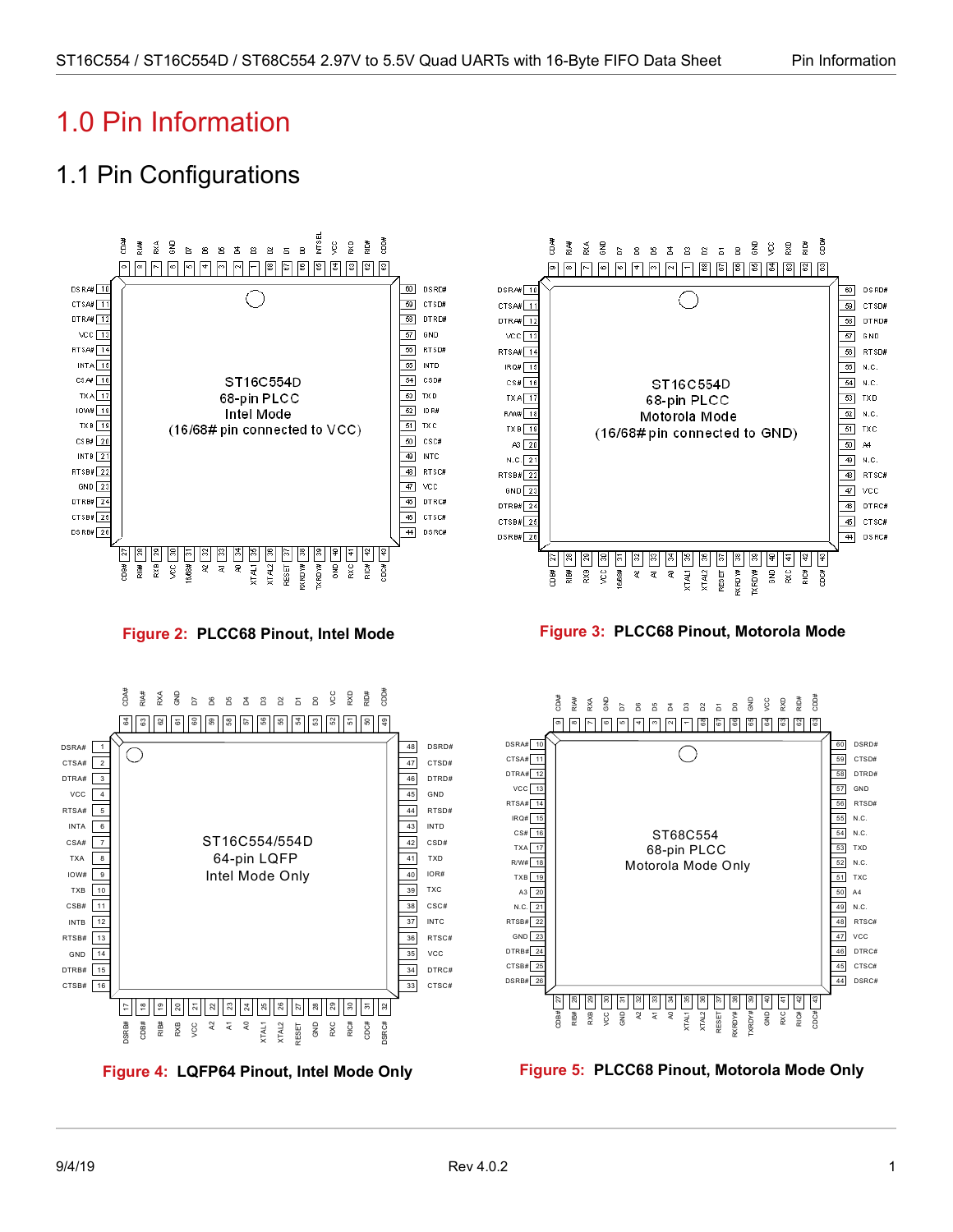## <span id="page-7-0"></span>1.2 Pin Descriptions

#### <span id="page-7-1"></span>**Table 1: Pin Descriptions**

| <b>Name</b>    | LQFP64             | PLCC68         | <b>Type</b> | <b>Description</b>                                                                                                                                                                                                                                                                                                                                                                                                                                                                                                  |  |  |
|----------------|--------------------|----------------|-------------|---------------------------------------------------------------------------------------------------------------------------------------------------------------------------------------------------------------------------------------------------------------------------------------------------------------------------------------------------------------------------------------------------------------------------------------------------------------------------------------------------------------------|--|--|
|                | Data Bus Interface |                |             |                                                                                                                                                                                                                                                                                                                                                                                                                                                                                                                     |  |  |
| A2             | 22                 | 32             |             |                                                                                                                                                                                                                                                                                                                                                                                                                                                                                                                     |  |  |
| A1             | 23                 | 33             |             | Address data lines [2:0]. These 3 address lines select one of the internal registers<br>in UART channel A - D during a data bus transaction.                                                                                                                                                                                                                                                                                                                                                                        |  |  |
| A <sub>0</sub> | 24                 | 34             |             |                                                                                                                                                                                                                                                                                                                                                                                                                                                                                                                     |  |  |
| D7             | 60                 | 5              |             |                                                                                                                                                                                                                                                                                                                                                                                                                                                                                                                     |  |  |
| D <sub>6</sub> | 59                 | 4              |             |                                                                                                                                                                                                                                                                                                                                                                                                                                                                                                                     |  |  |
| D <sub>5</sub> | 58                 | 3              |             |                                                                                                                                                                                                                                                                                                                                                                                                                                                                                                                     |  |  |
| D <sub>4</sub> | 57                 | $\overline{2}$ | I/O         | Data bus lines [7:0] (bidirectional).                                                                                                                                                                                                                                                                                                                                                                                                                                                                               |  |  |
| D <sub>3</sub> | 56                 | $\mathbf{1}$   |             |                                                                                                                                                                                                                                                                                                                                                                                                                                                                                                                     |  |  |
| D <sub>2</sub> | 55                 | 68             |             |                                                                                                                                                                                                                                                                                                                                                                                                                                                                                                                     |  |  |
| D <sub>1</sub> | 54                 | 67             |             |                                                                                                                                                                                                                                                                                                                                                                                                                                                                                                                     |  |  |
| D <sub>0</sub> | 53                 | 66             |             |                                                                                                                                                                                                                                                                                                                                                                                                                                                                                                                     |  |  |
| IOR#<br>(VCC)  | 40                 | 52             |             | When the 16/68# pin is HIGH, the Intel bus interface is selected and this input<br>becomes a read strobe (active low). The falling edge instigates an internal read<br>cycle and retrieves the data byte from an internal register pointed to by the<br>address lines [A2:A0], puts the data byte on the data bus to allow the host<br>processor to read it on the rising edge.<br>When the 16/68# pin is LOW, the Motorola bus interface is selected and this input<br>is not used and should be connected to VCC. |  |  |
| IOW#<br>(R/W#) | 9                  | 18             |             | When the 16/68# pin is HIGH, it selects the Intel bus interface and this input<br>becomes a write strobe (active low). The falling edge instigates the internal write<br>cycle and the rising edge transfers the data byte on the data bus to an internal<br>register pointed to by the address lines.<br>When the 16/68# pin is LOW, the Motorola bus interface is selected and this input<br>becomes read (HIGH) and write (LOW) signal.                                                                          |  |  |
| CSA#<br>(CS#)  | 7                  | 16             |             | When the 16/68# pin is HIGH, this input is chip select A (active low) to enable<br>channel A in the device.<br>When the 16/68# pin is LOW, this input becomes the chip select (active low) for<br>the Motorola bus interface.                                                                                                                                                                                                                                                                                       |  |  |
| CSB#<br>(A3)   | 11                 | 20             |             | When the 16/68# pin is HIGH, this input is chip select B (active low) to enable<br>channel B in the device.<br>When the 16/68# pin is LOW, this input becomes address line A3 which is used for<br>channel selection in the Motorola bus interface.                                                                                                                                                                                                                                                                 |  |  |
| CSC#<br>(A4)   | 38                 | 50             |             | When the 16/68# pin is HIGH, this input is chip select C (active low) to enable<br>channel C in the device.<br>When the 16/68# pin is LOW, this input becomes address line A4 which is used for<br>channel selection in the Motorola bus interface.                                                                                                                                                                                                                                                                 |  |  |
| CSD#<br>(VCC)  | 42                 | 54             |             | When the 16/68# pin is HIGH, this input is chip select D (active low) to enable<br>channel D in the device.<br>When the 16/68# pin is LOW, this input is not used and should be connected to<br>VCC.                                                                                                                                                                                                                                                                                                                |  |  |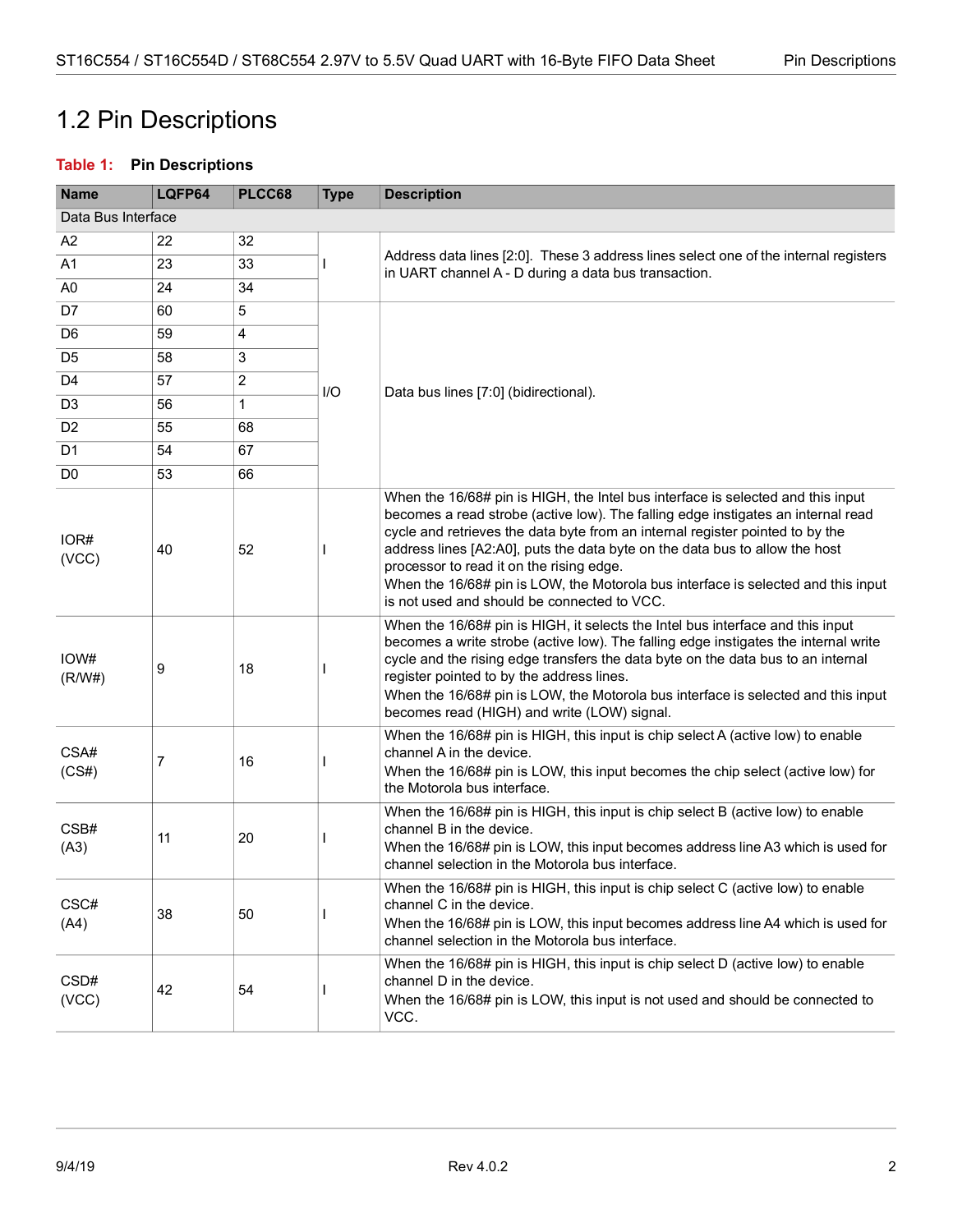#### **Table 1: (Continued) Pin Descriptions**

| <b>Name</b>                   | LQFP64         | PLCC68 | <b>Type</b>                                      | <b>Description</b>                                                                                                                                                                                                                                                                                                                                                                                                                                                                                                                                                                                                                                                                                                                                                                                                                                                                                                               |  |
|-------------------------------|----------------|--------|--------------------------------------------------|----------------------------------------------------------------------------------------------------------------------------------------------------------------------------------------------------------------------------------------------------------------------------------------------------------------------------------------------------------------------------------------------------------------------------------------------------------------------------------------------------------------------------------------------------------------------------------------------------------------------------------------------------------------------------------------------------------------------------------------------------------------------------------------------------------------------------------------------------------------------------------------------------------------------------------|--|
| <b>INTA</b><br>(IRQ#)         | 6              | 15     | O<br>(OD)                                        | When the 16/68# pin is HIGH for Intel bus interface, this output becomes the<br>channel A interrupt output. The output state is defined by the user and through the<br>software setting of MCR[3]. INTA is set to the active mode when MCR[3] is set to a<br>logic 1. INTA is set to the three state mode when MCR[3] is set to a logic 0<br>(default). See MCR[3]: INT Output Enable.<br>When the 16/68# pin is LOW for Motorola bus interface, this output becomes the<br>device interrupt output (active low, open drain). An external pull-up resistor is<br>required for proper operation.                                                                                                                                                                                                                                                                                                                                  |  |
| <b>INTB</b><br>(N.C.)         | 12             | 21     |                                                  | When the 16/68# pin is HIGH for Intel bus interface, these outputs become the<br>interrupt outputs for channels B, C, and D. The output state is defined by the user<br>through the software setting of MCR[3]. The interrupt outputs are set to the active                                                                                                                                                                                                                                                                                                                                                                                                                                                                                                                                                                                                                                                                      |  |
| <b>INTC</b><br>(N.C.)         | 37             | 49     | O                                                | mode when MCR[3] is set to a logic 1 and are set to the three state mode when<br>MCR[3] is set to a logic 0 (default). See MCR[3]: INT Output Enable.                                                                                                                                                                                                                                                                                                                                                                                                                                                                                                                                                                                                                                                                                                                                                                            |  |
| <b>INTD</b><br>(N.C.)         | 43             | 55     |                                                  | When 16/68# pin is LOW for Motorola bus interface, these outputs are unused and<br>will stay at logic zero level. Leave these outputs unconnected.                                                                                                                                                                                                                                                                                                                                                                                                                                                                                                                                                                                                                                                                                                                                                                               |  |
| <b>INTSEL</b>                 |                | 65     |                                                  | Interrupt Select (active high, input with internal pull-down).<br>When the 16/68# pin is HIGH for Intel bus interface, this pin can be used in<br>conjunction with MCR bit-3 to enable or disable the INT A - D pins or override<br>MCR bit-3 and enable the interrupt outputs. Interrupt outputs are enabled<br>continuously when this pin is HIGH. MCR bit-3 enables and disables the interrupt<br>output pins. In this mode, MCR bit-3 is set to a logic 1 to enable the continuous<br>output. See MCR[3]: INT Output Enable description for full detail. This pin must<br>be LOW in the Motorola bus interface mode. For the 64 pin packages, this pin is<br>bonded to VCC internally in the ST16C554DCQ64-F so the INT outputs operate in<br>the continuous interrupt mode. This pin is bonded to GND internally in the<br>ST16C554CQ64 and therefore requires setting MCR bit-3 for enabling the<br>interrupt output pins. |  |
| TXRDY#                        |                | 39     | O                                                | Transmitter Ready (active low). This output is a logically ANDed status of<br>TXRDY# A - D. See Table 6. If this output is unused, leave it unconnected.                                                                                                                                                                                                                                                                                                                                                                                                                                                                                                                                                                                                                                                                                                                                                                         |  |
| RXRDY#                        |                | 38     | O                                                | Receiver Ready (active low). This output is a logically ANDed status of<br>RXRDY# A - D. See Table 6. If this output is unused, leave it unconnected.                                                                                                                                                                                                                                                                                                                                                                                                                                                                                                                                                                                                                                                                                                                                                                            |  |
| Modem or Serial I/O Interface |                |        |                                                  |                                                                                                                                                                                                                                                                                                                                                                                                                                                                                                                                                                                                                                                                                                                                                                                                                                                                                                                                  |  |
| <b>TXA</b>                    | 8              | 17     |                                                  |                                                                                                                                                                                                                                                                                                                                                                                                                                                                                                                                                                                                                                                                                                                                                                                                                                                                                                                                  |  |
| <b>TXB</b>                    | 10             | 19     | O                                                | UART channels A - D transmit data and infrared transmit data. In this mode, the                                                                                                                                                                                                                                                                                                                                                                                                                                                                                                                                                                                                                                                                                                                                                                                                                                                  |  |
| <b>TXC</b>                    | 39             | 51     |                                                  | TX signal will be HIGH during reset, or idle (no data).                                                                                                                                                                                                                                                                                                                                                                                                                                                                                                                                                                                                                                                                                                                                                                                                                                                                          |  |
| <b>TXD</b>                    | 41             | 53     |                                                  |                                                                                                                                                                                                                                                                                                                                                                                                                                                                                                                                                                                                                                                                                                                                                                                                                                                                                                                                  |  |
| <b>RXA</b>                    | 62             | 7      |                                                  |                                                                                                                                                                                                                                                                                                                                                                                                                                                                                                                                                                                                                                                                                                                                                                                                                                                                                                                                  |  |
| <b>RXB</b>                    | 20             | 29     |                                                  | UART channel A - D receive data. Normal receive data input must idle HIGH.                                                                                                                                                                                                                                                                                                                                                                                                                                                                                                                                                                                                                                                                                                                                                                                                                                                       |  |
| <b>RXC</b>                    | 29             | 41     |                                                  |                                                                                                                                                                                                                                                                                                                                                                                                                                                                                                                                                                                                                                                                                                                                                                                                                                                                                                                                  |  |
| <b>RXD</b>                    | 51             | 63     |                                                  |                                                                                                                                                                                                                                                                                                                                                                                                                                                                                                                                                                                                                                                                                                                                                                                                                                                                                                                                  |  |
| RTSA#                         | 5              | 14     |                                                  |                                                                                                                                                                                                                                                                                                                                                                                                                                                                                                                                                                                                                                                                                                                                                                                                                                                                                                                                  |  |
| RTSB#                         | 13             | 22     |                                                  | UART channels A - D Request-to-Send (active low) or general purpose output. If                                                                                                                                                                                                                                                                                                                                                                                                                                                                                                                                                                                                                                                                                                                                                                                                                                                   |  |
| RTSC#                         | 36             | 48     | O                                                | these outputs are not used, leave them unconnected.                                                                                                                                                                                                                                                                                                                                                                                                                                                                                                                                                                                                                                                                                                                                                                                                                                                                              |  |
| RTSD#                         | 44             | 56     |                                                  |                                                                                                                                                                                                                                                                                                                                                                                                                                                                                                                                                                                                                                                                                                                                                                                                                                                                                                                                  |  |
| CTSA#                         | $\overline{c}$ | 11     |                                                  |                                                                                                                                                                                                                                                                                                                                                                                                                                                                                                                                                                                                                                                                                                                                                                                                                                                                                                                                  |  |
| CTSB#                         | 16             | 25     |                                                  | UART channels A - D Clear-to-Send (active low) or general purpose input. These                                                                                                                                                                                                                                                                                                                                                                                                                                                                                                                                                                                                                                                                                                                                                                                                                                                   |  |
| CTSC#                         | 33             | 45     | inputs should be connected to VCC when not used. |                                                                                                                                                                                                                                                                                                                                                                                                                                                                                                                                                                                                                                                                                                                                                                                                                                                                                                                                  |  |
| CTSD#                         | 47             | 59     |                                                  |                                                                                                                                                                                                                                                                                                                                                                                                                                                                                                                                                                                                                                                                                                                                                                                                                                                                                                                                  |  |
|                               |                |        |                                                  |                                                                                                                                                                                                                                                                                                                                                                                                                                                                                                                                                                                                                                                                                                                                                                                                                                                                                                                                  |  |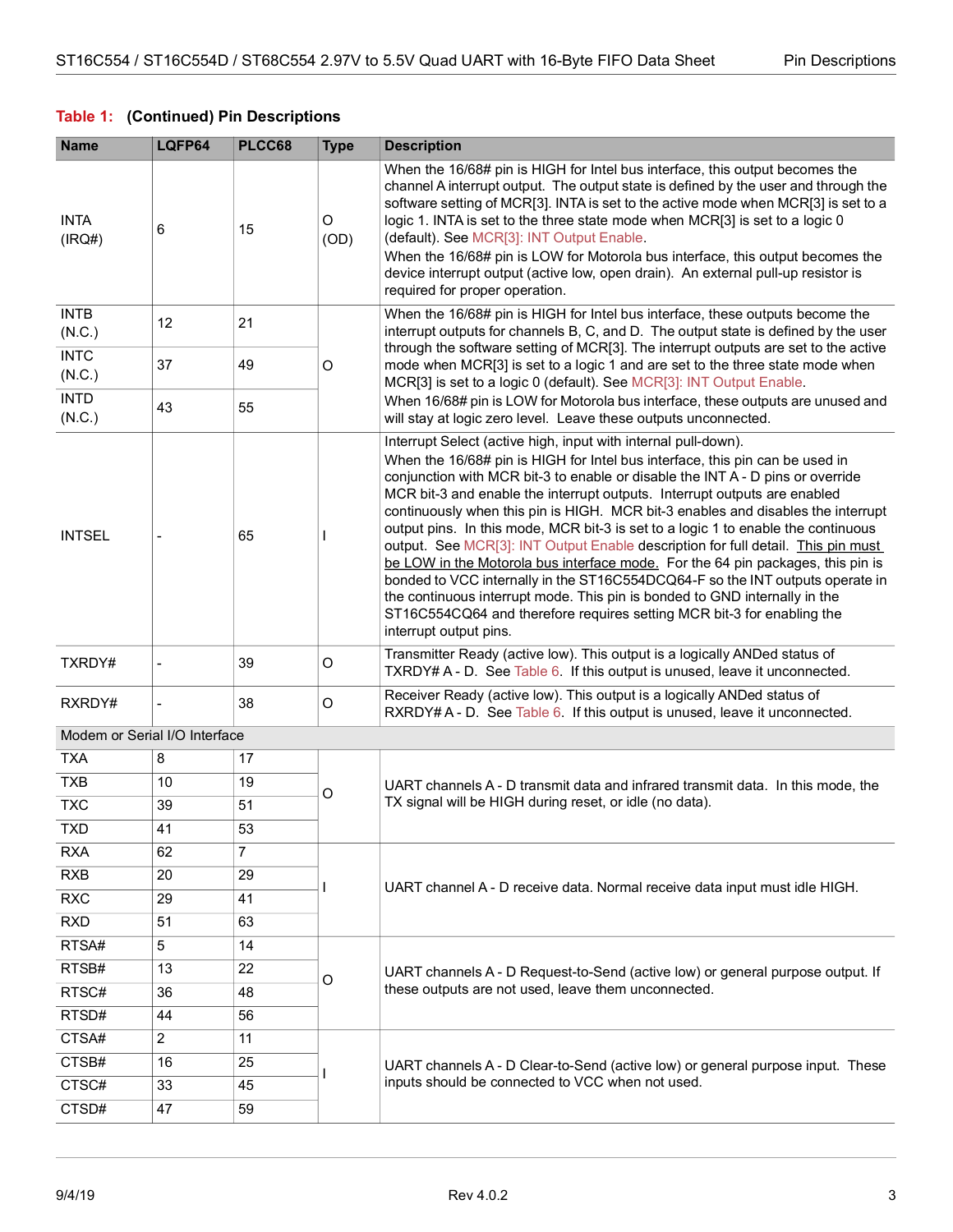#### **Table 1: (Continued) Pin Descriptions**

| <b>Name</b>              | LQFP64                   | PLCC68                   | <b>Type</b> | <b>Description</b>                                                                                                                                                                                                                                                                                                                                                                                                                                                                                                                                                                                                                                                                           |  |  |
|--------------------------|--------------------------|--------------------------|-------------|----------------------------------------------------------------------------------------------------------------------------------------------------------------------------------------------------------------------------------------------------------------------------------------------------------------------------------------------------------------------------------------------------------------------------------------------------------------------------------------------------------------------------------------------------------------------------------------------------------------------------------------------------------------------------------------------|--|--|
| DTRA#                    | 3                        | 12                       |             |                                                                                                                                                                                                                                                                                                                                                                                                                                                                                                                                                                                                                                                                                              |  |  |
| DTRB#                    | 15                       | 24                       | O           | UART channels A - D Data-Terminal-Ready (active low) or general purpose                                                                                                                                                                                                                                                                                                                                                                                                                                                                                                                                                                                                                      |  |  |
| DTRC#                    | 34                       | 46                       |             | output. If these outputs are not used, leave them unconnected.                                                                                                                                                                                                                                                                                                                                                                                                                                                                                                                                                                                                                               |  |  |
| DTRD#                    | 46                       | 58                       |             |                                                                                                                                                                                                                                                                                                                                                                                                                                                                                                                                                                                                                                                                                              |  |  |
| DSRA#                    | $\mathbf{1}$             | 10                       |             |                                                                                                                                                                                                                                                                                                                                                                                                                                                                                                                                                                                                                                                                                              |  |  |
| DSRB#                    | 17                       | 26                       |             | UART channels A - D Data-Set-Ready (active low) or general purpose input. This<br>input should be connected to VCC when not used. This input has no effect on the                                                                                                                                                                                                                                                                                                                                                                                                                                                                                                                            |  |  |
| DSRC#                    | 32                       | 44                       |             | UART.                                                                                                                                                                                                                                                                                                                                                                                                                                                                                                                                                                                                                                                                                        |  |  |
| DSRD#                    | 48                       | 60                       |             |                                                                                                                                                                                                                                                                                                                                                                                                                                                                                                                                                                                                                                                                                              |  |  |
| CDA#                     | 64                       | 9                        |             |                                                                                                                                                                                                                                                                                                                                                                                                                                                                                                                                                                                                                                                                                              |  |  |
| CDB#                     | 18                       | 27                       |             | UART channels A-D Carrier-Detect (active low) or general purpose input. This<br>input should be connected to VCC when not used. This input has no effect on the                                                                                                                                                                                                                                                                                                                                                                                                                                                                                                                              |  |  |
| CDC#                     | 31                       | 43                       |             | UART.                                                                                                                                                                                                                                                                                                                                                                                                                                                                                                                                                                                                                                                                                        |  |  |
| CDD#                     | 49                       | 61                       |             |                                                                                                                                                                                                                                                                                                                                                                                                                                                                                                                                                                                                                                                                                              |  |  |
| RIA#                     | 63                       | 8                        |             |                                                                                                                                                                                                                                                                                                                                                                                                                                                                                                                                                                                                                                                                                              |  |  |
| RIB#                     | 19                       | 28                       |             | UART channels A-D Ring-Indicator (active low) or general purpose input. This<br>input should be connected to VCC when not used. This input has no effect on the                                                                                                                                                                                                                                                                                                                                                                                                                                                                                                                              |  |  |
| RIC#                     | 30                       | 42                       |             | UART.                                                                                                                                                                                                                                                                                                                                                                                                                                                                                                                                                                                                                                                                                        |  |  |
| RID#                     | 50                       | 62                       |             |                                                                                                                                                                                                                                                                                                                                                                                                                                                                                                                                                                                                                                                                                              |  |  |
| <b>Ancillary Signals</b> |                          |                          |             |                                                                                                                                                                                                                                                                                                                                                                                                                                                                                                                                                                                                                                                                                              |  |  |
| XTAL1                    | 25                       | 35                       |             | Crystal or external clock input.                                                                                                                                                                                                                                                                                                                                                                                                                                                                                                                                                                                                                                                             |  |  |
| XTAL <sub>2</sub>        | 26                       | 36                       | O           | Crystal or buffered clock output.                                                                                                                                                                                                                                                                                                                                                                                                                                                                                                                                                                                                                                                            |  |  |
| 16/68#                   |                          | 31                       |             | Intel or Motorola bus select (input with internal pull-up).<br>When the 16/68# pin is HIGH for 16 or Intel Mode, the device will operate in the<br>Intel bus type of interface.<br>When the 16/68# pin is LOW for 68 or Motorola Mode, the device will operate in<br>the Motorola bus type of interface.<br>Motorola bus interface is not available on the 64 pin package.                                                                                                                                                                                                                                                                                                                   |  |  |
| <b>RESET</b><br>(RESET#) | 27                       | 37                       |             | When the 16/68# pin is HIGH for Intel bus interface, this input becomes the Reset<br>pin (active high). In this case, a 40ns minimum HIGH pulse on this pin will reset<br>the internal registers and all outputs. The UART transmitter output will be held<br>HIGH, the receiver input will be ignored, and outputs are reset during the reset<br>period (Table 16).<br>When the 16/68# pin is at LOW for Motorola bus interface, this input becomes the<br>Reset# pin (active low). This pin functions similarly, but instead of a HIGH pulse, a<br>40ns minimum LOW pulse will reset the internal registers and outputs.<br>Motorola bus interface is not available on the 64 pin package. |  |  |
| <b>VCC</b>               | 4, 21,<br>35, 52         | 13, 30,<br>47, 64        | Pwr         | 2.97V to 5.5V power supply.                                                                                                                                                                                                                                                                                                                                                                                                                                                                                                                                                                                                                                                                  |  |  |
| <b>GND</b>               | 14, 28,<br>45, 61        | 6, 23,<br>40, 57         | Pwr         | Power supply common, ground.                                                                                                                                                                                                                                                                                                                                                                                                                                                                                                                                                                                                                                                                 |  |  |
| N.C.                     | $\overline{\phantom{a}}$ | $\overline{\phantom{0}}$ |             | No connection. These pins are not used in either the Intel or Motorola bus modes.                                                                                                                                                                                                                                                                                                                                                                                                                                                                                                                                                                                                            |  |  |

Pin type: I = Input, O = Output, I/O = Input / Output, OD = Output, Open Drain.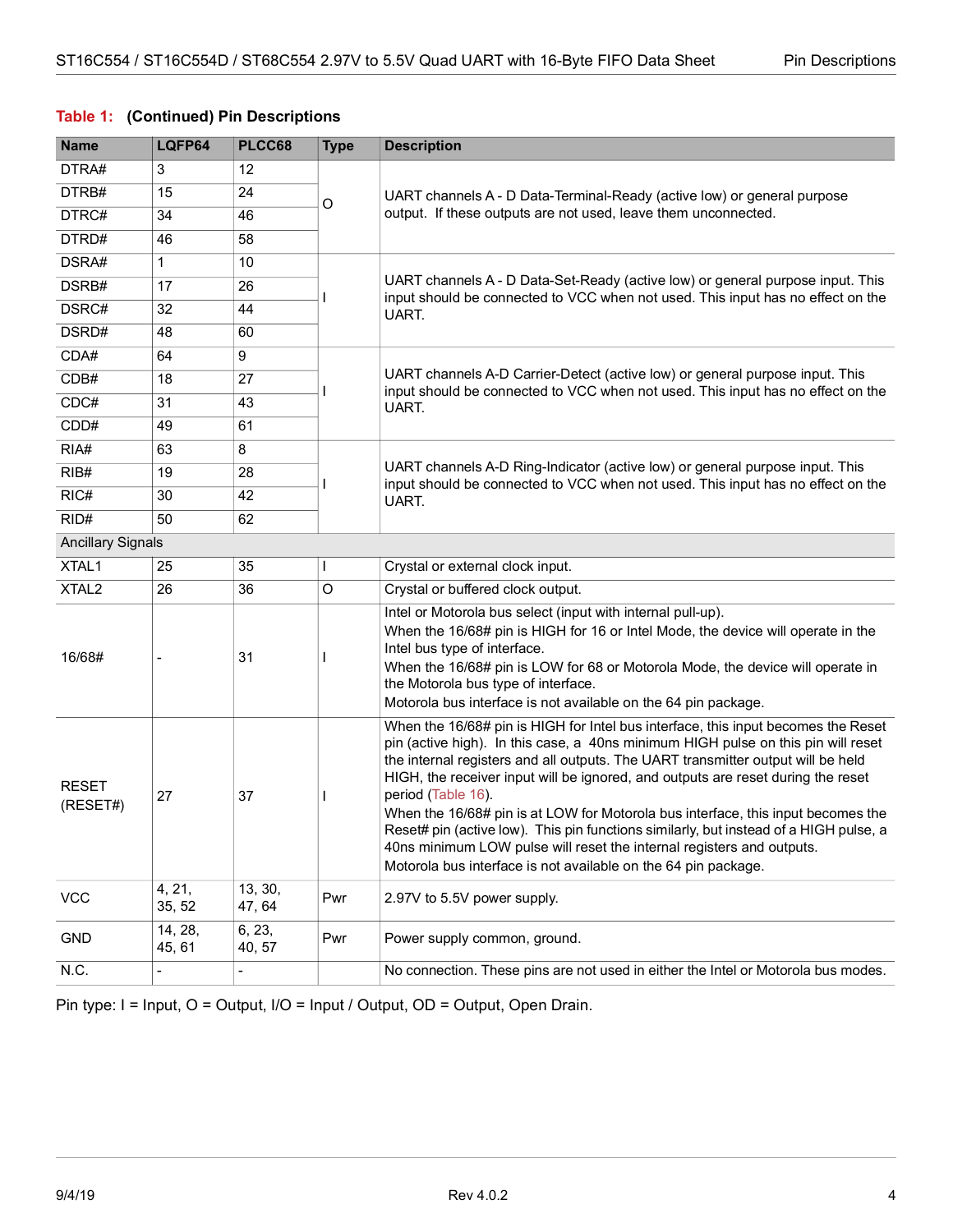# <span id="page-10-0"></span>2.0 Product Description

The ST16C554 integrates the functions of 4 enhanced 16C550 Universal Asynchronous Receiver and Transmitters (UARTs). Each UART is independently controlled and has its own set of device configuration registers. The configuration registers set is 16550 UART compatible for control, status, and data transfer. Additionally, each UART channel has 16 bytes of transmit and receive FIFOs, a programmable baud rate generator and data rate up to 1.5Mbps at 5V. The ST16C554 can operate from 2.97 to 5.5 volts. The ST16C554 is fabricated with an advanced CMOS process.

## <span id="page-10-1"></span>2.1 Enhanced FIFO

The ST16C554 QUART provides a solution that supports 16 bytes of transmit and receive FIFO memory, instead of one byte in the ST16C454. The ST16C554 is designed to work with high performance data communication systems that require fast data processing time. Increased performance is realized in the ST16C554 by the larger transmit and receive FIFOs and receiver FIFO trigger level control. This allows the external processor to handle more networking tasks within a given time. This increases the service interval giving the external CPU additional time for other applications and reducing the overall UART interrupt servicing time.

## <span id="page-10-2"></span>2.2 Intel or Motorola Data Bus Interface

The ST16C554 provides a single host interface for all 4 UARTs and supports Intel or Motorola microprocessor (CPU) data bus interfaces. The Intel bus compatible interface allows direct interconnect to Intel compatible type of CPUs using IOR#, IOW# and CSA#, CSB#, CSC# and CSD# inputs for data bus operation. The Motorola bus compatible interface instead uses the R/W#, CS#, A3 and A4 signals for data bus transactions. Few data bus interface signals change their functions depending on the user's selection, see pin description for details. The Intel or Motorola bus interface selection is made through the 16/68# (pin 31 of the PLCC package).

# <span id="page-10-3"></span>2.3 Data Rate

The ST16C554 is capable of operation up to 1.5 Mbps at 5V. The device can operate at 5V with a crystal or external clock of up to 24MHz. With a typical crystal of 14.7456MHz and through a software option, the user can set the sampling rate for data rates of up to 921.6kbps.

## <span id="page-10-4"></span>2.4 Enhanced Features

The rich feature set of the ST16C554 is available through the internal registers. Selectable receive FIFO trigger levels, programmable baud rates, infrared encoder and decoder interface, and modem interface controls are all standard features. In the 16 mode, INTSEL and MCR bit-3 can be configured to provide a software controlled or continuous interrupt capability. For backward compatibility to the ST16C554, the 64-pin LQFP does not have the INTSEL pin. Instead, the ST16C554DIQ and ST16C554DCQ operate in the continuous interrupt enable mode by internally bonding INTSEL to VCC. The ST16C554CQ operates in conjunction with MCR bit-3 by internally bonding INTSEL to GND.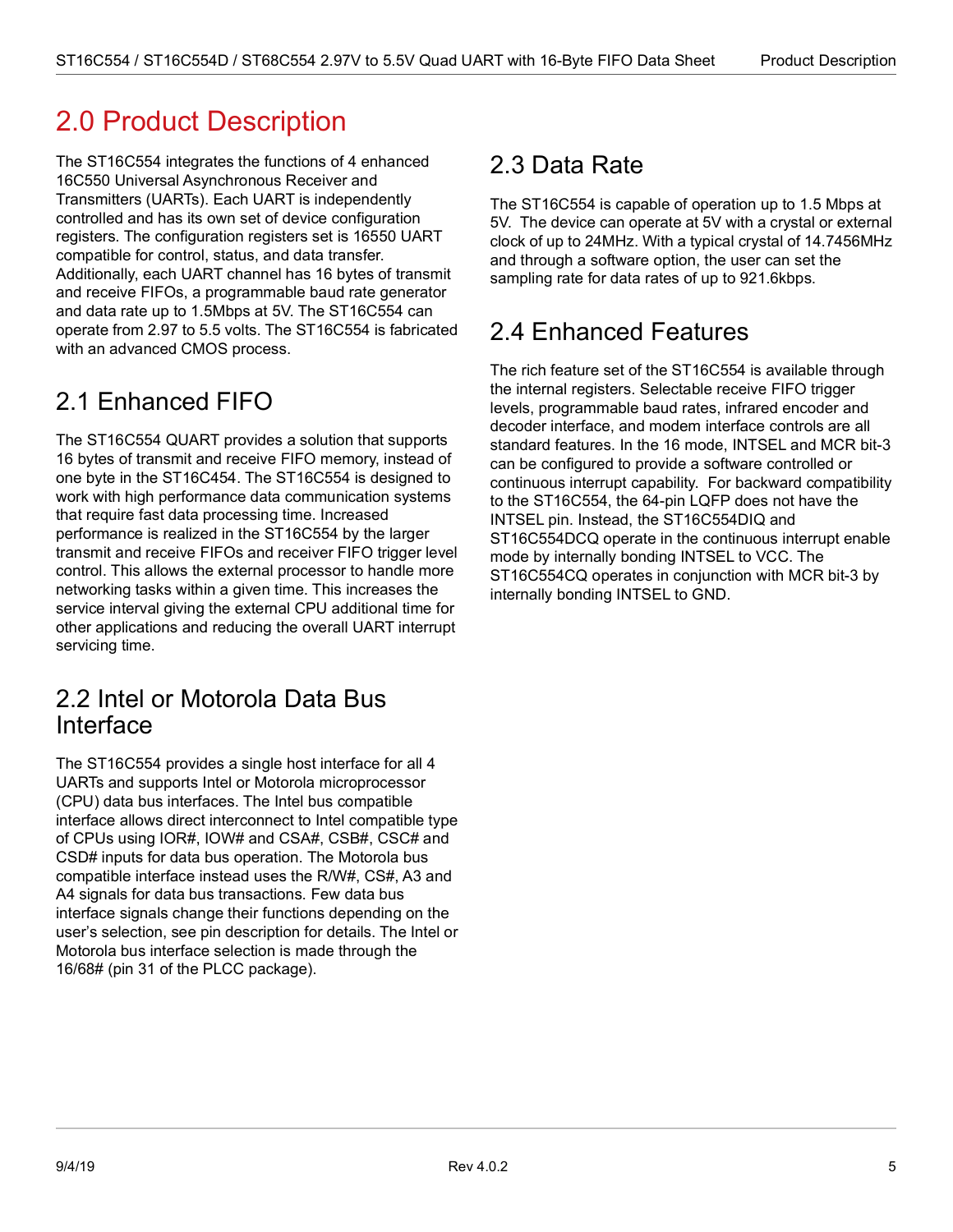# <span id="page-11-0"></span>3.0 Functional Descriptions

## <span id="page-11-1"></span>3.1 CPU Interface

The CPU interface is 8 data bits wide with 3 address lines and control signals to execute data bus read and write transactions. The ST16C554 data interface supports the Intel compatible types of CPUs and it is compatible to the industry standard 16C550 UART. No clock (oscillator nor external clock) is required for a data bus transaction. Each bus cycle is asynchronous using CS# A - D, IOR# and IOW# or CS#, R/W#, A4 and A3 inputs. All four UART channels share the same data bus for host operations. A typical data bus interconnection for Intel and Motorola Modes is shown in [Figure 6.](#page-11-2)



**Motorola Data Bus (68 Mode) Interconnections**

<span id="page-11-2"></span>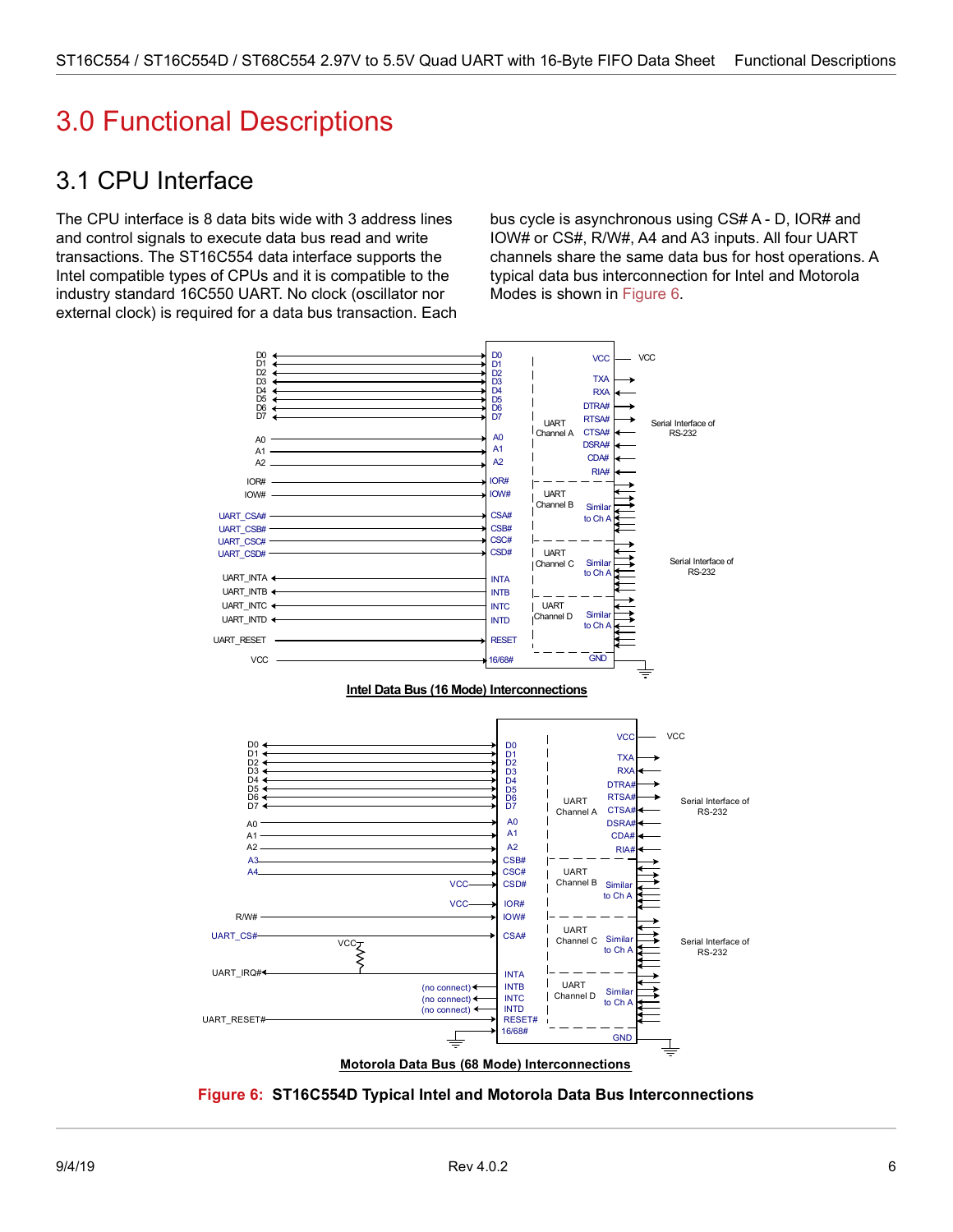### <span id="page-12-0"></span>3.2 Device Reset

The RESET input resets the internal registers and the serial interface outputs in all channels to their default state (see [Table 16](#page-26-1)). An active high pulse of longer than a 40ns duration will be required to activate the reset function in the device. Following a power-on reset or an external reset, the ST16C554 is software compatible with previous generation of UARTs, the 16C454 and 16C554.

## <span id="page-12-1"></span>3.3 Channel Selection

The UART provides the user with the capability to bidirectionally transfer information between an external CPU and an external serial communication device. During Intel Bus Mode (16/68# pin is connected to VCC), a logic 0 on chip select pins CSA#, CSB#, CSC#, or CSD# allows the user to select UART channel A, B, C, or D to configure, send transmit data and unload receive data to and from the UART. Selecting all four UARTs can be useful during power up initialization to write to the same internal registers, but do not attempt to read from all four UARTs simultaneously. Individual channel select functions are shown in [Table 2](#page-12-4).

#### <span id="page-12-4"></span>**Table 2: Channel A - D Select in 16 Mode**

| CSA# | CSB# | CSC# | CSD# | <b>Function</b>         |
|------|------|------|------|-------------------------|
|      |      |      |      | UART de-selected        |
|      |      |      |      | Channel A selected      |
|      |      |      |      | Channel B selected      |
|      |      |      |      | Channel C selected      |
|      |      |      | Ω    | Channel D selected      |
|      |      |      | Ω    | Channels A - D selected |

During Motorola Bus Mode (16/68# pin is connected to GND), the package interface pins are configured for connection with Motorola, and other popular microprocessor bus types. In this mode, the ST16C554 decodes two additional addresses, A3 and A4, to select one of the four UART ports. The A3 and A4 address decode function is used only in the Motorola Bus Mode. [See Table](#page-12-5) 3.

| CS# | A4 | A <sub>3</sub> | <b>Function</b>    |
|-----|----|----------------|--------------------|
|     |    |                | UART de-selected   |
|     |    |                | Channel A selected |
|     |    |                | Channel B selected |
|     |    |                | Channel C selected |
|     |    |                | Channel D selected |

#### <span id="page-12-5"></span>**Table 3: Channel A - D Select in 68 Mode**

### <span id="page-12-2"></span>3.4 Internal Registers of Channels A - D

Each UART channel in the ST16C554 has a set of enhanced registers for controlling, monitoring and data loading and unloading. The configuration register set is compatible to those already available in the standard single 16C550. These registers function as data holding registers (THR / RHR), interrupt status and control registers (ISR / IER), a FIFO control register (FCR), receive line status and control registers (LSR / LCR), modem status and control registers (MSR / MCR), programmable data rate (clock) divisor registers (DLL / DLM), and a user accessible scratchpad register (SPR). All the register functions are discussed in full detail later in [UART Internal Registers](#page-18-0).

## <span id="page-12-3"></span>3.5 INT Outputs for Channels A - D

The interrupt outputs change according to the operating mode and enhanced features setup. [Table 4](#page-12-6) and [Table 5](#page-13-3) summarize the operating behavior for the transmitter and receiver. Also see [Figure 20](#page-32-0) through [Figure 25.](#page-34-1)

|                                   | FCR Bit- $0 = 0$ | FCR Bit-0 = 1 (FIFO Enabled)                   |                                        |  |  |
|-----------------------------------|------------------|------------------------------------------------|----------------------------------------|--|--|
| <b>INT Pin</b><br>(FIFO Disabled) |                  | $FCR \text{ Bit-3} = 0$<br>(DMA Mode Disabled) | $FCR$ Bit-3 = 1<br>(DMA Mode Enabled)  |  |  |
| LOW                               | A byte in THR    | FIFO above trigger level                       | FIFO above trigger level               |  |  |
| <b>HIGH</b>                       | THR empty        | FIFO below trigger level or FIFO empty         | FIFO below trigger level or FIFO empty |  |  |

#### <span id="page-12-6"></span>**Table 4: INT Pin Operation for Channel A - D Transmitters**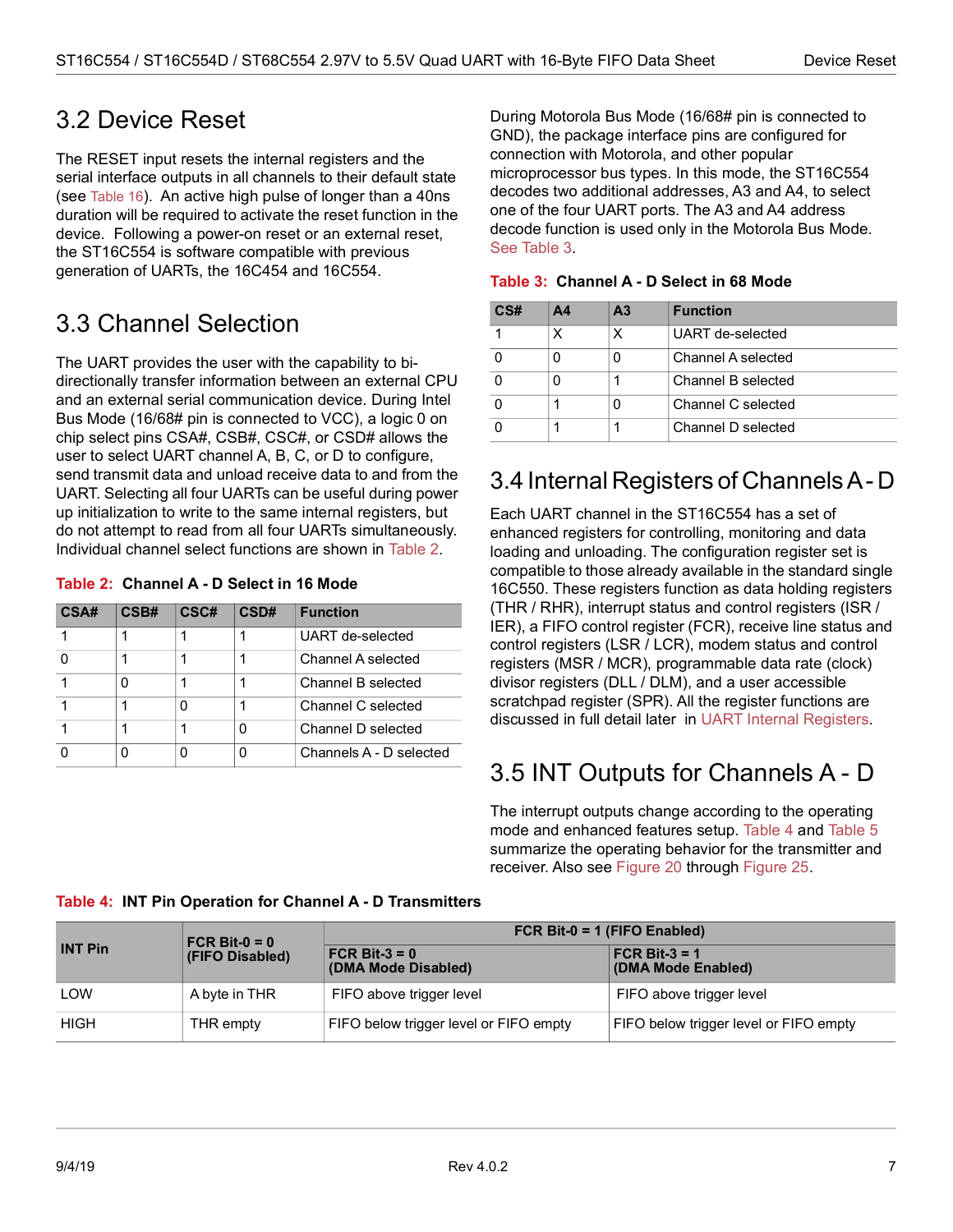|                | $FCR$ Bit-0 = 0<br>(FIFO Disabled) | FCR Bit-0 = 1 (FIFO Enabled)                   |                                       |  |  |
|----------------|------------------------------------|------------------------------------------------|---------------------------------------|--|--|
| <b>INT Pin</b> |                                    | $FCR \text{ Bit-3} = 0$<br>(DMA Mode Disabled) | $FCR$ Bit-3 = 1<br>(DMA Mode Enabled) |  |  |
| LOW            | No data                            | FIFO below trigger level                       | FIFO below trigger level              |  |  |
| <b>HIGH</b>    | 1 byte                             | FIFO above trigger level                       | FIFO above trigger level              |  |  |

#### <span id="page-13-3"></span>**Table 5: INT Pin Operation for Channel A - D Receivers**

## <span id="page-13-0"></span>3.6 DMA Mode

The device does not support direct memory access. The DMA Mode (a legacy term) in this document does not mean "direct memory access", but refers to data block transfer operation. The DMA mode affects the state of the RXRDY# A - D and TXRDY# A - D output pins. The transmit and receive FIFO trigger levels provide additional flexibility to the user for block mode operation. The LSR bits 5-6 provide an indication when the transmitter is empty or has empty locations for more data. The user can optionally operate the transmit and receive FIFO in the DMA mode

(FCR bit-3 = 1). When the transmit and receive FIFOs are enabled and the DMA mode is disabled (FCR bit-3 = 0), the ST16C554 is placed in Single-Character Mode for data transmit or receive operation. When DMA Mode is enabled (FCR bit-3 = 1), the user takes advantage of block mode operation by loading or unloading the FIFO in a block sequence determined by the programmed trigger level. The following table shows their behavior. Also see [Figure 20](#page-32-0) through [Figure 25.](#page-34-1)

#### <span id="page-13-4"></span>**Table 6: TXRDY# and RXRDY# Outputs in FIFO and DMA Mode for Channels A - D**

| <b>Pins</b> |             | FCR Bit- $0 = 0$ | FCR Bit-0 = 1 (FIFO Enabled)            |                                                                        |  |  |  |
|-------------|-------------|------------------|-----------------------------------------|------------------------------------------------------------------------|--|--|--|
|             |             | (FIFO Disabled)  | FCR Bit- $3 = 0$<br>(DMA Mode Disabled) | FCR Bit- $3 = 1$<br>(DMA Mode Enabled)                                 |  |  |  |
| RXRDY#      | LOW         | 1 bvte           | At least 1 byte in FIFO                 | HIGH to LOW transition when FIFO reaches the trigger                   |  |  |  |
|             | <b>HIGH</b> | No data          | FIFO empty                              | level, or timeout occurs.<br>LOW to HIGH transition when FIFO empties. |  |  |  |
| TXRDY#      | LOW         | THR empty        | FIFO empty                              | FIFO has at least 1 empty location                                     |  |  |  |
|             | <b>HIGH</b> | Byte in THR      | At least 1 byte in FIFO                 | FIFO is full                                                           |  |  |  |

## <span id="page-13-1"></span>3.7 Crystal Oscillator or External Clock Input

The ST16C554 includes an on-chip oscillator (XTAL1 and XTAL2) to produce a clock for both UART sections in the device. The CPU data bus does not require this clock for bus operation. The crystal oscillator provides a system clock to the Baud Rate Generators (BRG) section found in each of the UARTs. XTAL1 is the input to the oscillator or external clock buffer input with XTAL2 pin being the output. For programming details, see [Programmable Baud Rate](#page-14-0)  [Generator.](#page-14-0)

The on-chip oscillator is designed to use an industry standard microprocessor crystal (parallel resonant, fundamental frequency with 10 - 22pF capacitance load, ESR of 20 - 120 $\Omega$  and 100ppm frequency tolerance) connected externally between the XTAL1 and XTAL2 pins. Typical oscillator connections are shown in [Figure 7](#page-13-2).

Alternatively, an external clock can be connected to the XTAL1 pin to clock the internal baud rate generator for standard or custom rates. For further reading on oscillator circuit please see [Application Note DAN108](http://www.maxlinear.com/appnote/dan108.pdf) on MaxLinear's web site.



<span id="page-13-2"></span>**Figure 7: Typical Crystal Connections**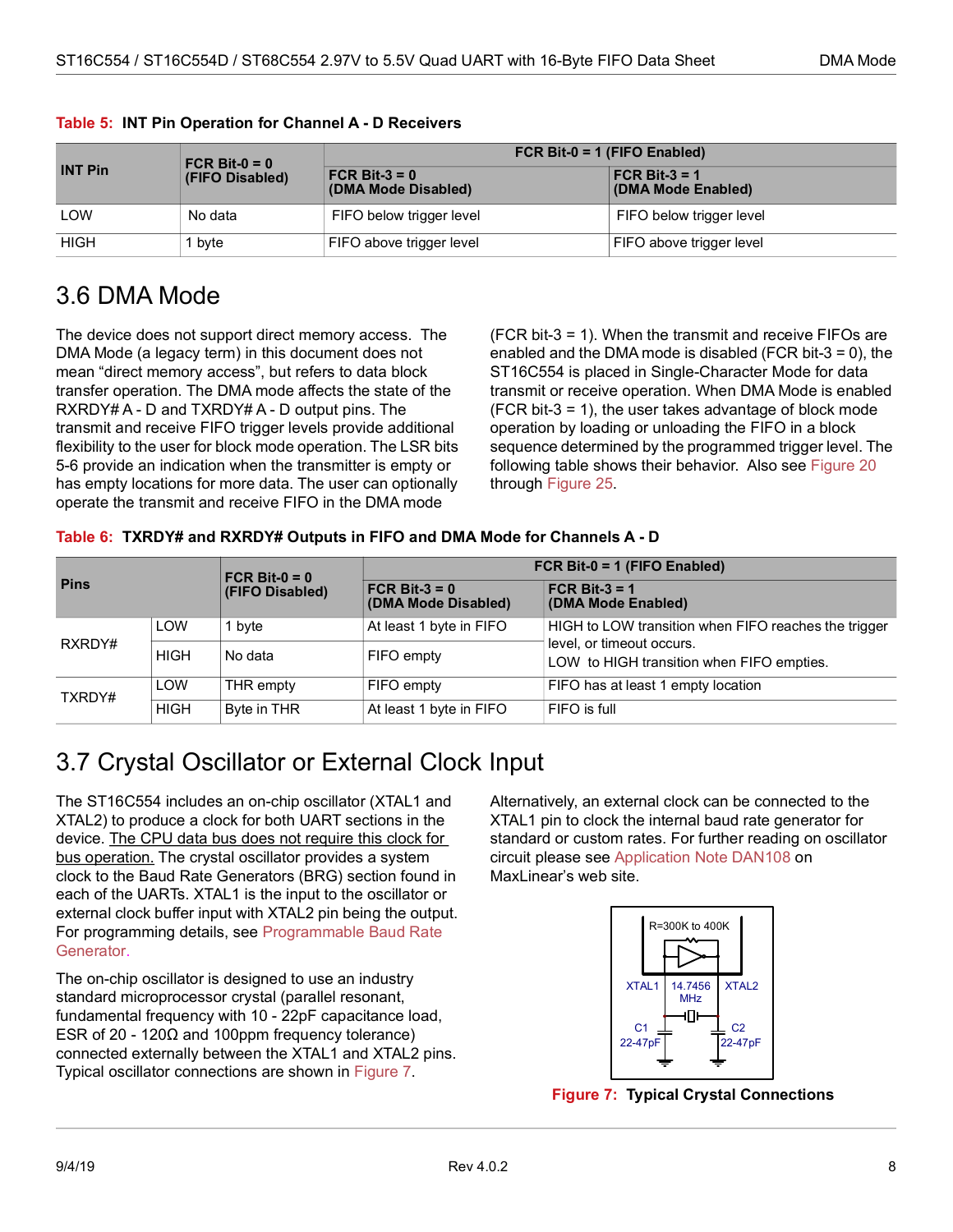# <span id="page-14-0"></span>3.8 Programmable Baud Rate Generator

Each UART has its own Baud Rate Generator (BRG) for the transmitter and receiver. The BRG further divides this clock by a programmable divisor between 1 and  $(2^{16} - 1)$  to obtain a 16X sampling rate clock of the serial data rate. The sampling rate clock is used by the transmitter for data bit shifting and the receiver for data sampling. The BRG

divisor is unknown ( $DLL = 0xXX$  and  $DLM = 0xXX$ ) and should be initialized after power up. Programming the Baud Rate Generator Registers DLL and DLM provide the capability for selecting the operating data rate. [Table 7](#page-14-2) shows the standard data rates available with a 14.7456MHz crystal or external clock.





<span id="page-14-2"></span><span id="page-14-1"></span>

|  | Table 7: Typical Data Rates with a 14.7456MHz Crystal or External Clock |  |  |
|--|-------------------------------------------------------------------------|--|--|
|  |                                                                         |  |  |

| <b>Output Data Rate</b><br>$MCR$ Bit-7=1 | <b>Output Data Rate</b><br>$MCR$ Bit-7=0<br>(Default) | Divisor for 16x<br><b>Clock (Decimal)</b> | Divisor for 16x<br><b>Clock (HEX)</b> | <b>DLM Program</b><br>Value (HEX) | <b>DLL Program</b><br>Value (HEX) | Data Rate<br>Error $(\%)$ |
|------------------------------------------|-------------------------------------------------------|-------------------------------------------|---------------------------------------|-----------------------------------|-----------------------------------|---------------------------|
| 100                                      | 400                                                   | 2304                                      | 900                                   | 09                                | 00                                | $\Omega$                  |
| 600                                      | 2400                                                  | 384                                       | 180                                   | 0 <sub>1</sub>                    | 80                                | $\Omega$                  |
| 1200                                     | 4800                                                  | 192                                       | CO                                    | 00                                | CO                                | $\Omega$                  |
| 2400                                     | 9600                                                  | 96                                        | 60                                    | 00                                | 60                                | $\Omega$                  |
| 4800                                     | 19.2k                                                 | 48                                        | 30                                    | 00                                | 30                                | $\Omega$                  |
| 9600                                     | 38.4k                                                 | 24                                        | 18                                    | 00                                | 18                                | $\Omega$                  |
| 19.2k                                    | 76.8k                                                 | 12                                        | $_{0C}$                               | 00                                | $_{0C}$                           | $\mathbf{0}$              |
| 38.4k                                    | 153.6k                                                | 6                                         | 06                                    | 00                                | 06                                | $\mathbf{0}$              |
| 57.6k                                    | 230.4k                                                | 4                                         | 04                                    | 0 <sub>0</sub>                    | 04                                | $\mathbf{0}$              |
| 115.2k                                   | 460.8k                                                | $\overline{2}$                            | 02                                    | 00                                | 02                                | $\mathbf{0}$              |
| 230.4k                                   | 921.6k                                                | 1                                         | 01                                    | 00                                | 0 <sub>1</sub>                    | $\mathbf{0}$              |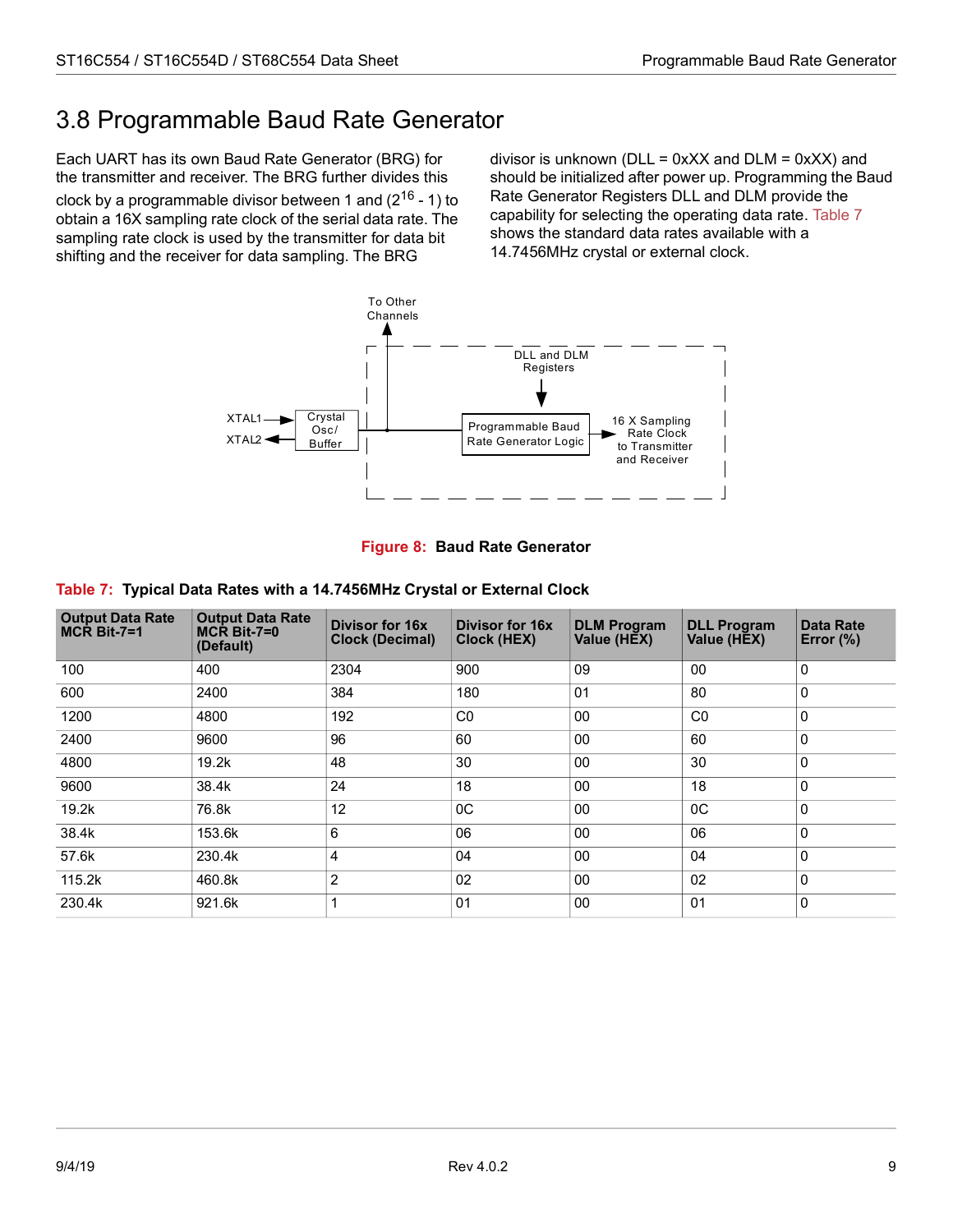## <span id="page-15-0"></span>3.9 Transmitter

The transmitter section comprises of an 8-bit Transmit Shift Register (TSR) and 16 bytes of FIFO which includes a byte-wide Transmit Holding Register (THR). TSR shifts out every data bit with the 16X internal sampling clock. A bit time is 16X clock periods. The transmitter sends the startbit followed by the number of data bits, inserts the proper parity-bit if enabled, and adds the stop-bit(s). The status of the FIFO and TSR are reported in the Line Status Register (LSR bit-5 and bit-6).

### <span id="page-15-1"></span>3.9.1 Transmit Holding Register (THR) - Write Only

The transmit holding register is an 8-bit register providing a data interface to the host processor. The host writes a transmit data byte to the THR to be converted into a serial data stream including start-bit, data bits, parity-bit and stopbit(s). The least-significant-bit (bit-0) becomes the first data bit to go out. The THR is the input register to the transmit FIFO of 16 bytes when FIFO operation is enabled by FCR bit-0. Every time a write operation is made to the THR, the FIFO data pointer is automatically bumped to the next sequential data location.

### <span id="page-15-2"></span>3.9.2 Transmitter Operation in Non-FIFO Mode

The host loads transmit data to THR one character at a time. The THR empty flag (LSR bit-5) is set when the data byte is transferred to TSR. The THR flag can generate a transmit empty interrupt (ISR bit-1) when it is enabled by IER bit-1. The TSR flag (LSR bit-6) is set when TSR becomes completely empty.



<span id="page-15-5"></span>

### <span id="page-15-3"></span>3.9.3 Transmitter Operation in FIFO Mode

The host may fill the transmit FIFO with up to 16 bytes of transmit data. The THR empty flag (LSR bit-5) is set whenever the FIFO is empty. The THR empty flag can generate a transmit empty interrupt (ISR bit-1) when the FIFO becomes empty. The transmit empty interrupt is enabled by IER bit-1. The TSR flag (LSR bit-6) is set when TSR and the FIFO becomes empty.



<span id="page-15-6"></span>

## <span id="page-15-4"></span>3.10 Receiver

The receiver section contains an 8-bit Receive Shift Register (RSR) and 16 bytes of FIFO which includes a bytewide Receive Holding Register (RHR). The RSR uses the 16X clock for timing. It verifies and validates every bit on the incoming character in the middle of each data bit. On the falling edge of a start or false start bit, an internal receiver counter starts counting at the 16X clock rate. After 8 clocks, the start bit period should be at the center of the start bit. At this time the start bit is sampled, and if it is still LOW it is validated. Evaluating the start bit in this manner prevents the receiver from assembling a false character. The rest of the data bits and stop bits are sampled and validated in this same manner to prevent false framing. If there were any error(s), they are reported in the LSR register bits 2 - 4. Upon unloading the receive data byte from RHR, the receive FIFO pointer is bumped and the error tags are immediately updated to reflect the status of the data byte in the RHR register. RHR can generate a receive data ready interrupt upon receiving a character or delay, until it reaches the FIFO trigger level. Furthermore, data delivery to the host is guaranteed by a receive data ready time-out interrupt when data is not received for 4 word lengths as defined by LCR[1:0] plus 12 bits time. This is equivalent to 3.7 - 4.6 character times. The RHR interrupt is enabled by IER bit-0. See [Figure 11](#page-16-1) and [Figure 12](#page-16-2).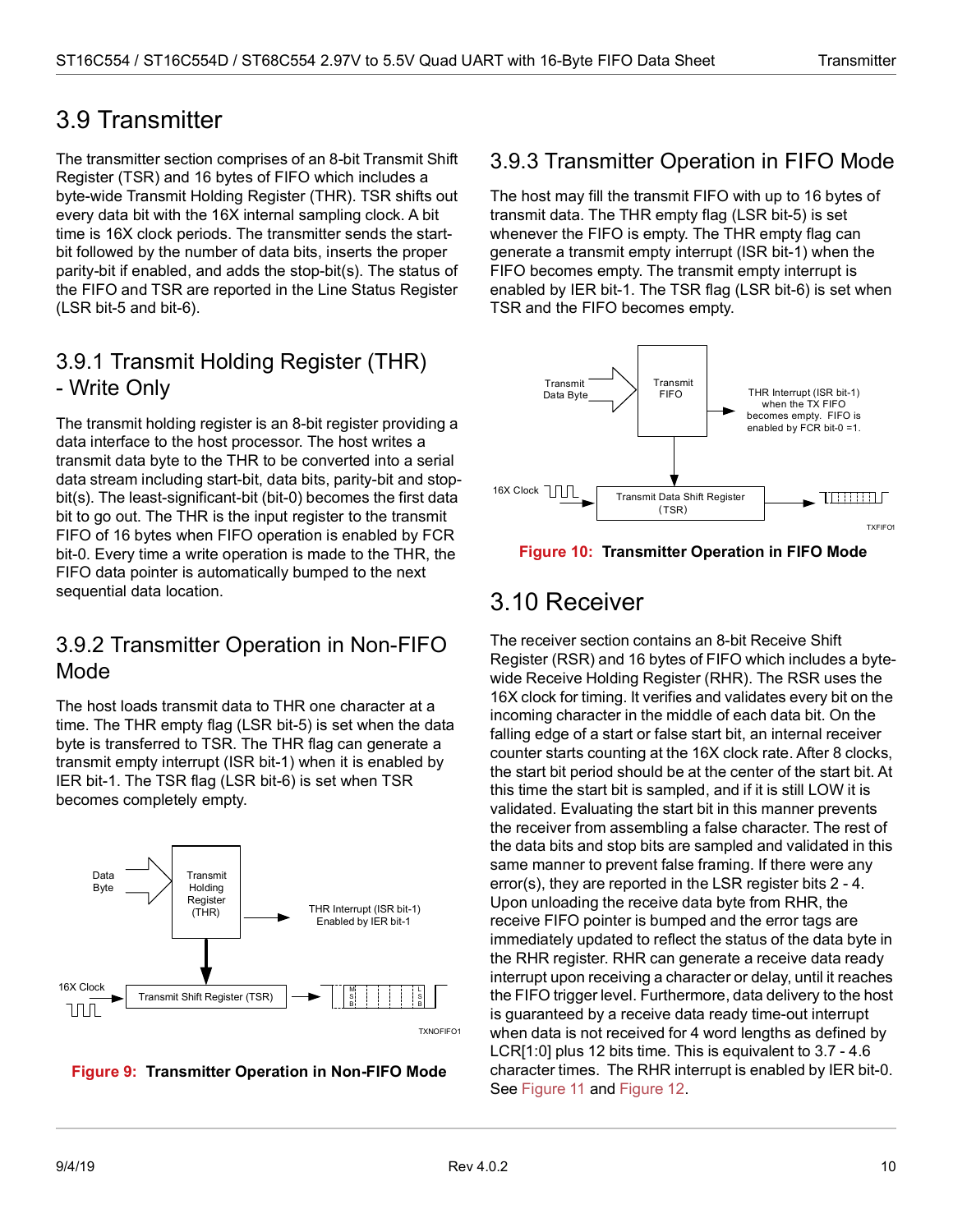### <span id="page-16-0"></span>3.10.1 Receive Holding Register (RHR) - Read Only

The Receive Holding Register is an 8-bit register that holds a receive data byte from the Receive Shift Register. It provides the receive data interface to the host processor. The RHR register is part of the receive FIFO of 16 bytes by 11-bit wide; the 3 extra bits are for the 3 error tags to be reported in LSR register. When the FIFO is enabled by

FCR bit-0, the RHR contains the first data character received by the FIFO. After the RHR is read, the next character byte is loaded into the RHR and the errors associated with the current data byte are immediately updated in the LSR bits 2 - 4.





<span id="page-16-1"></span>

<span id="page-16-2"></span>**Figure 12: Receiver Operation in FIFO Mode**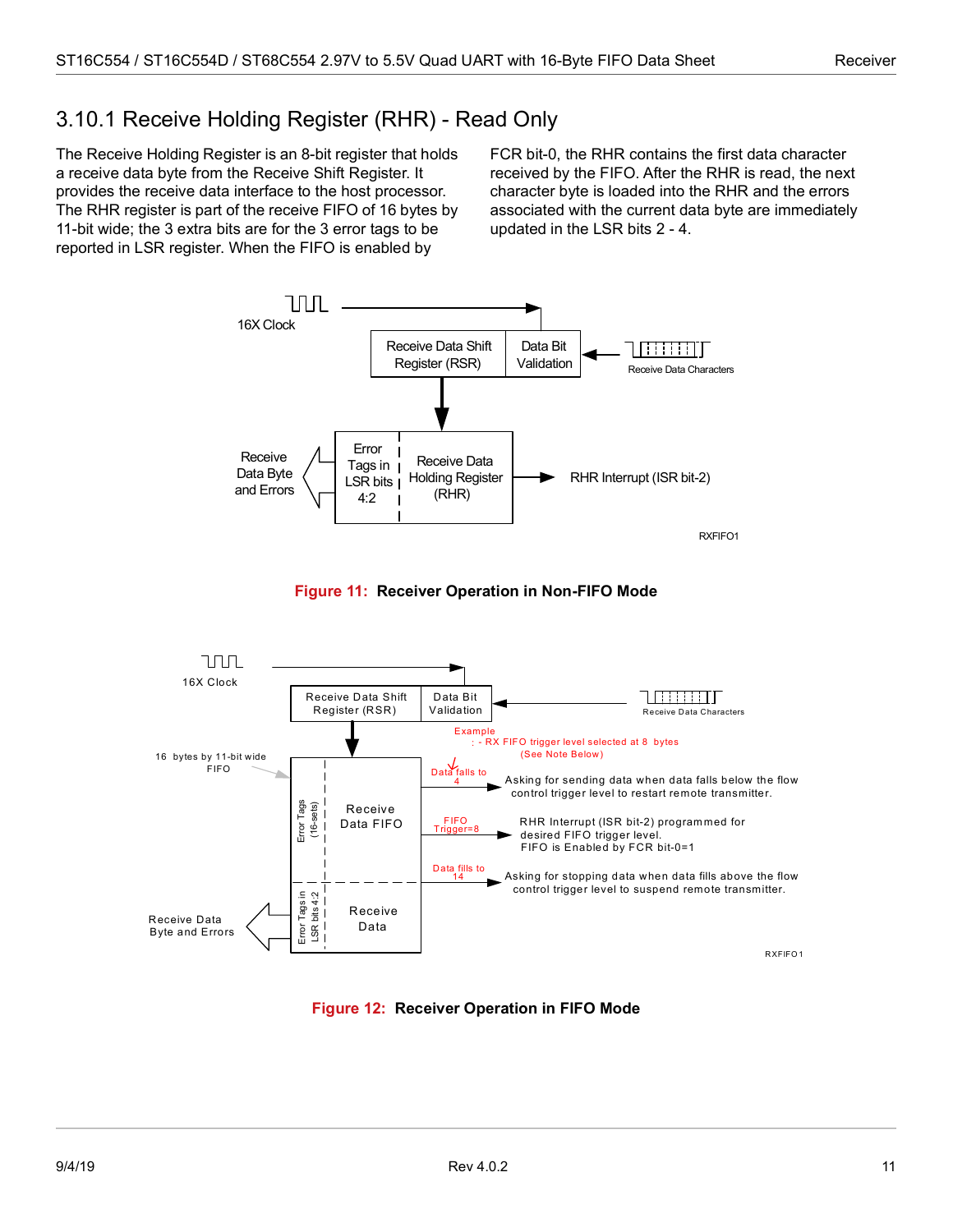## <span id="page-17-0"></span>3.11 Internal Loopback

The ST16C554 UART provides an internal loopback capability for system diagnostic purposes. The internal loopback mode is enabled by setting MCR register bit-4 to a logic 1. All regular UART functions operate normally. [Figure 13](#page-17-1) shows how the modem port signals are reconfigured. Transmit data from the Transmit Shift Register output is internally routed to the Receive Shift Register input, allowing the system to receive the same data that it

was sending. The TX pin is held HIGH or at mark condition while RTS# and DTR# are de-asserted, and CTS#, DSR# CD# and RI# inputs are ignored.

**Important:** The RX input must be held HIGH during the loopback test, else upon exiting the loopback test the UART may detect and report a false "break" signal.



<span id="page-17-1"></span>**Figure 13: Internal Loopback in Channels A and B**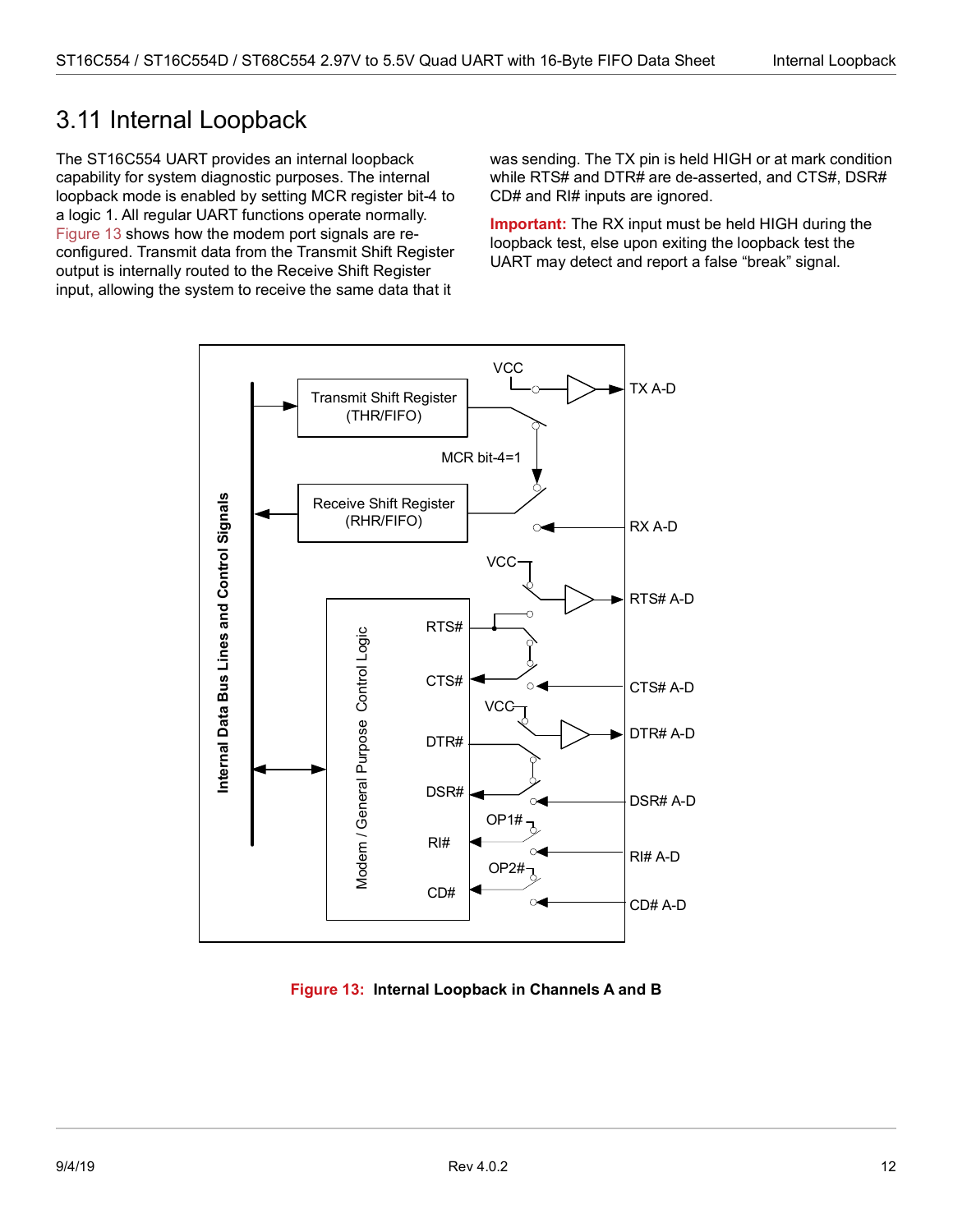# <span id="page-18-0"></span>4.0 UART Internal Registers

Each UART channel in the ST16C554 has its own set of configuration registers selected by address lines A0, A1, and A2 with a specific channel selected (see [Table 2](#page-12-4) and [Table 3\)](#page-12-5). The complete register set is shown in [Table 8](#page-18-1) and [Table 9.](#page-19-0)

<span id="page-18-1"></span>

|  |  |  | Table 8: Internal Registers of UART Channels A and B |
|--|--|--|------------------------------------------------------|
|--|--|--|------------------------------------------------------|

| A2, A1, A0 Addresses   | <b>Register</b>                                      | <b>Read and Write</b> | <b>Comments</b> |  |  |  |  |  |
|------------------------|------------------------------------------------------|-----------------------|-----------------|--|--|--|--|--|
|                        | 16C550 Compatible Registers                          |                       |                 |  |  |  |  |  |
| $0\quad 0$<br>$\Omega$ | RHR - Receive Holding Register                       | Read-only             | $LCR[7] = 0$    |  |  |  |  |  |
|                        | <b>THR - Transmit Holding Register</b><br>Write-only |                       |                 |  |  |  |  |  |
| $0\quad 0\quad 0$      | <b>DLL - Divisor LSB</b>                             | Read and write        | $LCR[7] = 1$    |  |  |  |  |  |
| $0 \quad 0 \quad 1$    | <b>DLM - Divisor MSB</b>                             | Read and write        |                 |  |  |  |  |  |
| $0 \quad 0 \quad 1$    | IER - Interrupt Enable Register                      | Read and write        |                 |  |  |  |  |  |
| $1\quad 0$<br>$\Omega$ | ISR - Interrupt Status Register                      | Read-only             | $LCR[7] = 0$    |  |  |  |  |  |
|                        | FCR - FIFO Control Register                          | Write-only            |                 |  |  |  |  |  |
| $0 \t1 \t1$            | LCR - Line Control Register                          | Read and write        |                 |  |  |  |  |  |
| $1\quad 0\quad 0$      | MCR - Modem Control Register                         | Read and write        |                 |  |  |  |  |  |
| $1 \quad 0 \quad 1$    | LSR - Line Status Register                           | Read-only             | $LCR[7] = 0$    |  |  |  |  |  |
| $1 \quad 1 \quad 0$    | MSR - Modem Status Register                          | Read-only             |                 |  |  |  |  |  |
| $1 \quad 1 \quad 1$    | SPR - Scratch Pad Register                           | Read and write        |                 |  |  |  |  |  |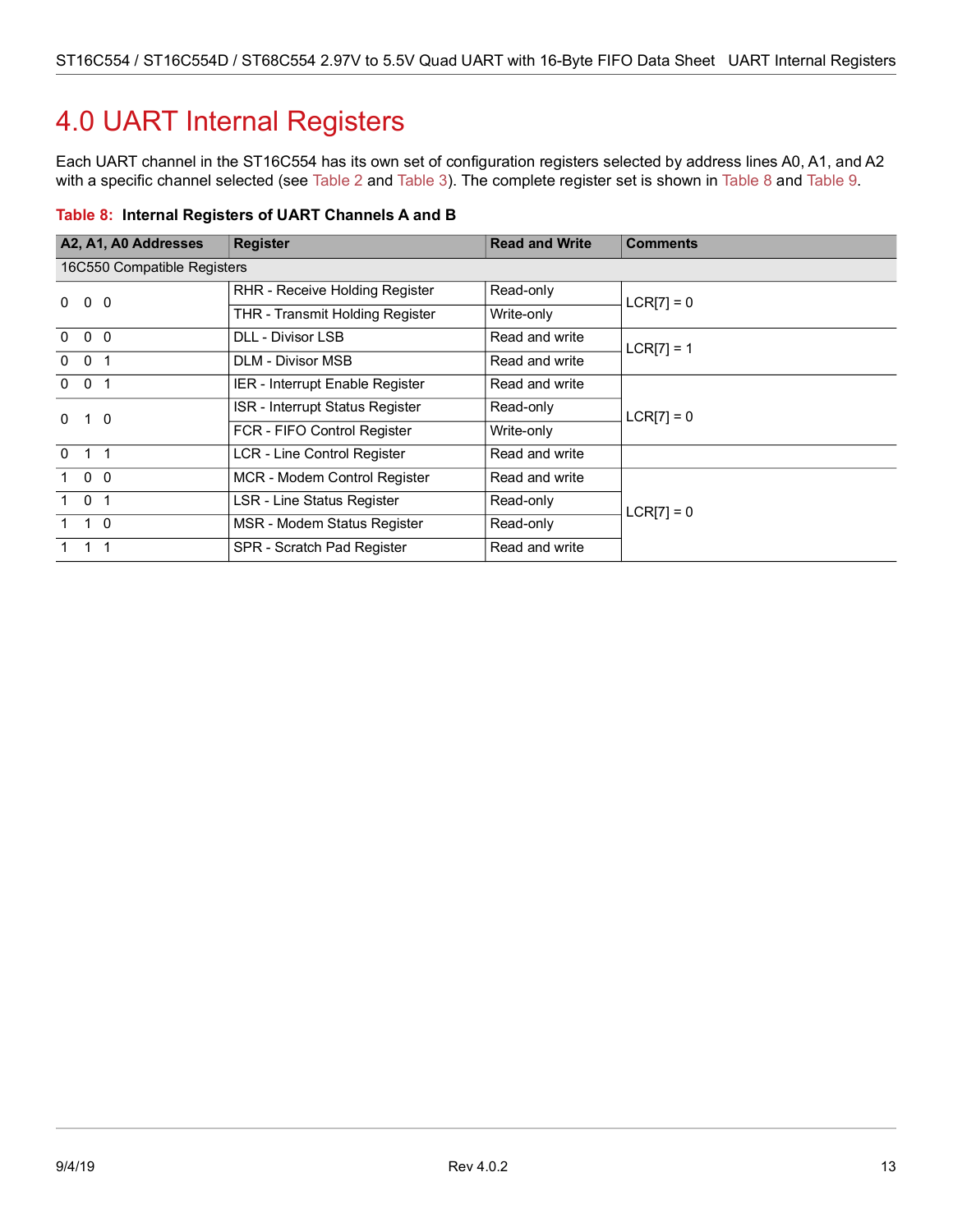| <b>Address</b><br>$A2 - A0$ | <b>Register</b><br><b>Name</b>     | <b>Read / Write</b> | Bit-7                                       | Bit-6                        | <b>Bit-5</b>        | Bit-4                          | Bit-3                                    | <b>Bit-2</b>                                 | Bit-1                               | Bit-0                         | <b>Comment</b>  |
|-----------------------------|------------------------------------|---------------------|---------------------------------------------|------------------------------|---------------------|--------------------------------|------------------------------------------|----------------------------------------------|-------------------------------------|-------------------------------|-----------------|
|                             | 16C550 Compatible Registers        |                     |                                             |                              |                     |                                |                                          |                                              |                                     |                               |                 |
| 000                         | <b>RHR</b>                         | <b>RD</b>           | Bit-7                                       | Bit-6                        | Bit-5               | Bit-4                          | Bit-3                                    | Bit-2                                        | Bit-1                               | Bit-0                         |                 |
| 000                         | <b>THR</b>                         | <b>WR</b>           | Bit-7                                       | Bit-6                        | Bit-5               | Bit-4                          | Bit-3                                    | Bit-2                                        | Bit-1                               | Bit-0                         |                 |
| 001                         | <b>IER</b>                         | RD / WR             | $\mathbf 0$                                 | 0                            | 0                   | 0                              | Modem<br>Stat.<br>Int.<br>Enable         | <b>RX</b><br>Line<br>Stat.<br>Int.<br>Enable | <b>TX</b><br>Empty<br>Int<br>Enable | RX<br>Data<br>Int.<br>Enable  | $LCR[7] = 0$    |
| 010                         | <b>ISR</b>                         | <b>RD</b>           | <b>FIFOs</b><br>Enabled                     | <b>FIFOs</b><br>Enabled      | 0                   | 0                              | <b>INT</b><br>Source<br>Bit-3            | <b>INT</b><br>Source<br>Bit-2                | <b>INT</b><br>Source<br>Bit-1       | <b>INT</b><br>Source<br>Bit-0 |                 |
| 010                         | <b>FCR</b>                         | <b>WR</b>           | <b>RX</b><br><b>FIFO</b><br>Trigger         | RX<br><b>FIFO</b><br>Trigger | $\mathbf 0$         | $\mathbf 0$                    | <b>DMA</b><br>Mode<br>Enable             | <b>TX</b><br><b>FIFO</b><br>Reset            | <b>RX</b><br><b>FIFO</b><br>Reset   | <b>FIFOs</b><br>Enable        |                 |
| 011                         | <b>LCR</b>                         | RD / WR             | <b>Divisor</b><br>Enable                    | Set TX<br><b>Break</b>       | Set<br>Parity       | Even<br>Parity                 | Parity<br>Enable                         | Stop<br><b>Bits</b>                          | Word<br>Length<br>Bit-1             | Word<br>Length<br>Bit-0       |                 |
| 100                         | <b>MCR</b>                         | RD / WR             | $\mathbf 0$                                 | 0                            | 0                   | Internal<br>Loopback<br>Enable | <b>INT</b><br>Output<br>Enable<br>(OP2#) | <b>Rsvd</b><br>(OP1#)                        | RTS#<br>Output<br>Control           | DTR#<br>Output<br>Control     |                 |
| $101$                       | <b>LSR</b>                         | RD / WR             | <b>RX</b><br><b>FIFO</b><br>Global<br>Error | THR,<br><b>TSR</b><br>Empty  | <b>THR</b><br>Empty | RX Break                       | RX<br>Framing<br>Error                   | <b>RX</b><br>Parity<br>Error                 | <b>RX</b><br>Overrun<br>Error       | <b>RX</b><br>Data<br>Ready    | $LCR[7] = 0$    |
| $110$                       | <b>MSR</b>                         | RD / WR             | CD#<br>Input                                | RH<br>Input                  | DSR#<br>Input       | CTS#<br>Input                  | Delta<br>CD#                             | Delta<br>RI#                                 | Delta<br>DSR#                       | Delta<br>CTS#                 |                 |
| 111                         | <b>SPR</b>                         | RD / WR             | Bit-7                                       | Bit-6                        | Bit-5               | Bit-4                          | Bit-3                                    | Bit-2                                        | Bit-1                               | Bit-0                         |                 |
|                             | <b>Baud Rate Generator Divisor</b> |                     |                                             |                              |                     |                                |                                          |                                              |                                     |                               |                 |
| 000                         | <b>DLL</b>                         | RD / WR             | Bit-7                                       | Bit-6                        | Bit-5               | Bit-4                          | Bit-3                                    | Bit-2                                        | Bit-1                               | Bit-0                         | $LCR[7]=1$      |
| 001                         | <b>DLM</b>                         | RD / WR             | Bit-7                                       | Bit-6                        | Bit-5               | Bit-4                          | Bit-3                                    | Bit-2                                        | Bit-1                               | Bit-0                         | $LCR \neq 0xBF$ |

#### <span id="page-19-0"></span>**Table 9: Internal Register Descriptions**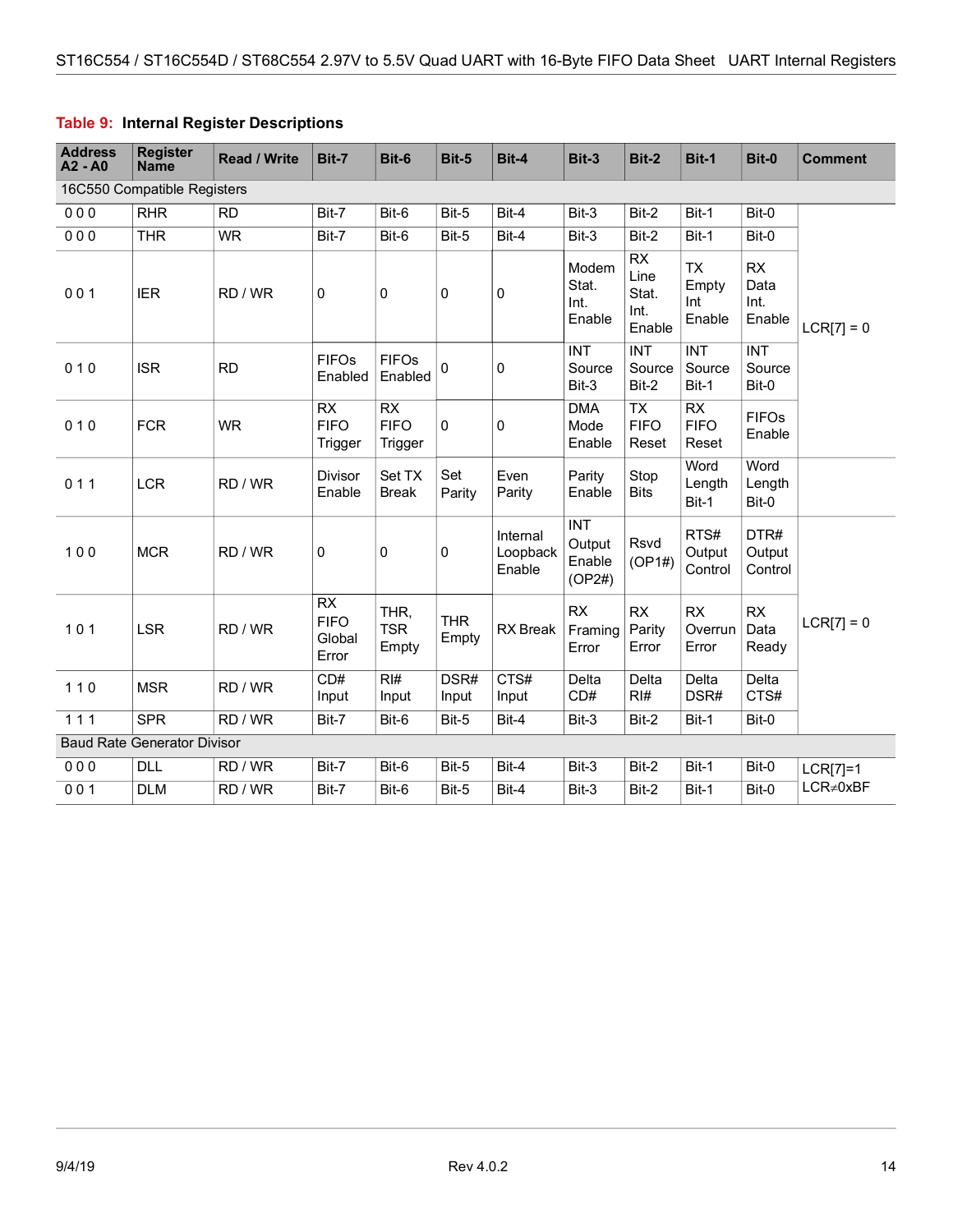# <span id="page-20-0"></span>5.0 Internal Register Descriptions

## <span id="page-20-1"></span>5.1 Receive Holding Register (RHR) - Read-Only

See [Receiver on page](#page-15-4) 10.

## <span id="page-20-2"></span>5.2 Transmit Holding Register (THR) - Write-Only

See [Transmitter on page](#page-15-0) 10.

## <span id="page-20-3"></span>5.3 Interrupt Enable Register (IER) - Read and Write

The Interrupt Enable Register (IER) masks the interrupts from receive data ready, transmit empty, line status, and modem status registers. These interrupts are reported in the Interrupt Status Register (ISR).

### <span id="page-20-4"></span>5.3.1 IER Versus Receive FIFO Interrupt Mode Operation

When the receive FIFO (FCR bit- $0 = 1$ ) and receive interrupts (IER bit-0 = 1) are enabled, the RHR interrupts (see ISR bits 2 and 3) status will reflect the following:

- **A.** The receive data available interrupts are issued to the host when the FIFO has reached the programmed trigger level. It will be cleared when the FIFO drops below the programmed trigger level.
- **B.** FIFO level will be reflected in the ISR register when the FIFO trigger level is reached. Both the ISR register status bit and the interrupt will be cleared when the FIFO drops below the trigger level.
- **C.** The receive data ready bit (LSR bit-0) is set as soon as a character is transferred from the shift register to the receive FIFO. It is reset when the FIFO is empty.

### <span id="page-20-5"></span>5.3.2 IER Versus Receive and Transmit FIFO Polled Mode Operation

When FCR bit-0 equals a logic 1 for FIFO enable, resetting IER bits 0 - 3 enables the FIFO polled mode of operation. Since the receiver and transmitter have separate bits in the LSR, either or both can be used in the polled mode by selecting the respective transmit or receive control bit(s).

- **A.** LSR bit-0 indicates there is data in RHR or RX FIFO.
- **B.** LSR bit-1 indicates an overrun error has occurred and that data in the FIFO may not be valid.
- **C.** LSR bits 2 4 provide the type of receive data errors encountered for the data byte in RHR, if any.
- **D.** LSR bit-5 indicates THR is empty.
- **E.** LSR bit-6 indicates both the transmit FIFO and TSR are empty.
- **F.** LSR bit-7 indicates a data error in at least one character in the RX FIFO.

### *IER[0]: RHR Interrupt Enable*

The receive data ready interrupt will be issued when RHR has a data character in the non-FIFO mode or when the receive FIFO has reached the programmed trigger level in the FIFO mode.

- $\Box$  Logic 0 = Disable the receive data ready interrupt (default).
- $\Box$  Logic 1 = Enable the receiver data ready interrupt.

### *IER[1]: THR Interrupt Enable*

This bit enables the Transmit Ready Interrupt which is issued whenever the THR becomes empty. If the THR is empty when this bit is enabled, an interrupt will be generated.

- Logic  $0 =$  Disable Transmit Ready interrupt (default).
- Logic  $1 =$  Enable Transmit Ready interrupt.

### *IER[2]: Receive Line Status Interrupt Enable*

If any of the LSR register bits 1, 2, 3, or 4 is a logic 1, it will generate an interrupt to inform the host controller about the error status of the current data byte in FIFO. LSR bit-1 generates an interrupt immediately when an overrun occurs. LSR bits 2 - 4 generate an interrupt when the character in the RHR has an error.

- $\Box$  Logic 0 = Disable the receiver line status interrupt (default).
- $\Box$  Logic 1 = Enable the receiver line status interrupt.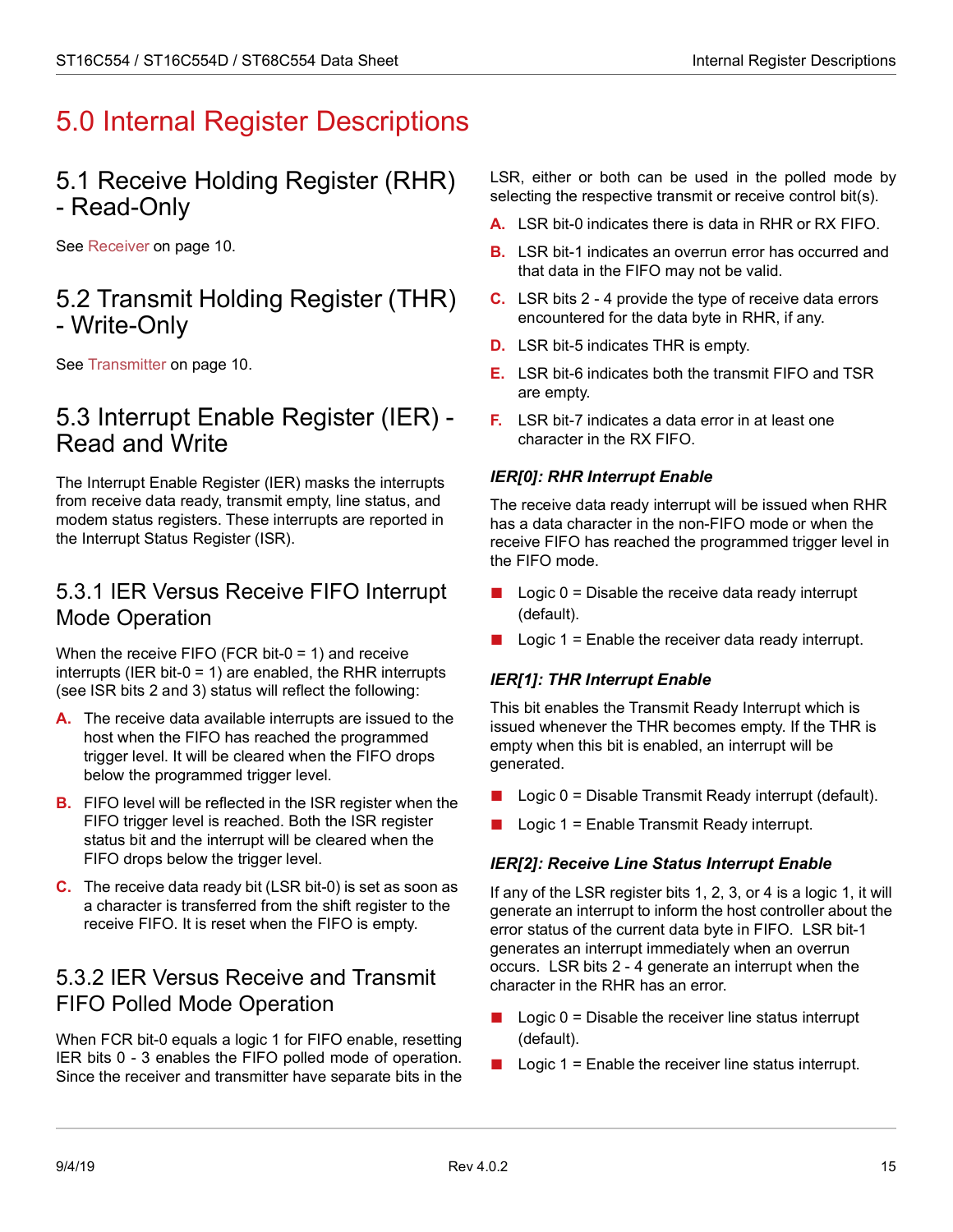### *IER[3]: Modem Status Interrupt Enable*

- Logic  $0 =$  Disable the modem status register interrupt (default).
- Logic  $1 =$  Enable the modem status register interrupt.

### *IER[7:4]: Reserved (Default 0)*

# <span id="page-21-0"></span>5.4 Interrupt Status Register (ISR)

The UART provides multiple levels of prioritized interrupts to minimize external software interaction. The Interrupt Status Register (ISR) provides the user with six interrupt status bits. Performing a read cycle on the ISR will give the user the current highest pending interrupt level to be serviced, others are queued up to be serviced next. No other interrupts are acknowledged until the pending interrupt is serviced. The Interrupt Source Table, [Table 10](#page-21-3), shows the data values (bit 0 - 3) for the interrupt priority levels and the interrupt sources associated with each of these interrupt levels.

### <span id="page-21-1"></span>5.4.1 Interrupt Generation

- LSR is by any of the LSR bits 1, 2, 3, and 4.
- RXRDY is by RX trigger level.
- RXRDY time-out is by a 4-character plus 12 bits delay timer.
- TXRDY is by THR empty (non-FIFO mode) or TX FIFO empty (FIFO mode).
- MSR is by any of the MSR bits  $0, 1, 2$ , and  $3$ .

### <span id="page-21-2"></span>5.4.2 Interrupt Clearing

- LSR interrupt is cleared by a read to the LSR register.
- RXRDY interrupt is cleared by reading data until the FIFO falls below the trigger level.
- RXRDY time-out interrupt is cleared by reading RHR.
- TXRDY interrupt is cleared by a read to the ISR register or by writing to THR.
- MSR interrupt is cleared by a read to the MSR register.

#### *ISR[0]: Interrupt Status*

- $\Box$  Logic 0 = An interrupt is pending and the ISR contents may be used as a pointer to the appropriate interrupt service routine.
- $\Box$  Logic 1 = No interrupt pending (default condition).

#### *ISR[3:1]: Interrupt Status*

These bits indicate the source for a pending interrupt at interrupt priority levels (see Interrupt Source [Table 10\)](#page-21-3).

#### *ISR[5:4]: Reserved (Default 0)*

#### *ISR[7:6]: FIFO Enable Status*

These bits are set to a logic 0 when the FIFOs are disabled. They are set to a logic 1 when the FIFOs are enabled.

#### <span id="page-21-3"></span>**Table 10: Interrupt Source and Priority Level**

| <b>Priority</b> | <b>ISR Register Status Bits</b> |       |       |       | <b>Source of Interrupt</b>           |
|-----------------|---------------------------------|-------|-------|-------|--------------------------------------|
| Level           | Bit-3                           | Bit-2 | Bit-1 | Bit-0 |                                      |
|                 | 0                               |       |       | 0     | LSR (Receiver Line Status Register)  |
| 2               |                                 |       |       | 0     | <b>RXRDY</b> (Receive Data Time-out) |
| 3               |                                 |       |       | 0     | <b>RXRDY (Received Data Ready)</b>   |
|                 |                                 | 0     |       | 0     | <b>TXRDY (Transmit Empty)</b>        |
|                 |                                 | 0     |       | 0     | MSR (Modem Status Register)          |
|                 |                                 | 0     |       |       | None (default)                       |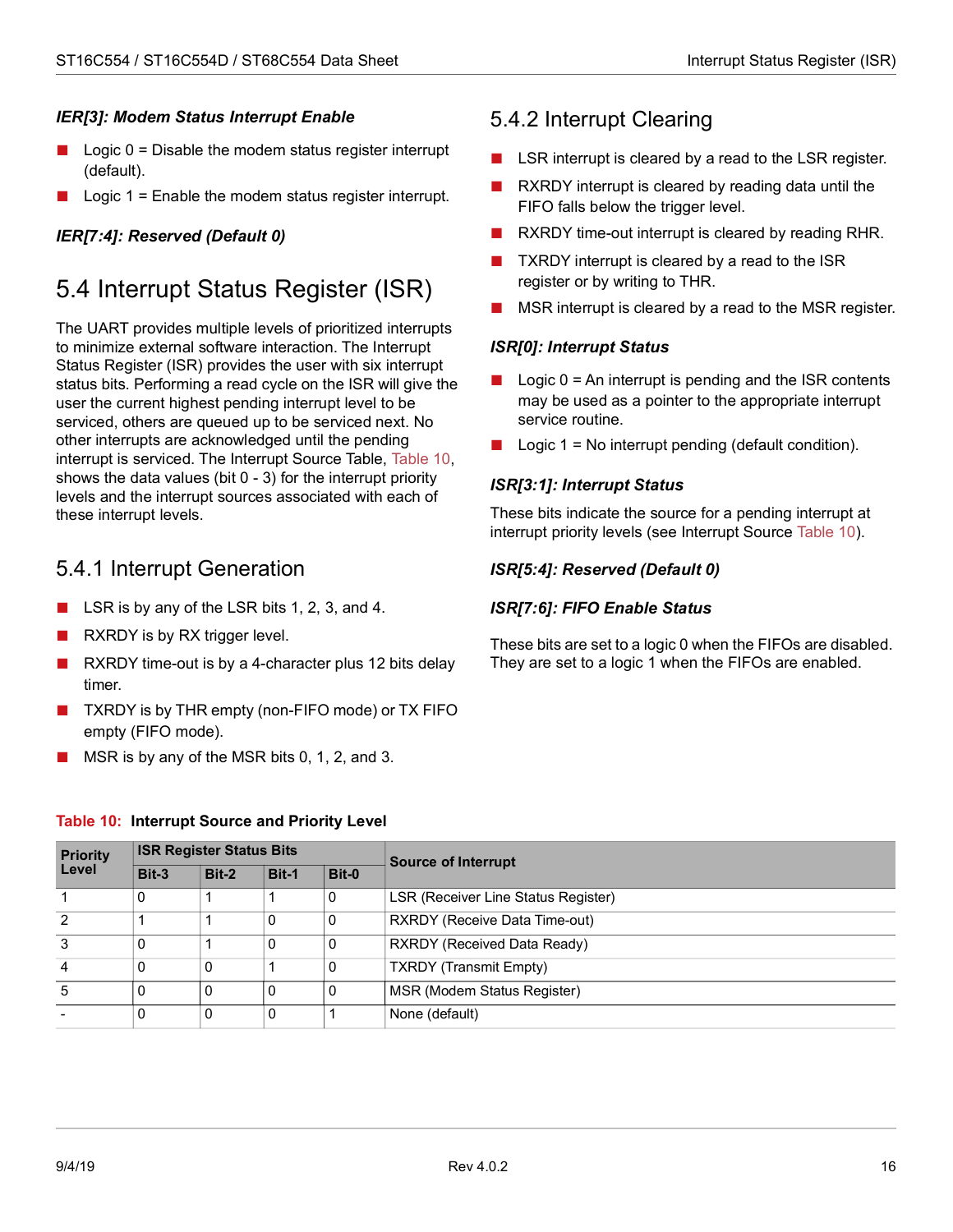## <span id="page-22-0"></span>5.5 FIFO Control Register (FCR) - Write-Only

This register is used to enable the FIFOs, clear the FIFOs, set the receive FIFO trigger levels, and select the DMA mode. The DMA and FIFO modes are defined as follows:

#### *FCR[0]: TX and RX FIFO Enable*

- $\blacksquare$  Logic 0 = Disable the transmit and receive FIFO (default).
- $\blacksquare$  Logic 1 = Enable the transmit and receive FIFOs. This bit must be set to logic 1 when other FCR bits are written or they will not be programmed.

#### *FCR[1]: RX FIFO Reset*

This bit is only active when FCR bit-0 is a '1'.

- Logic  $0 = No$  receive FIFO reset (default).
- Logic  $1 =$  Reset the receive FIFO pointers and FIFO level counter logic (the receive shift register is not cleared or altered). This bit will return to a logic 0 after resetting the FIFO.

#### *FCR[2]: TX FIFO Reset*

This bit is only active when FCR bit-0 is a '1'.

- Logic  $0 = No$  transmit FIFO reset (default).
- Logic  $1 =$  Reset the transmit FIFO pointers and FIFO level counter logic (the transmit shift register is not cleared or altered). This bit will return to a logic 0 after resetting the FIFO.

#### *FCR[3]: DMA Mode Select*

Controls the behavior of the TXRDY# and RXRDY# pins. See DMA operation section for details.

- Logic  $0$  = Normal Operation (default).
- Logic  $1 =$  DMA Mode.

#### *FCR[5:4]: Reserved (Default 0)*

#### *FCR[7:6]: Receive FIFO Trigger Select*

(logic  $0 =$  default, RX trigger level = 1)

These 2 bits are used to set the trigger level for the receive FIFO. The UART will issue a receive interrupt when the number of the characters in the FIFO crosses the trigger level. [Table 11](#page-22-2) shows the complete selections.

#### <span id="page-22-2"></span>p **Table 11: Receive FIFO Trigger Level Selection**

| <b>FCR Bit-7</b> | <b>FCR Bit-6</b> | <b>Receive Trigger Level</b> |
|------------------|------------------|------------------------------|
|                  |                  |                              |
|                  |                  |                              |
|                  |                  |                              |
|                  |                  | 14                           |

### <span id="page-22-1"></span>5.6 Line Control Register (LCR) - Read and Write

The Line Control Register is used to specify the asynchronous data communication format. The word or character length, the number of stop bits, and the parity are selected by writing the appropriate bits in this register.

#### *LCR[1:0]: TX and RX Word Length Select*

These two bits specify the word length to be transmitted or received.

#### <span id="page-22-3"></span>**Table 12: TX and RX Word Length**

| <b>LCR Bit-1</b> | <b>LCR Bit-0</b> | <b>Word Length</b> |
|------------------|------------------|--------------------|
|                  |                  | 5 (default)        |
|                  |                  | 6                  |
|                  |                  |                    |
|                  |                  | 8                  |

#### *LCR[2]: TX and RX Stop-bit Length Select*

The length of stop bit is specified by this bit in conjunction with the programmed word length.

#### <span id="page-22-4"></span>**Table 13: TX and RX Stop-Bit Length**

| <b>LCR Bit-2</b> | <b>Word Length</b> | <b>Stop Bit Length (Bit Time)</b> |
|------------------|--------------------|-----------------------------------|
|                  | 5,6,7,8            | 1 (default)                       |
|                  | 5                  | $1 - 1/2$                         |
|                  | 6,7,8              |                                   |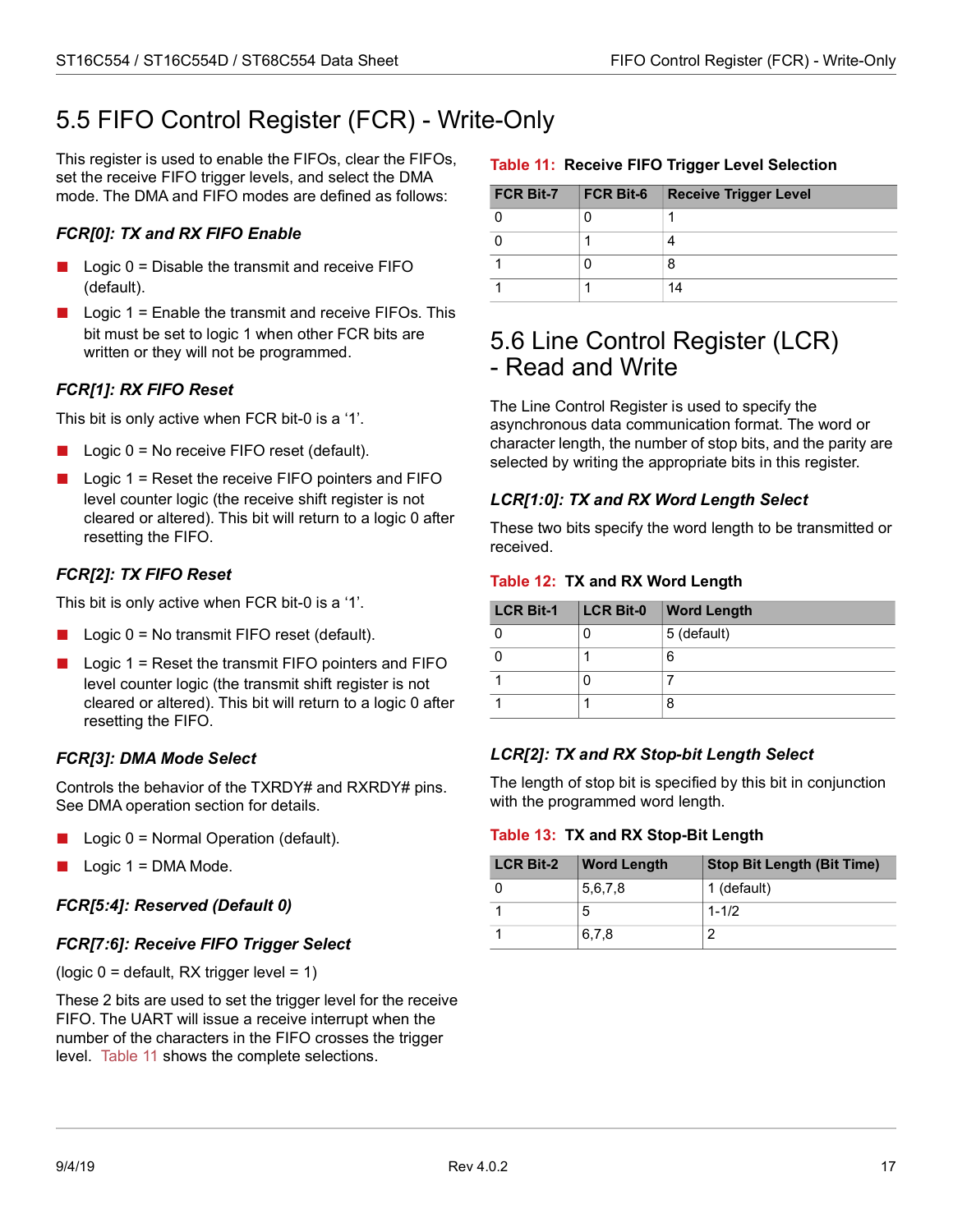#### *LCR[3]: TX and RX Parity Select*

Parity or no parity can be selected via this bit. The parity bit is a simple way used in communications for a data integrity check. See [Table 14](#page-23-0) for parity selection summary below.

- Logic  $0 = No$  parity.
- $\blacksquare$  Logic 1 = A parity bit is generated during the transmission while the receiver checks for parity error of the data character received.

#### *LCR[4]: TX and RX Parity Select*

If the parity bit is enabled with LCR bit-3 set to a logic 1, LCR bit-4 selects the even or odd parity format.

- Logic 0 = ODD Parity is generated by forcing an odd number of logic 1's in the transmitted character. The receiver must be programmed to check the same format (default).
- $\blacksquare$  Logic 1 = EVEN Parity is generated by forcing an even number of logic 1's in the transmitted character. The receiver must be programmed to check the same format.

#### *LCR[5]: TX and RX Parity Select*

If the parity bit is enabled, LCR bit-5 selects the forced parity format.

- $\blacksquare$  LCR bit-5 = logic 0, parity is not forced (default).
- LCR bit-5 = logic 1 and LCR bit-4 = logic 0, parity bit is forced to HIGH for the transmit and receive data.
- LCR bit-5 = logic 1 and LCR bit-4 = logic 1, parity bit is forced to LOW for the transmit and receive data.

#### <span id="page-23-0"></span>**Table 14: Parity Selection**

|  | LCR Bit-5   LCR Bit-4   LCR Bit-3   Parity Selection |
|--|------------------------------------------------------|
|  | No parity                                            |
|  | Odd parity                                           |
|  | Even parity                                          |
|  | Force parity to mark, HIGH                           |
|  | Forced parity to space, LOW                          |

#### *LCR[6]: Transmit Break Enable*

When enabled, the Break Control Bit causes a break condition to be transmitted (the TX output is forced to a "space', logic 0 state). This condition remains, until disabled by setting LCR bit-6 to a logic 0.

- $\Box$  Logic 0 = No TX break condition (default).
- $\blacksquare$  Logic 1 = Forces the transmitter output (TX) to a "space", logic 0, for alerting the remote receiver of a line break condition.

#### *LCR[7]: Baud Rate Divisors Enable*

Baud rate generator divisor (DLL / DLM) enable.

- Logic  $0 =$  Data registers are selected (default).
- Logic  $1 =$  Divisor latch registers are selected.

### 5.7 Modem Control Register (MCR) or General Purpose Outputs Control - Read and Write

The MCR register is used for controlling the serial modem interface signals or general purpose inputs and outputs.

#### *MCR[0]: DTR# Output*

The DTR# pin is a modem control output. If the modem interface is not used, this output may be used as a general purpose output.

- Logic  $0 =$  Force DTR# output HIGH (default).
- Logic  $1 =$  Force DTR# output LOW.

#### *MCR[1]: RTS# Output*

The RTS# pin is a modem control output. If the modem interface is not used, this output may be used as a general purpose output.

- Logic  $0 =$  Force RTS# output HIGH (default).
- Logic  $1 =$  Force RTS# output LOW.

#### *MCR[2]: Reserved*

OP1# is not available as an output pin on the ST16C554. However, it is available for use during Internal Loopback Mode. In the Loopback Mode, this bit is used to write the state of the modem RI# interface signal.

#### <span id="page-23-1"></span>*MCR[3]: INT Output Enable*

Enable or disable INT outputs to become active or in threestate. This function is associated with the INTSEL input, see below table for details. This bit is also used to control the OP2# signal during internal loopback mode. INTSEL pin must be LOW during 68 mode.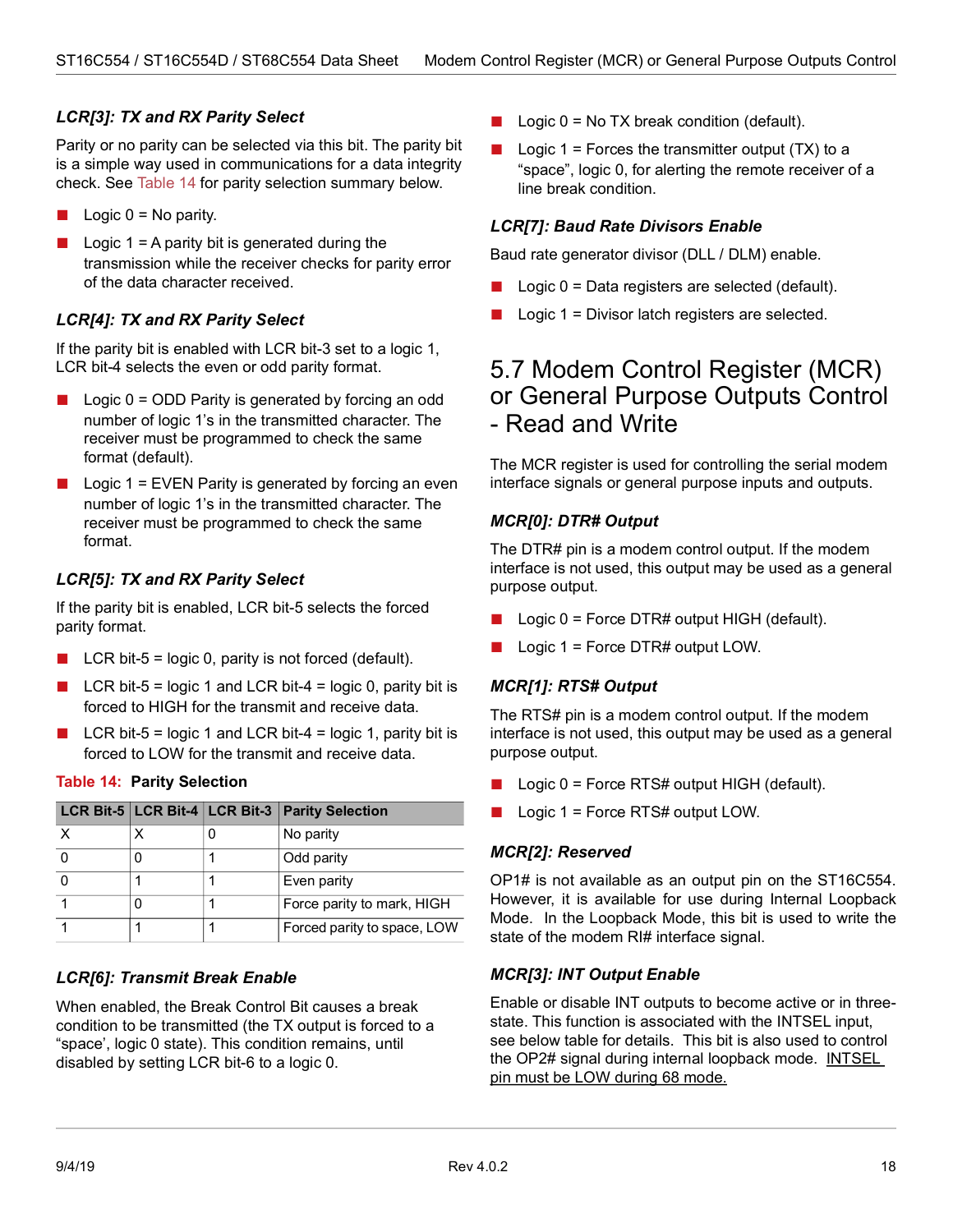- Logic  $0 = INT (A D)$  outputs disabled (three state) in the 16 mode (default). During internal loopback mode, OP2# is HIGH.
- Logic  $1 = INT (A D)$  outputs enabled (active) in the 16 mode. During internal loopback mode, OP2# is LOW.

#### <span id="page-24-1"></span>**Table 15: INT Output Modes**

| <b>INTSEL Pin   MCR Bit-3</b> | <b>INT A - D Outputs in 16 Mode</b> |
|-------------------------------|-------------------------------------|
|                               | Three-State                         |
|                               | Active                              |
|                               | Active                              |

#### *MCR[4]: Internal Loopback Enable*

- $\Box$  Logic 0 = Disable loopback mode (default).
- Logic  $1 =$  Enable local loopback mode, see loopback section and [Table 13.](#page-17-1)

#### *MCR[7:5]: Reserved (Default 0)*

### <span id="page-24-0"></span>5.8 Line Status Register (LSR) - Read and Write

This register is writeable, but it is not recommended. The LSR provides the status of data transfers between the UART and the host. If IER bit-2 is enabled, LSR bit-1 will generate an interrupt immediately and LSR bits 2-4 will generate an interrupt when a character with an error is in the RHR.

#### *LSR[0]: Receive Data Ready Indicator*

- Logic 0 = No data in receive holding register or FIFO (default).
- $\blacksquare$  Logic 1 = Data has been received and can be read from the receive holding register or RX FIFO.

#### *LSR[1]: Receiver Overrun Flag*

- $\Box$  Logic  $0 = No$  overrun error (default).
- Logic 1 = Overrun error. A data overrun error condition occurred in the Receive Shift Register. This happens when additional data arrives while the FIFO is full. In this case, the previous data in the Receive Shift Register is overwritten. Note that under this condition the data byte in the Receive Shift Register is not transferred into the FIFO, therefore the data in the FIFO is not corrupted by the error.

#### *LSR[2]: Receive Data Parity Error Tag*

- $\Box$  Logic 0 = No parity error (default).
- Logic 1 = Parity error. The receive character in RHR does not have correct parity information and is suspect. This error is associated with the character available for reading in RHR.

#### *LSR[3]: Receive Data Framing Error Tag*

- $\Box$  Logic  $0 = No$  framing error (default).
- $\blacksquare$  Logic 1 = Framing error. The receive character did not have a valid stop bit(s). This error is associated with the character available for reading in RHR.

#### *LSR[4]: Receive Break Tag*

- $\Box$  Logic  $0 = No$  break condition (default).
- $\blacksquare$  Logic 1 = The receiver received a break signal (RX was LOW for at least a one character frame time). In the FIFO mode, only one break character is loaded into the FIFO. The break indication remains until the RX input returns to the idle condition, "mark" or HIGH.

#### *LSR[5]: Transmit Holding Register Empty Flag*

This bit is the Transmit Holding Register empty indicator. The THR bit is set to a logic 1 when the last data byte is transferred from the Transmit Holding Register to the Transmit Shift Register. The bit is reset to logic 0 concurrently with the data loading to the Transmit Holding Register by the host. In the FIFO mode, this bit is set when the transmit FIFO is empty. It is cleared when the transmit FIFO contains at least 1 byte.

#### *LSR[6]: THR and TSR Empty Flag*

This bit is set to a logic 1 whenever the transmitter goes idle. It is set to logic 0 whenever either the THR or TSR contains a data character. In the FIFO mode, this bit is set to a logic 1 whenever the transmit FIFO and Transmit Shift Register are both empty.

#### *LSR[7]: Receive FIFO Data Error Flag*

- $\Box$  Logic 0 = No FIFO error (default).
- $\Box$  Logic 1 = A global indicator for the sum of all error bits in the RX FIFO. At least one parity error, framing error, or break indication is in the FIFO data. This bit clears when there is no more error(s) in any of the bytes in the RX FIFO.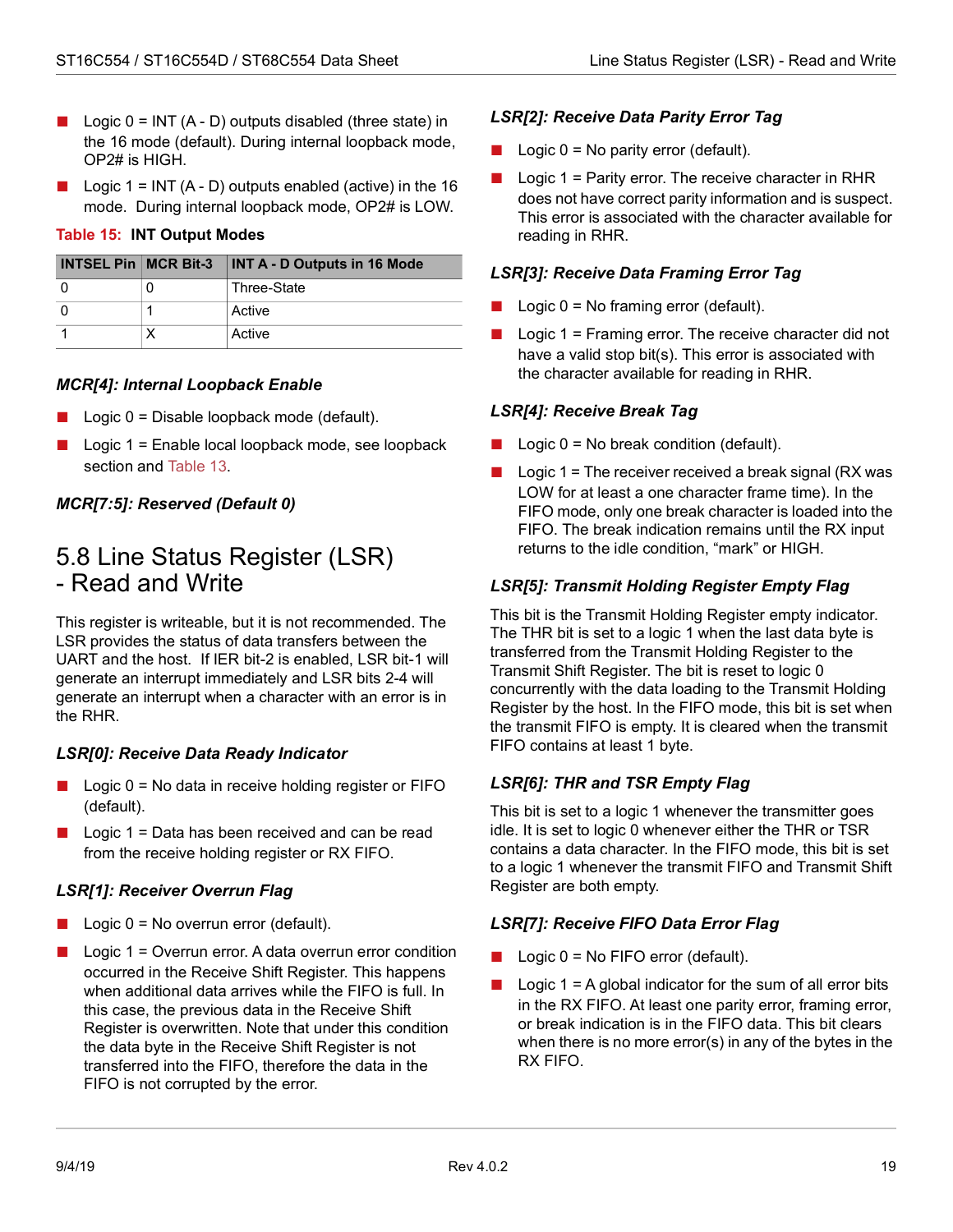# <span id="page-25-0"></span>5.9 Modem Status Register (MSR) - Read and Write

This register is writeable, but it is not recommended. The MSR provides the current state of the modem interface input signals. The lower four bits of this register are used to indicate the changed information. These bits are set to a logic 1 whenever a signal from the modem changes state. These bits may be used for general purpose inputs when they are not used with modem signals.

### *MSR[0]: Delta CTS# Input Flag*

- Logic  $0 = No$  change on CTS# input (default).
- Logic 1 = The CTS# input has changed state since the last time it was monitored. A modem status interrupt will be generated if the MSR interrupt is enabled (IER bit-3).

### *MSR[1]: Delta DSR# Input Flag*

- $\Box$  Logic 0 = No change on DSR# input (default).
- Logic 1 = The DSR# input has changed state since the last time it was monitored. A modem status interrupt will be generated if the MSR interrupt is enabled (IER bit-3).

### *MSR[2]: Delta RI# Input Flag*

- Logic  $0 = No$  change on RI# input (default).
- $\Box$  Logic 1 = The RI# input has changed from LOW to HIGH, ending of the ringing signal. A modem status interrupt will be generated if the MSR interrupt is enabled (IER bit-3).

### *MSR[3]: Delta CD# Input Flag*

- Logic  $0 = No$  change on CD# input (default).
- Logic  $1 =$  Indicates that the CD# input has changed state since the last time it was monitored. A modem status interrupt will be generated if the MSR interrupt is enabled (IER bit-3).

### *MSR[4]: CTS Input Status*

A HIGH on the CTS# pin will stop the UART transmitter as soon as the current character has finished transmission. A LOW will resume data transmission. Normally the MSR bit-4 is the compliment of the CTS# input. However in the loopback mode, this bit is equivalent to the RTS# bit in the MCR register. The CTS# input may be used as a general purpose input when the modem interface is not used.

#### *MSR[5]: DSR Input Status*

Normally this bit is the complement of the DSR# input. In the loopback mode, this bit is equivalent to the DTR# bit in the MCR register. The DSR# input may be used as a general purpose input when the modem interface is not used.

#### *MSR[6]: RI Input Status*

Normally this bit is the complement of the RI# input. In the loopback mode, this bit is equivalent to bit-2 in the MCR register. The RI# input may be used as a general purpose input when the modem interface is not used.

#### *MSR[7]: CD Input Status*

Normally this bit is the complement of the CD# input. In the loopback mode, this bit is equivalent to bit-3 in the MCR register. The CD# input may be used as a general purpose input when the modem interface is not used.

### <span id="page-25-1"></span>5.10 Scratch Pad Register (SPR) - Read and Write

This is a 8-bit general purpose register for the user to store temporary data.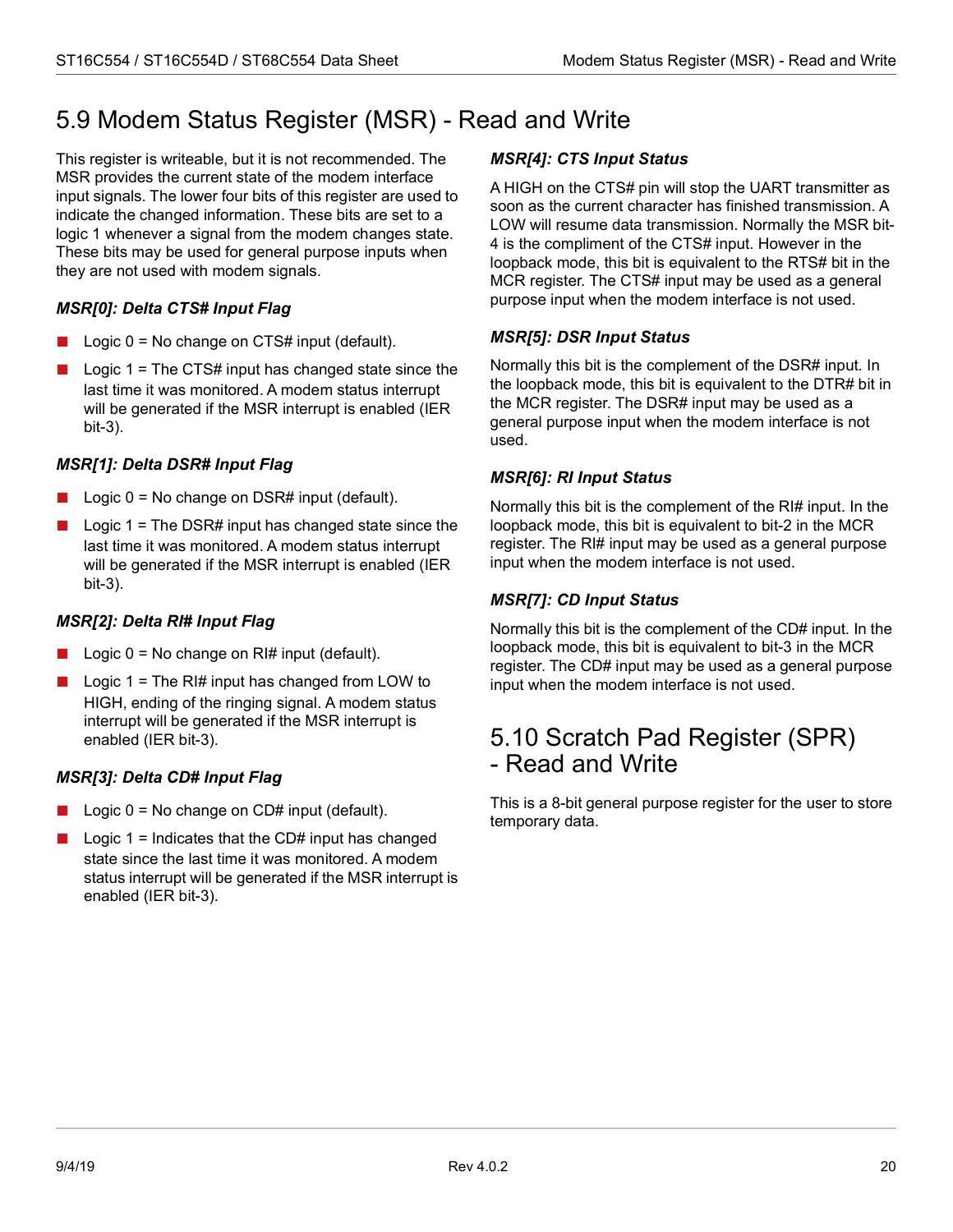## <span id="page-26-0"></span>5.11 Baud Rate Generator Registers (DLL and DLM) - Read and Write

These registers make-up the value of the baud rate divisor. The concatenation of the contents of DLM and DLL gives the 16-bit divisor value. [See Programmable Baud Rate](#page-14-0)  [Generator on page](#page-14-0) 9.

#### <span id="page-26-1"></span>**Table 16: UART Reset Conditions for Channels A - D**

| <b>Item</b>                                                                                             | <b>Reset State</b>                                                         |  |  |
|---------------------------------------------------------------------------------------------------------|----------------------------------------------------------------------------|--|--|
| Registers                                                                                               |                                                                            |  |  |
| DLM and DLL are unknown upon power up. They<br>DLM, DLL<br>do not reset when the Reset Pin is asserted. |                                                                            |  |  |
| <b>RHR</b>                                                                                              | Bits $7 - 0 = 0xXX$                                                        |  |  |
| <b>THR</b>                                                                                              | Bits $7 - 0 = 0$ x X X                                                     |  |  |
| <b>IER</b>                                                                                              | Bits $7 - 0 = 0x00$                                                        |  |  |
| <b>FCR</b>                                                                                              | Bits $7 - 0 = 0x00$                                                        |  |  |
| <b>ISR</b>                                                                                              | Bits $7 - 0 = 0 \times 01$                                                 |  |  |
| <b>LCR</b>                                                                                              | Bits $7 - 0 = 0 \times 00$                                                 |  |  |
| <b>MCR</b>                                                                                              | Bits $7 - 0 = 0 \times 00$                                                 |  |  |
| <b>LSR</b>                                                                                              | Bits $7 - 0 = 0 \times 60$                                                 |  |  |
| <b>MSR</b>                                                                                              | Bits $3 - 0 =$ Logic 0<br>Bits 7 - 4 = Logic levels of the inputs inverted |  |  |
| <b>SPR</b>                                                                                              | Bits $7 - 0 = 0xFF$                                                        |  |  |
| I/O Signals                                                                                             |                                                                            |  |  |
| <b>TX</b>                                                                                               | <b>HIGH</b>                                                                |  |  |
| <b>IRTX</b>                                                                                             | LOW                                                                        |  |  |
| RTS#                                                                                                    | <b>HIGH</b>                                                                |  |  |
| DTR#                                                                                                    | <b>HIGH</b>                                                                |  |  |
| RXRDY#                                                                                                  | <b>HIGH</b>                                                                |  |  |
| TXRDY#                                                                                                  | LOW                                                                        |  |  |
| <b>INT</b><br>$(16$ Mode)                                                                               | LOW                                                                        |  |  |
| IRQ#<br>(68 Mode)                                                                                       | HIGH (INTSEL = LOW)                                                        |  |  |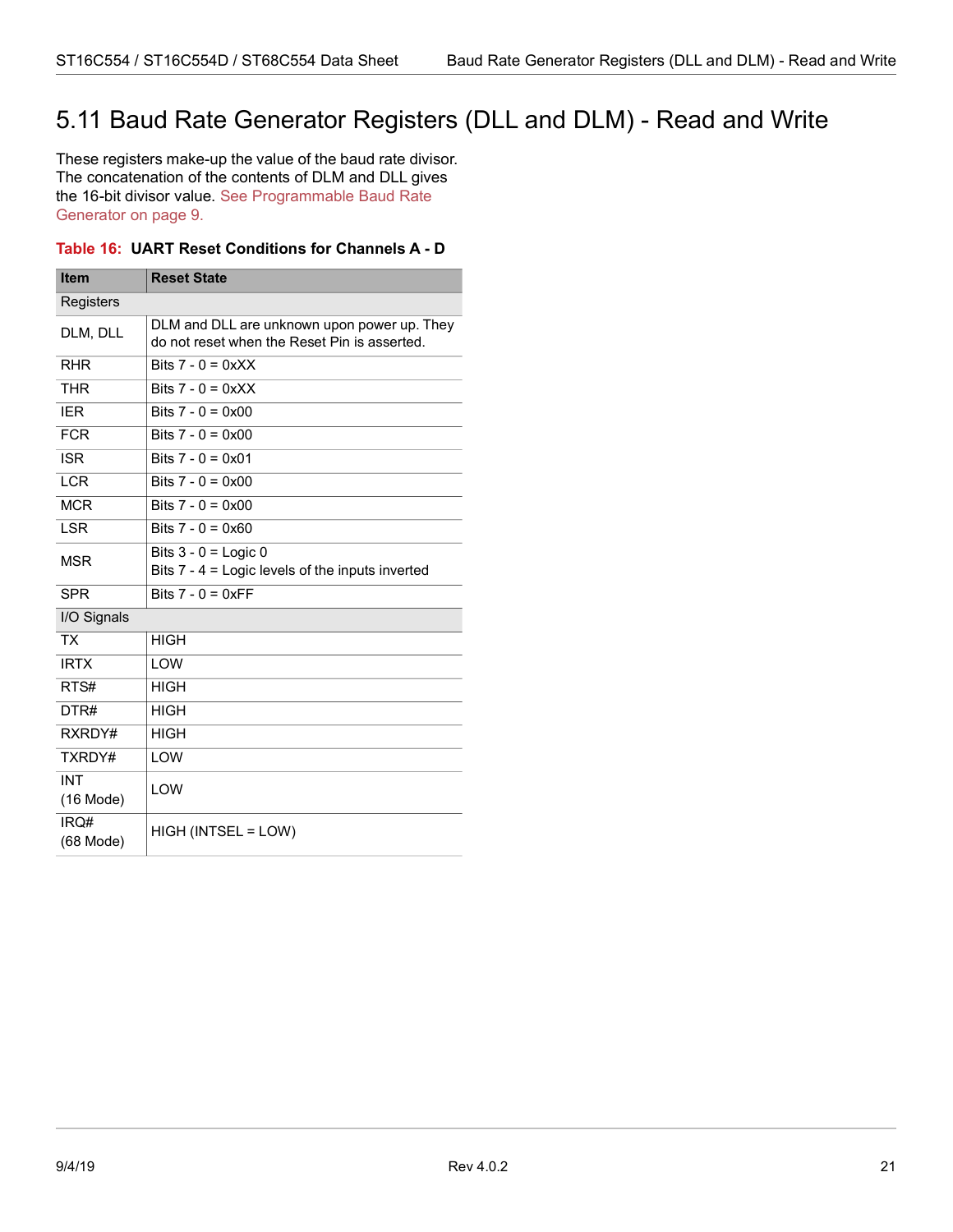# <span id="page-27-0"></span>6.0 Specifications

## <span id="page-27-1"></span>6.1 Absolute Maximum Ratings

#### <span id="page-27-4"></span>**Table 17: Absolute Maximum Ratings**

| Parameter             | <b>Minimum</b>                     | <b>Units</b> |    |  |
|-----------------------|------------------------------------|--------------|----|--|
| Power supply range    |                                    | 7.0          |    |  |
| Voltage at any pin    | $V_{\rm CC}$ + 0.3V<br>$GND - 0.3$ |              |    |  |
| Operating temperature | See Ordering Information.          |              |    |  |
| Storage temperature   | 150<br>$-65$                       |              | °C |  |
| Package Dissipation   | 500<br>mW                          |              |    |  |

#### <span id="page-27-5"></span>**Table 18: Typical Package Thermal Resistance Data(1)**

| Package | c<br>$\sigma_{JA}$ | <b>PJC</b> | <b>Units</b>   |
|---------|--------------------|------------|----------------|
| LQFP64  | 50                 |            | $^{\circ}$ C/W |
| PLCC68  | 46                 | . .        | $^{\circ}$ C/W |

1. Margin of error: ±15%

## <span id="page-27-2"></span>6.2 Electrical Characteristics

### <span id="page-27-3"></span>6.2.1 DC Electrical Characteristics

Unless otherwise noted:  $T_A = 0^{\circ}C - 70^{\circ}C - 40^{\circ}C$  to +85°C for industrial grade package),  $V_{CC} = 2.97V$  to 5.5V.

#### <span id="page-27-6"></span>**Table 19: Electrical Characteristics**

| <b>Symbol</b>   | <b>Parameter</b>           | <b>Conditions</b> | Limits $(3.3V)$ |                | Limits (5.0V)  |                | <b>Units</b> |
|-----------------|----------------------------|-------------------|-----------------|----------------|----------------|----------------|--------------|
|                 |                            |                   | <b>Minimum</b>  | <b>Maximum</b> | <b>Minimum</b> | <b>Maximum</b> |              |
| $V_{ILCK}$      | Clock input low level      |                   | $-0.3$          | 0.6            | $-0.3$         | 0.6            | $\vee$       |
| $V_{IHCK}$      | Clock input high level     |                   | 2.4             | $V_{\rm CC}$   | 3.0            | $V_{\rm CC}$   | $\vee$       |
| $V_{IL}$        | Input low voltage          |                   | $-0.3$          | 0.8            | $-0.3$         | 0.8            | $\vee$       |
| $V_{IH}$        | Input high voltage         |                   | 2.0             | $V_{\rm CC}$   | 2.2            | $V_{\rm CC}$   | $\vee$       |
| $V_{OL}$        | Output low voltage         | $I_{OL}$ = 5mA    |                 |                |                | 0.4            | $\vee$       |
|                 |                            | $I_{OL} = 4mA$    |                 | 0.4            |                |                | $\vee$       |
| $V_{OH}$        | Output high voltage        | $I_{OH}$ = -5mA   |                 |                | 2.4            |                | $\vee$       |
|                 |                            | $I_{OH}$ = -1mA   | 2.0             |                |                |                | $\vee$       |
| $I_{IL}$        | Input low leakage current  |                   |                 | ±10            |                | ±10            | μA           |
| $I_{\text{IH}}$ | Input high leakage current |                   |                 | ±10            |                | ±10            | μA           |
| $C_{IN}$        | Input pin capacitance      |                   |                 | 5              |                | 5              | pF           |
| $I_{\rm CC}$    | Power supply current       |                   |                 | 3              |                | 6              | mA           |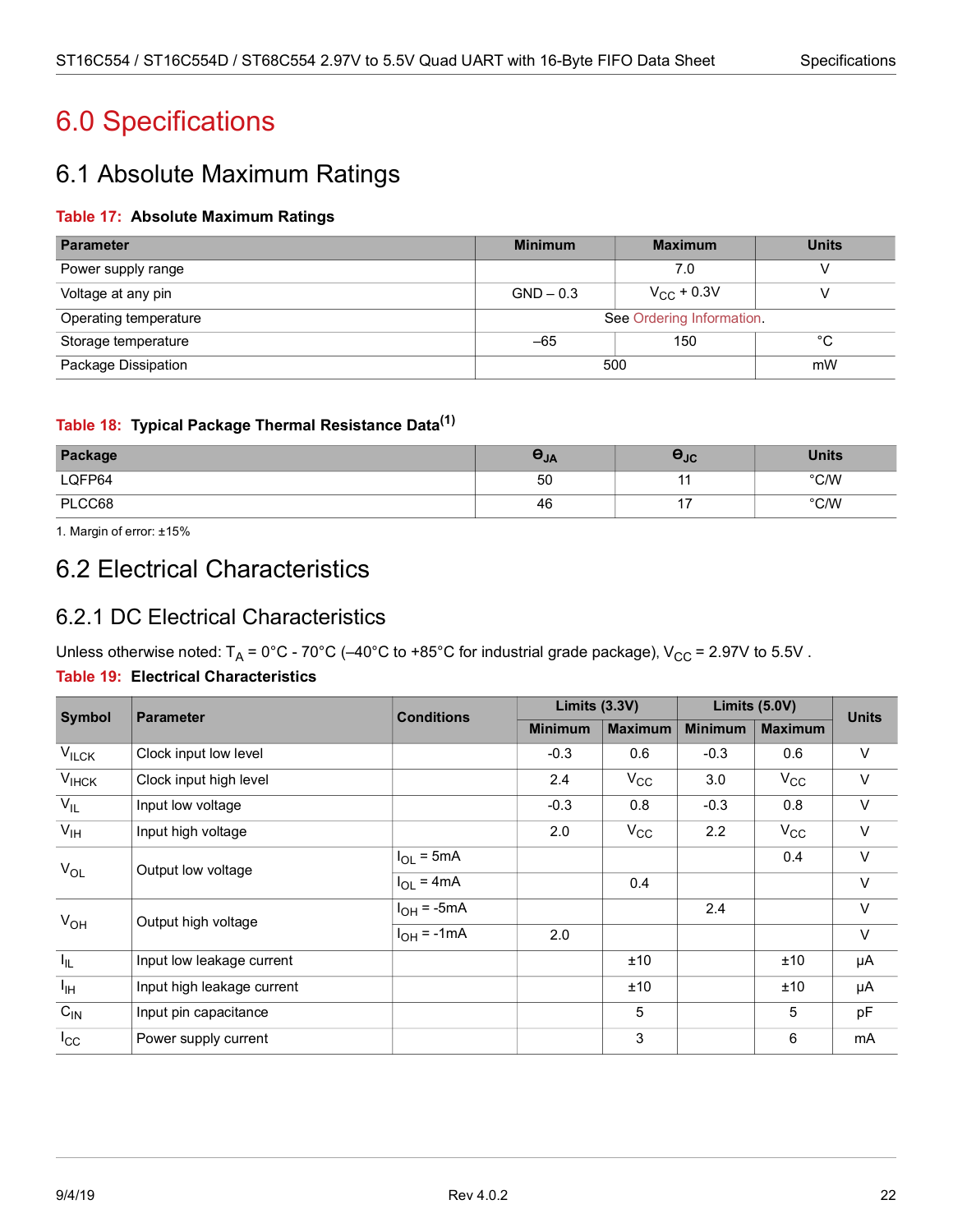### <span id="page-28-0"></span>6.2.2 AC Electrical Characteristics

 $T_A$  = 0°C - 70°C (-40°C to +85°C for industrial grade package),  $V_{CC}$  = 2.97V to 5.5V, 70pF load where applicable.

<span id="page-28-1"></span>

|  | <b>Table 20: AC Electrical Characteristics</b> |
|--|------------------------------------------------|
|--|------------------------------------------------|

| <b>Symbol</b>               | <b>Parameter</b>                               |                | Limits<br>3.3V ±10% |                | <b>Limits</b><br>5.0V ±10% |             |
|-----------------------------|------------------------------------------------|----------------|---------------------|----------------|----------------------------|-------------|
|                             |                                                | <b>Minimum</b> | <b>Maximum</b>      | <b>Minimum</b> | <b>Maximum</b>             |             |
| <b>CLK</b>                  | External clock low / high time                 | 63             |                     | 21             |                            | ns          |
| <b>OSC</b>                  | UART crystal or external clock frequency       |                | 8                   |                | 24                         | MHz         |
| $T_{AS}$                    | Address setup time (16 Mode)                   | 5              |                     | $\mathbf 0$    |                            | ns          |
| T <sub>AH</sub>             | Address hold time (16 Mode)                    | 5              |                     | 5              |                            | ns          |
| $T_{CS}$                    | Chip select width (16 Mode)                    | 80             |                     | 50             |                            | ns          |
| $T_{RD}$                    | IOR# strobe width (16 Mode)                    | 80             |                     | 50             |                            | ns          |
| $T_{DY}$                    | Read cycle delay (16 Mode)                     | 40             |                     | 30             |                            | ns          |
| <b>T<sub>RDV</sub></b>      | Data access time (16 Mode)                     |                | 40                  |                | 25                         | ns          |
| T <sub>DD</sub>             | Data disable time (16 Mode)                    |                | 25                  |                | 15                         | ns          |
| $T_{WR}$                    | IOW# strobe width (16 Mode)                    | 35             |                     | 25             |                            | ns          |
| $T_{DY}$                    | Write cycle delay (16 Mode)                    | 40             |                     | 30             |                            | ns          |
| $T_{DS}$                    | Data setup time (16 Mode)                      | 20             |                     | 15             |                            | ns          |
| T <sub>DH</sub>             | Data hold time (16 Mode)                       | 5              |                     | 5              |                            | ns          |
| <b>TADS</b>                 | Address setup (68 Mode)                        | 10             |                     | 10             |                            | ns          |
| <b>TADH</b>                 | Address hold (68 Mode)                         | 15             |                     | 15             |                            | ns          |
| <b>T<sub>RWS</sub></b>      | R/W# setup to CS# (68 Mode)                    | 10             |                     | 10             |                            | ns          |
| <b>T</b> <sub>RDA</sub>     | Data access time (68 mode)                     |                | 40                  |                | 25                         | ns          |
| $T_{RDH}$                   | Data disable time (68 mode)                    |                | 25                  |                | 15                         | ns          |
| <b>T</b> <sub>WDS</sub>     | Write data setup (68 mode)                     | 20             |                     | 15             |                            | ns          |
| <b>T</b> <sub>WDH</sub>     | Write data hold (68 Mode)                      | 10             |                     | 10             |                            | ns          |
| $T_{RWH}$                   | CS# de-asserted to R/W# de-asserted (68 Mode)  | 10             |                     | 10             |                            | ns          |
| $T_{CSL}$                   | CS# strobe width (68 Mode)                     | 80             |                     | 50             |                            | ns          |
| $T_{\text{CSD}}$            | CS# cycle delay (68 Mode)                      | 40             |                     | 30             |                            | ns          |
| <b>T</b> <sub>WDO</sub>     | Delay from IOW# to output                      |                | 50                  |                | 40                         | ns          |
| T <sub>MOD</sub>            | Delay to set interrupt from MODEM input        |                | 40                  |                | 35                         | ns          |
| $\mathsf{T}_{\mathsf{RSI}}$ | Delay to reset interrupt from IOR#             |                | 40                  |                | 35                         | ns          |
| $T_{\rm SSI}$               | Delay from stop to set interrupt               |                | $\mathbf{1}$        |                | 1                          | <b>Bclk</b> |
| $T_{RRI}$                   | Delay from IOR# to reset interrupt             |                | 45                  |                | 40                         | ns          |
| $T_{SI}$                    | Delay from start to interrupt                  |                | 45                  |                | 40                         | ns          |
| T <sub>INT</sub>            | Delay from initial INT reset to transmit start | 8              | 24                  | 8              | 24                         | <b>Bclk</b> |
| T <sub>WRI</sub>            | Delay from IOW# to reset interrupt             |                | 45                  |                | 40                         | ns          |
| $T_{SSR}$                   | Delay from stop to set RXRDY#                  |                | $\mathbf{1}$        |                | $\mathbf{1}$               | <b>Bclk</b> |
| $T_{RR}$                    | Delay from IOR# to reset RXRDY#                |                | 45                  |                | 40                         | ns          |
| <b>T</b> <sub>WT</sub>      | Delay from IOW# to set TXRDY#                  |                | 45                  |                | 40                         | ns          |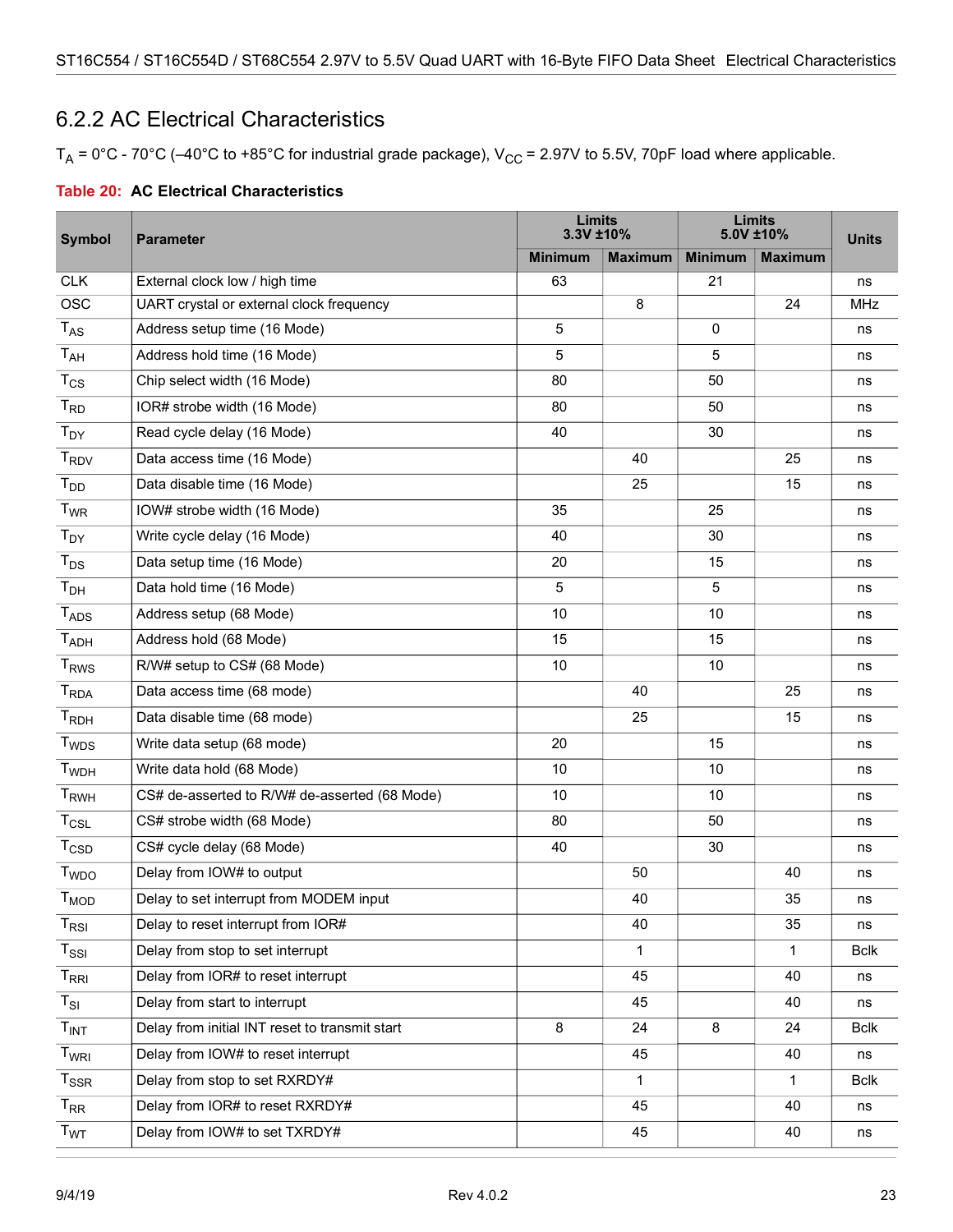#### **Table 20: AC Electrical Characteristics**

| <b>Symbol</b> | <b>Parameter</b>                           | <b>Limits</b><br>$3.3V \pm 10\%$ |                | Limits<br>$5.0V$ ±10% |                | <b>Units</b> |
|---------------|--------------------------------------------|----------------------------------|----------------|-----------------------|----------------|--------------|
|               |                                            | <b>Minimum</b>                   | <b>Maximum</b> | <b>Minimum</b>        | <b>Maximum</b> |              |
| $T_{\sf SRT}$ | Delay from center of start to reset TXRDY# |                                  | 8              |                       |                | <b>Bclk</b>  |
| $T_{RST}$     | Reset pulse width                          | 40                               |                | 40                    |                | ns           |
| N             | Baud rate divisor                          |                                  | $2^{16} - 1$   |                       | $2^{16} - 1$   |              |
| <b>Bclk</b>   | Baud clock                                 | 16X of data rate                 |                | Hz                    |                |              |





<span id="page-29-0"></span>

<span id="page-29-1"></span>**Figure 15: Modem Input and Output Timing for Channels A - D**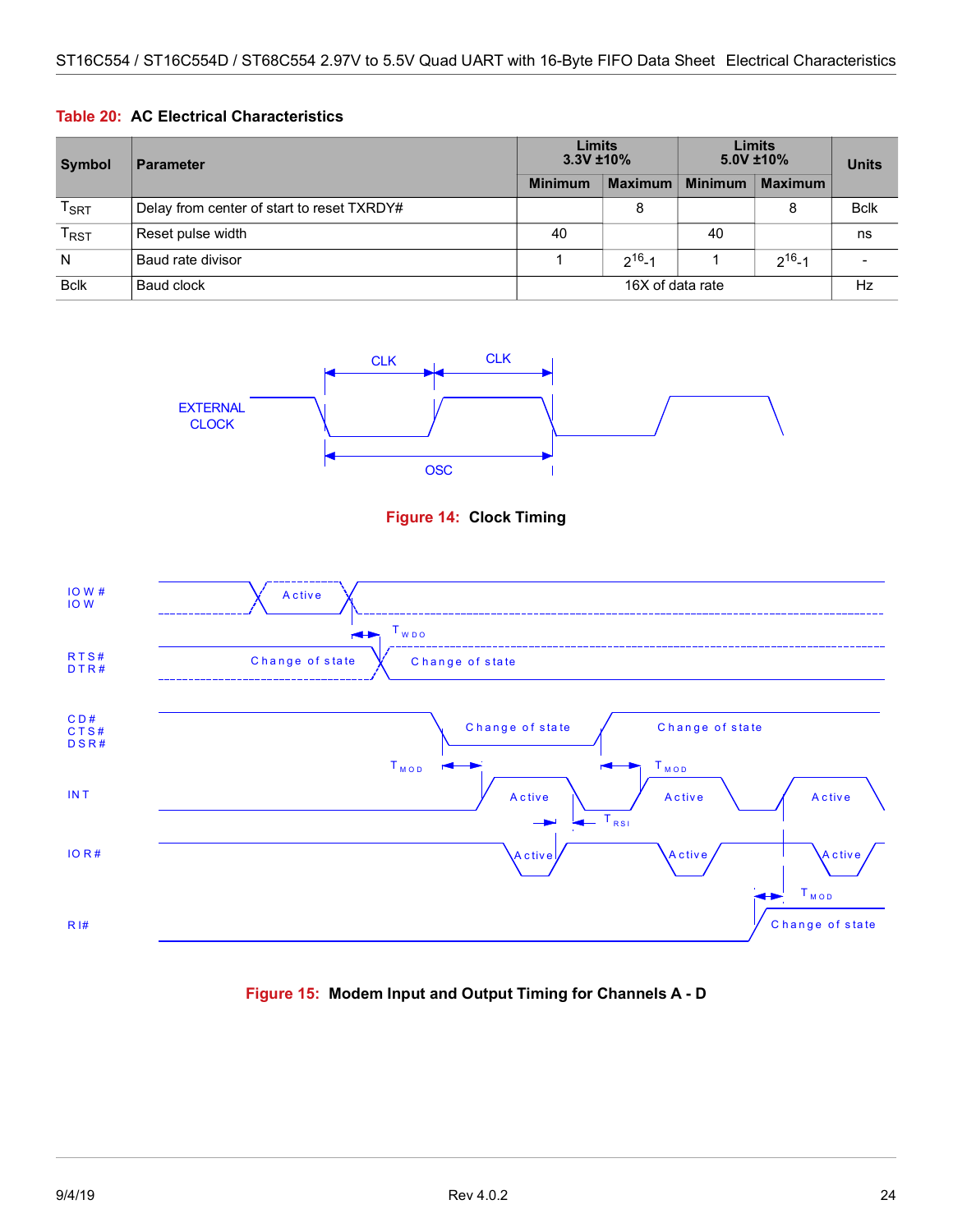

RDTm

**Figure 16: 16 Mode (Intel) Data Bus Read Timing for Channels A - D**

<span id="page-30-0"></span>

<span id="page-30-1"></span>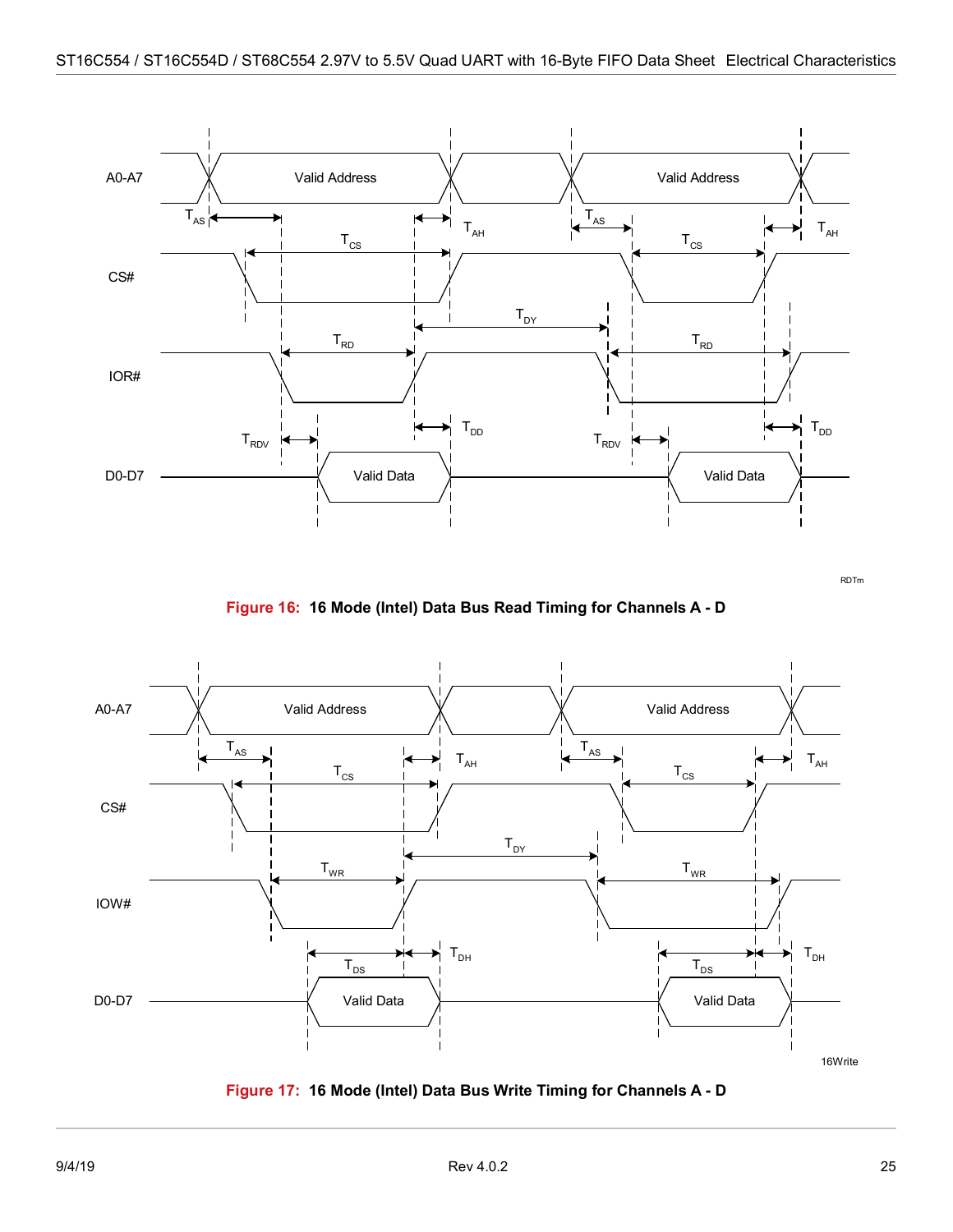

68Read

**Figure 18: 68 Mode (Motorola) Data Bus Read Timing for Channels A - D**

<span id="page-31-0"></span>

<span id="page-31-1"></span>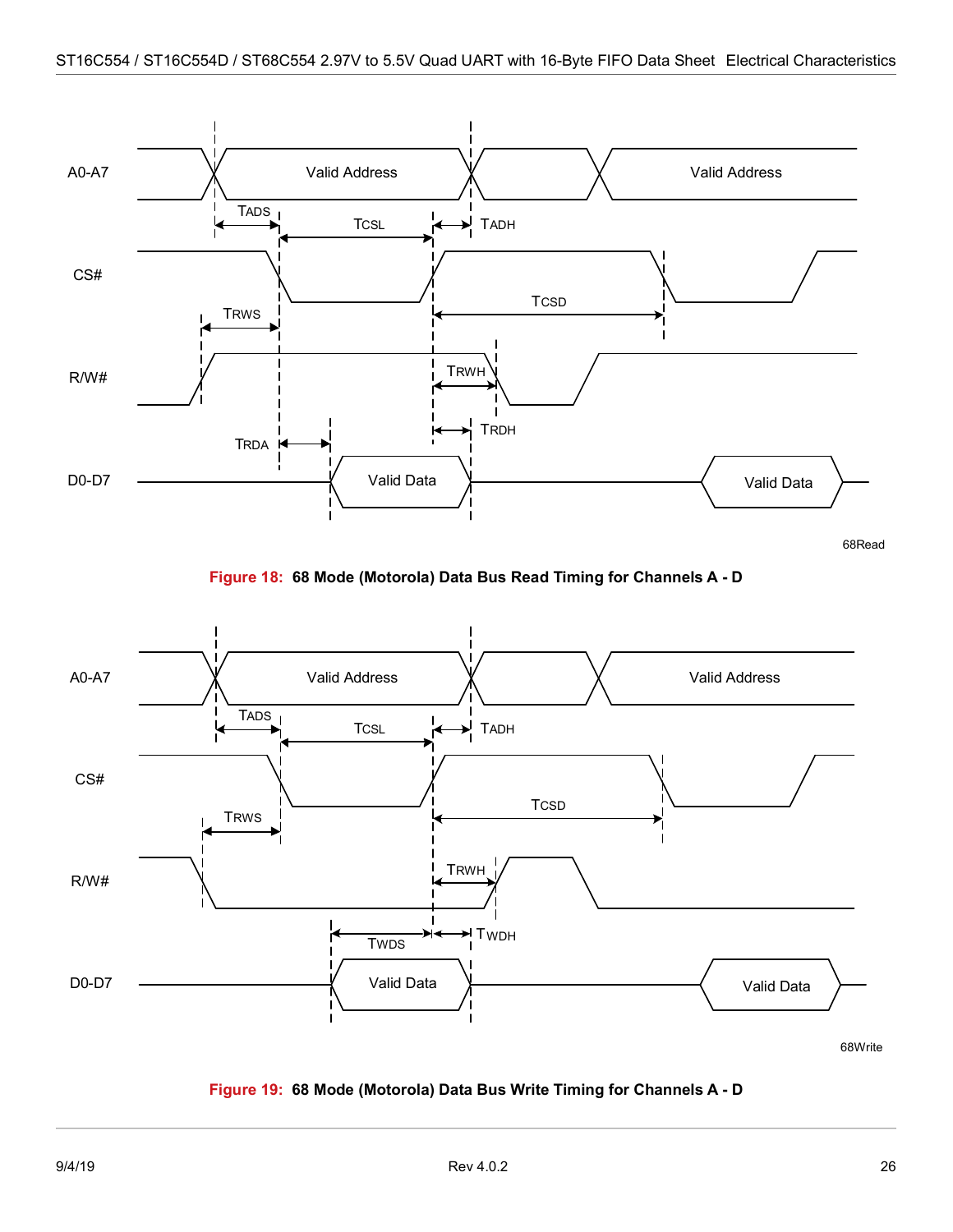

RXNFM

**Figure 20: Receive Ready and Interrupt Timing (Non-FIFO Mode) for Channels A - D**

<span id="page-32-0"></span>

<span id="page-32-1"></span>\*INT is cleared when the ISR is read or when data is loaded into the THR.

**TXNonFIFO** 

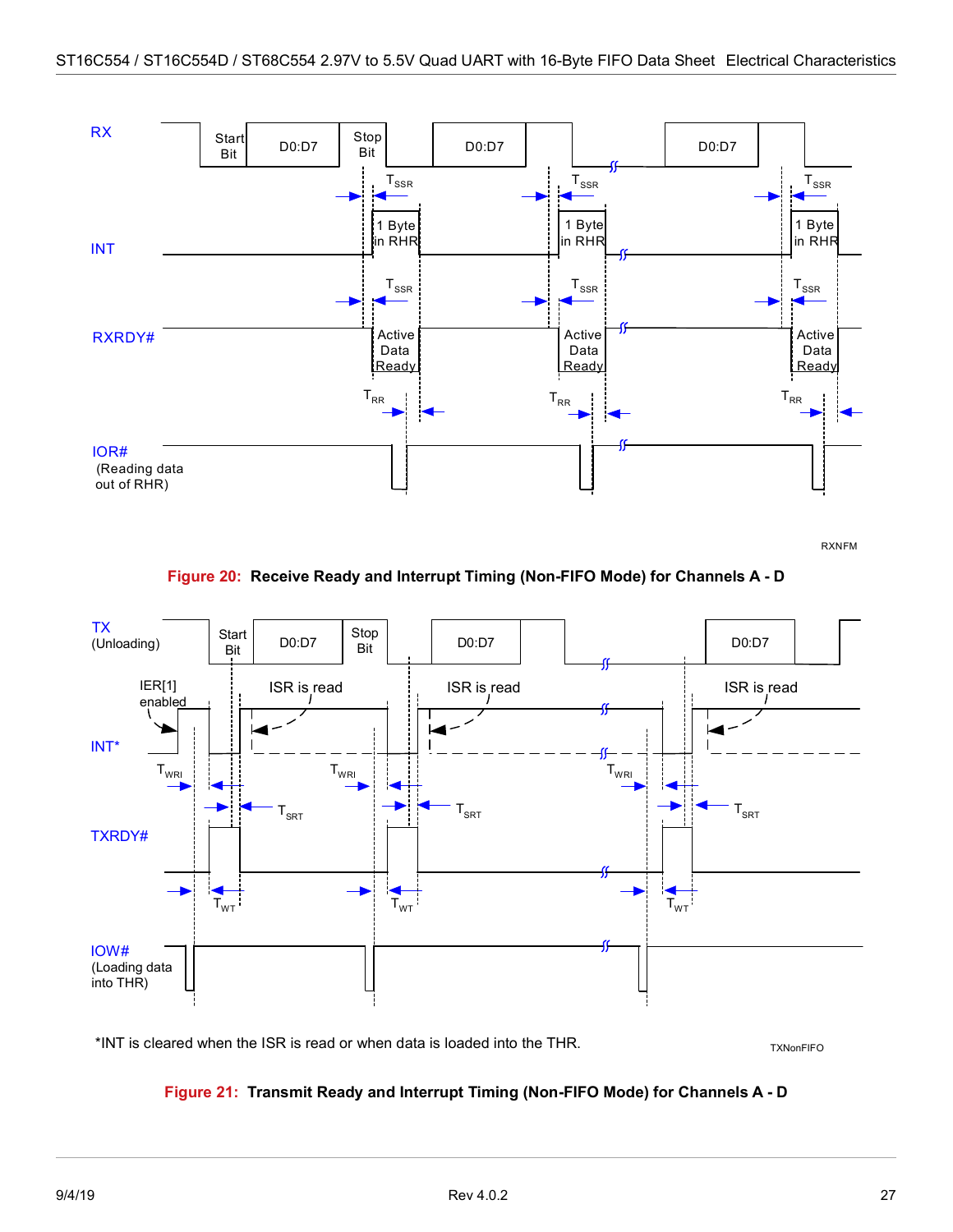

RXINTDMA#

**Figure 22: Receive Ready and Interrupt Timing (FIFO Mode, DMA Disabled) for Channels A - D**

<span id="page-33-0"></span>

#### <span id="page-33-1"></span>**Figure 23: Receive Ready and Interrupt Timing (FIFO Mode, DMA Enabled) for Channels A - D**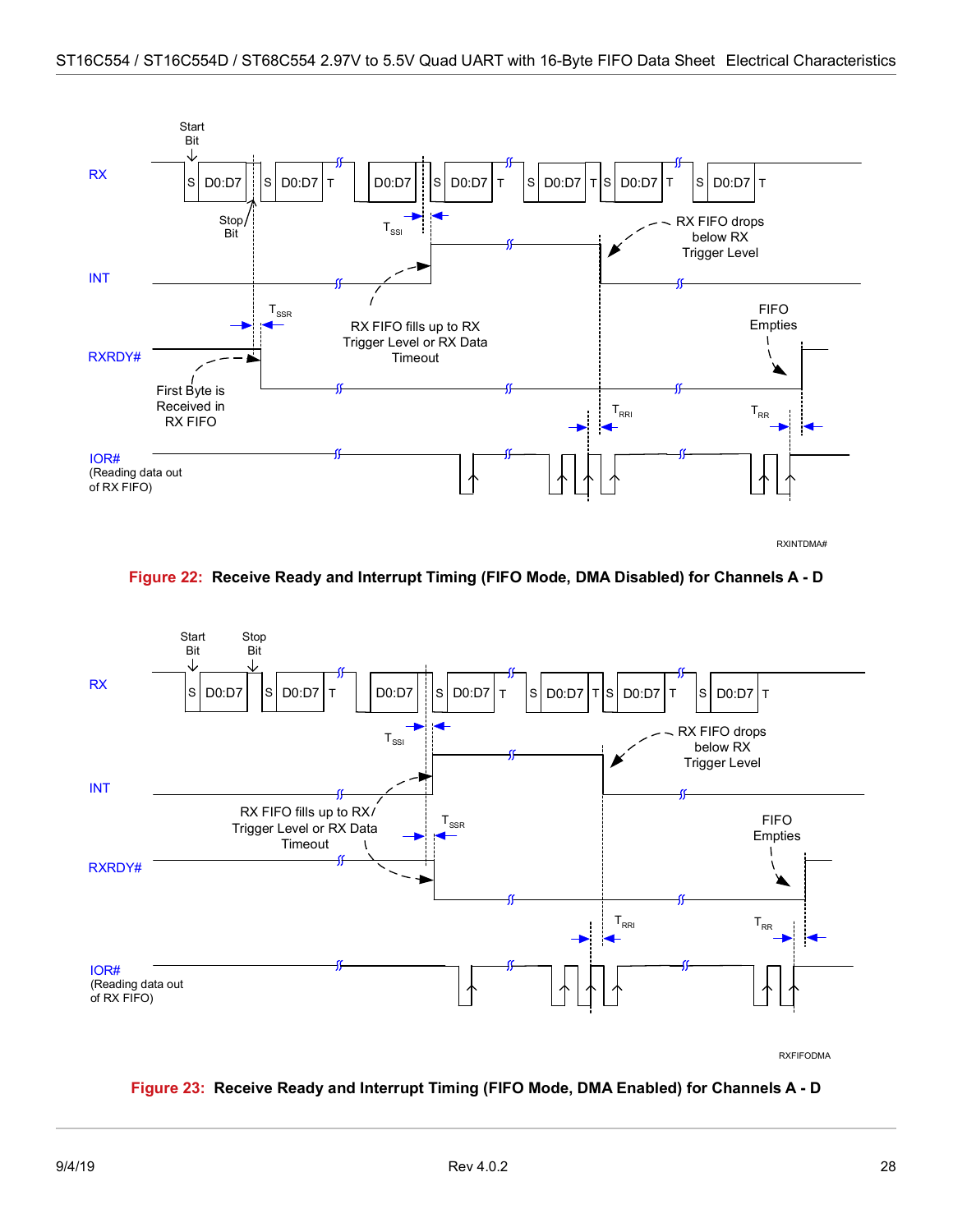

\*INT is cleared when the ISR is read or when at least 1 byte is written to the TX FIFO.

<span id="page-34-0"></span>



<span id="page-34-1"></span>\*INT is cleared when the ISR is read or when at least 1 byte is written to the TX FIFO.

#### **Figure 25: Transmit Ready and Interrupt Timing (FIFO Mode, DMA Enabled) for Channels A - D**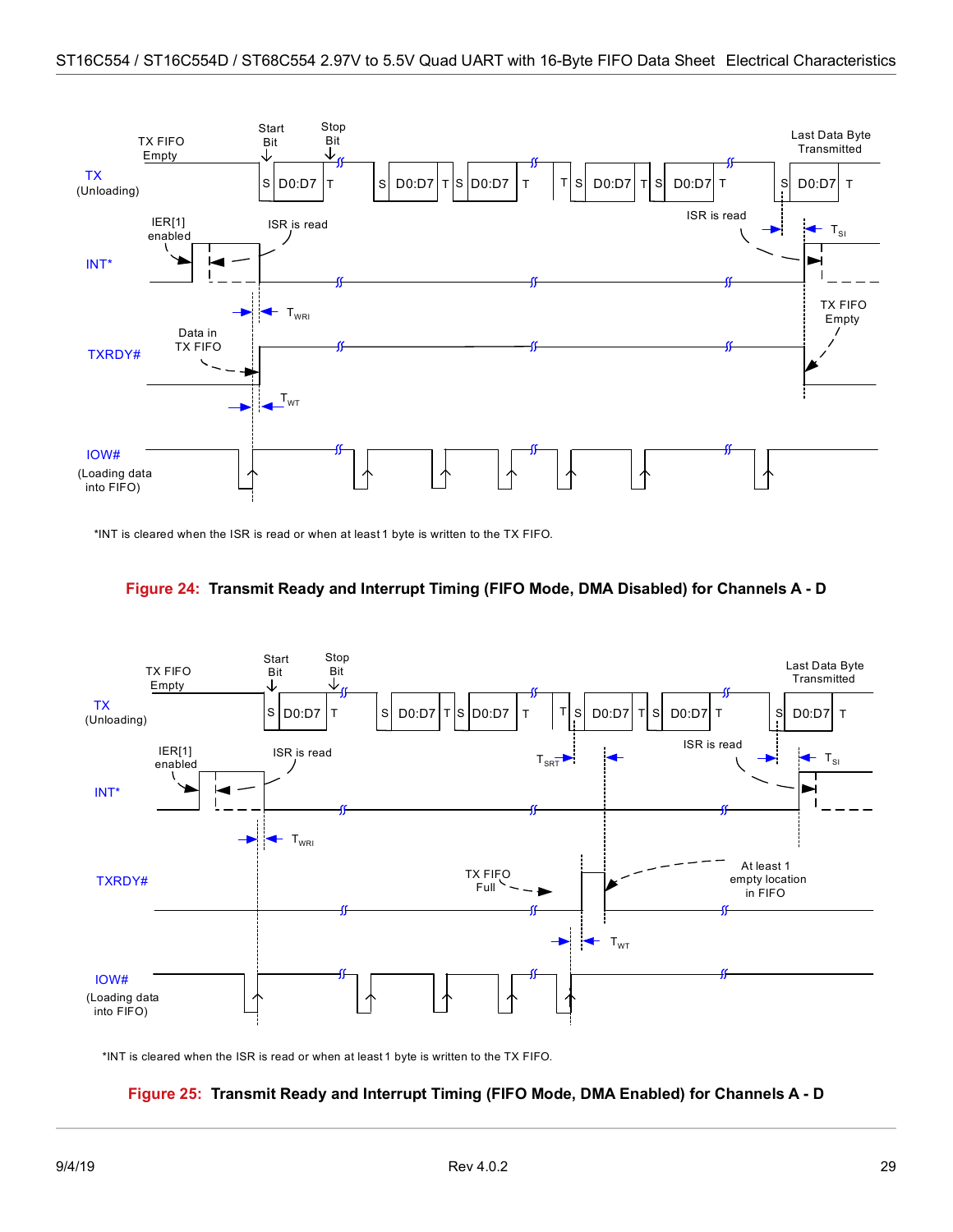# <span id="page-35-0"></span>7.0 Mechanical Dimensions

# <span id="page-35-1"></span>7.1 LQFP64



Drawing No. : POD - 00000092

Revision: A

#### <span id="page-35-2"></span>**Figure 26: Mechanical Dimension, LQFP64 (10 x 10 x 1.4mm Low-Profile Quad Flat Pack)**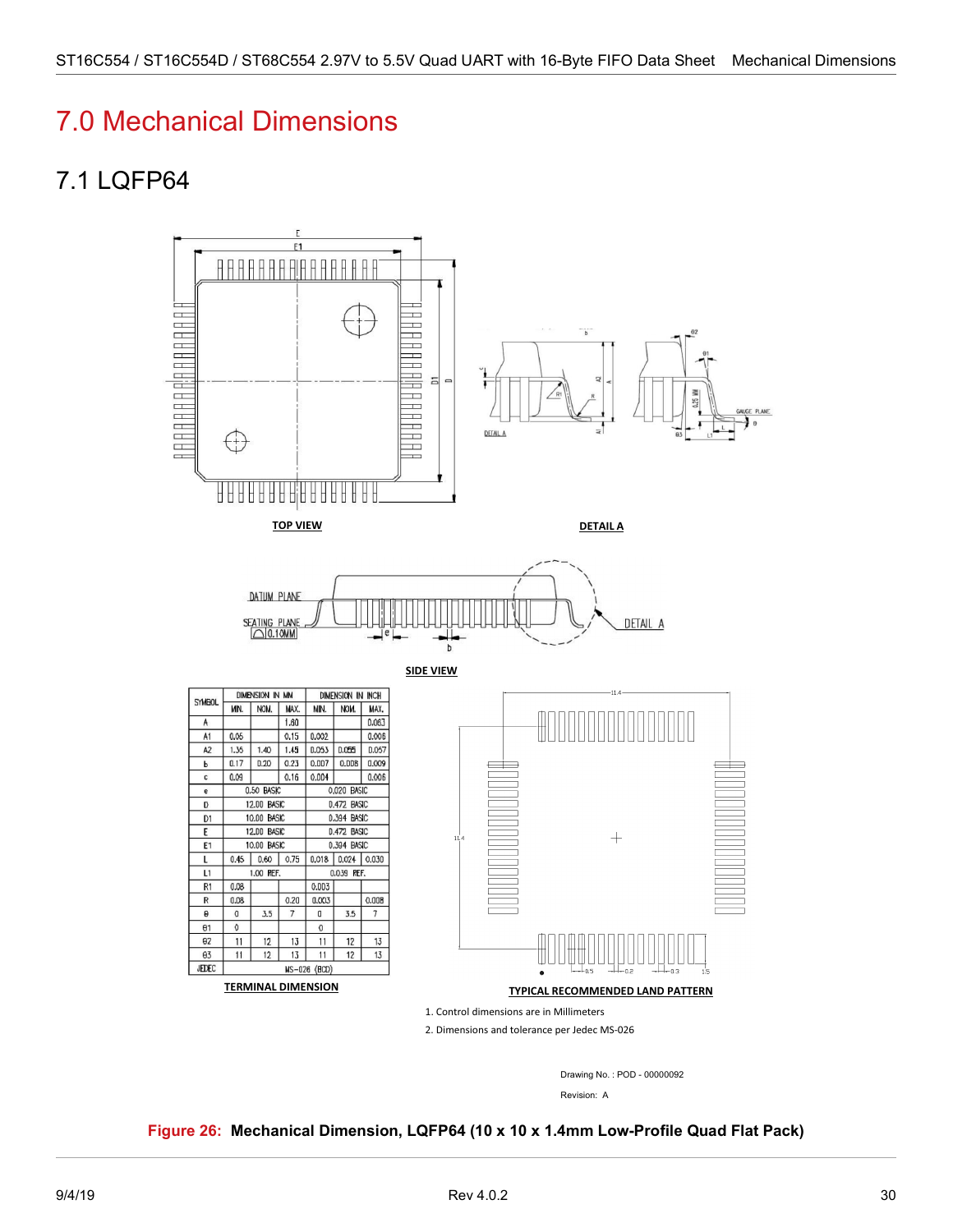## <span id="page-36-0"></span>7.2 PLCC68



TERMINAL DETAILS

- ALL DIMENSIONS ARE IN MILLIMETERS, ANGLES ARE IN DEGREES.
- DIMENSIONS AND TOLERANCE PER JEDEC MS-0018.

Drawing No.: POD-000000 145

Revision: A

<span id="page-36-1"></span>**Figure 27: Mechanical Dimensions, PLCC68 (Plastic Leaded Chip Carrier)**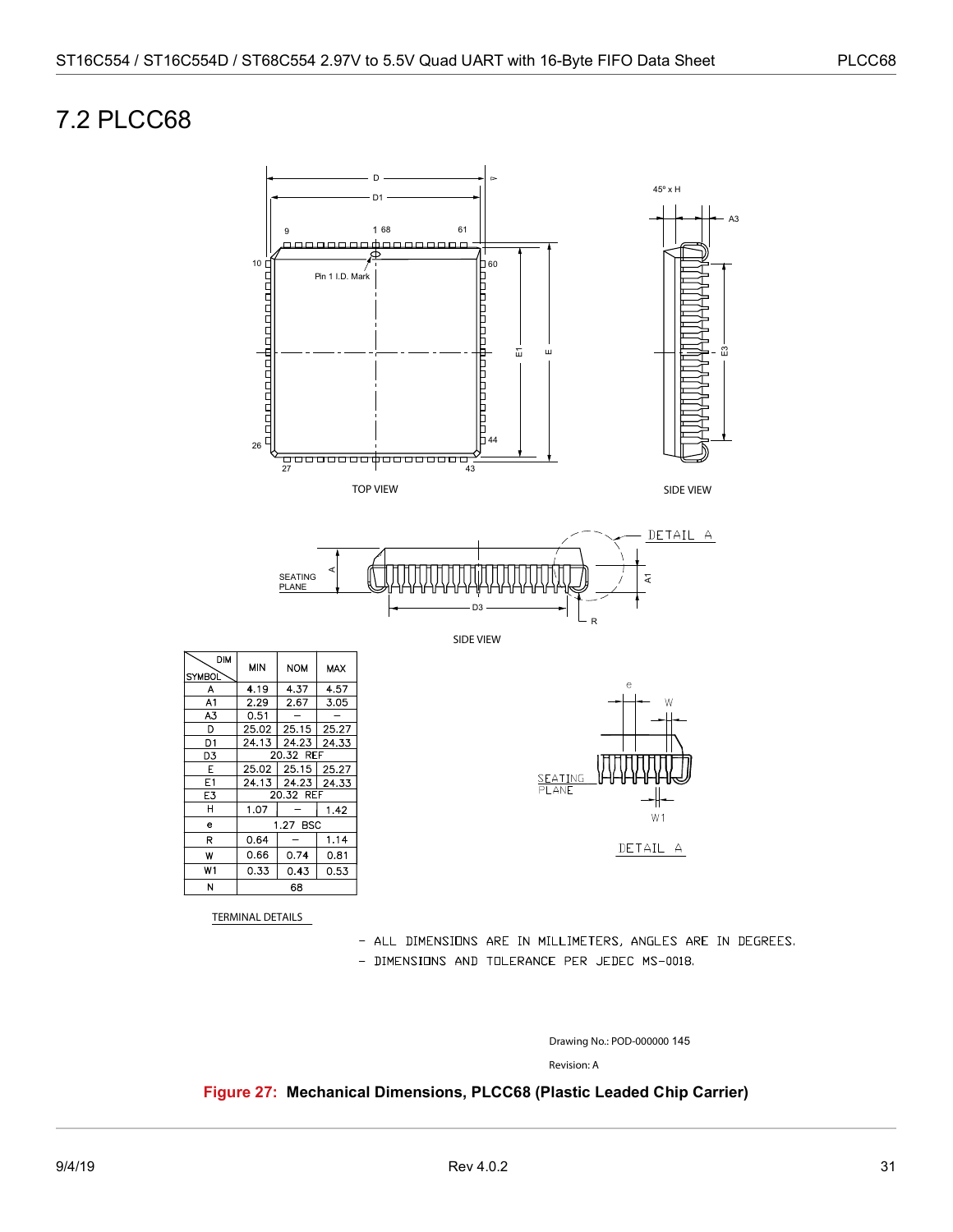# <span id="page-37-1"></span><span id="page-37-0"></span>8.0 Ordering Information

### <span id="page-37-2"></span>**Table 21: Ordering Information(1)**

| <b>Ordering Part Number</b>       | <b>Operating Temperature Range</b>       | Package | <b>Packaging Method</b> | Lead-Free $^{(2)}$ |  |
|-----------------------------------|------------------------------------------|---------|-------------------------|--------------------|--|
| ST <sub>16</sub> C <sub>554</sub> |                                          |         |                         |                    |  |
| ST16C554CQ64-F                    | $0^{\circ}$ C to $70^{\circ}$ C          | LQFP64  | Tray                    | Yes                |  |
| ST16C554D                         |                                          |         |                         |                    |  |
| ST16C554DCQ64-F                   | $0^{\circ}$ C to 70 $^{\circ}$ C         | LQFP64  | Tray                    | Yes                |  |
| ST16C554DIQ64-F                   | $-40^{\circ}$ C to +85 $^{\circ}$ C $\,$ | LQFP64  | Tray                    | Yes                |  |
| ST16C554DIQ64TR-F                 | $-40^{\circ}$ C to +85 $^{\circ}$ C      | LQFP64  | Reel                    | Yes                |  |
| ST16C554DCJ68-F                   | $0^{\circ}$ C to $70^{\circ}$ C          | PLCC68  | Tube                    | Yes                |  |
| ST16C554DCJ68TR-F                 | $0^{\circ}$ C to 70 $^{\circ}$ C         | PLCC68  | Reel                    | Yes                |  |
| ST16C554DIJ68-F                   | $-40^{\circ}$ C to +85 $^{\circ}$ C      | PLCC68  | Tube                    | Yes                |  |
| ST16C554DIJ68TR-F                 | $-40^{\circ}$ C to +85 $^{\circ}$ C      | PLCC68  | Reel                    | Yes                |  |
| ST68C554                          |                                          |         |                         |                    |  |
| ST68C554IJ68-F                    | $-40^{\circ}$ C to +85 $^{\circ}$ C      | PLCC68  | Tube                    | Yes                |  |

1. Refer to [www.maxlinear.com/ST16C554,](http://www.maxlinear.com/ST16C554)[www.maxlinear.com/ST16C554D,](http://www.maxlinear.com/ST16C554D) and [www.maxlinear.com/ST68C554](http://www.maxlinear.com/ST68C554) for most up-to-date Ordering Information.

2. Visit[www.maxlinear.com](http://www.maxlinear.com) for additional information on Environmental Rating.